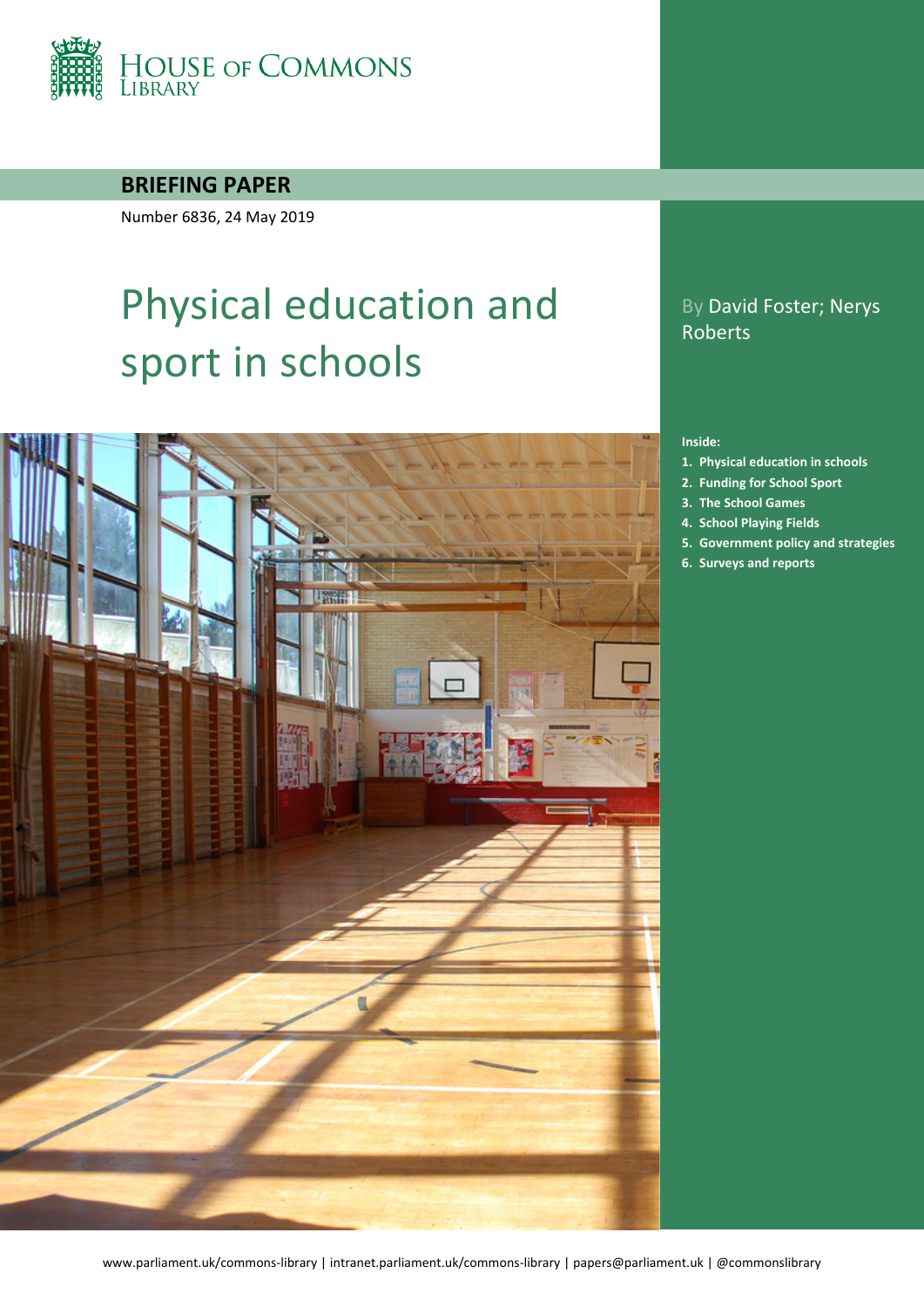# **Contents**

| <b>Summary</b>          |                                                                                                                                                            | 4                |
|-------------------------|------------------------------------------------------------------------------------------------------------------------------------------------------------|------------------|
| 1.<br>1.1<br>1.2<br>1.3 | <b>Physical education in schools</b><br>The National Curriculum<br>Time spent teaching physical education<br>Ofsted report on physical activity in schools | 6<br>6<br>9<br>9 |
|                         |                                                                                                                                                            |                  |
| 2.<br>2.1               | <b>Funding for School Sport</b><br>The PE and Sport Premium                                                                                                | 11<br>11         |
|                         | Increase in funding                                                                                                                                        | 11               |
|                         | Department for Education research report                                                                                                                   | 12               |
|                         | Ofsted survey report                                                                                                                                       | 13               |
| 2.2                     | Soft drinks industry levy funding                                                                                                                          | 14               |
|                         | Healthy pupils capital fund (HPCF)                                                                                                                         | 14               |
|                         | <b>Essential Life Skills Programme</b>                                                                                                                     | 15<br>16         |
| 2.3<br>2.4              | Primary School Sports Facilities Fund<br>PE Teacher Release funding in 2011-12 and 2012-13                                                                 | 16               |
| 2.5                     | Funding for school sport partnerships                                                                                                                      | 17               |
| 3.                      | <b>The School Games</b>                                                                                                                                    | 18               |
| 3.1                     | <b>School Games Review</b>                                                                                                                                 | 19               |
| 4.                      | <b>School Playing Fields</b>                                                                                                                               | 20               |
| 4.1                     | Disposal of playing fields                                                                                                                                 | 20               |
|                         | The Local Area Referendum (Disposal of School Playing Fields) Bill 2015-16                                                                                 | 21               |
| 5.                      | <b>Government policy and strategies</b>                                                                                                                    | 22               |
| 5.1                     | 2012 Youth Sport Strategy                                                                                                                                  | 22               |
| 5.2                     | Olympic Legacy                                                                                                                                             | 22               |
| 5.3                     | Update on progress<br>2015 Sport Strategy                                                                                                                  | 22<br>23         |
|                         | First annual report on the strategy                                                                                                                        | 24               |
|                         | Second annual report on the strategy                                                                                                                       | 25               |
| 5.4                     | 2016 Childhood obesity action plan                                                                                                                         | 25               |
|                         | Plan of action: chapter 2                                                                                                                                  | 26               |
| 5.5                     | <b>School Sport Action Plan</b>                                                                                                                            | 26               |
| 6.                      | <b>Surveys and reports</b>                                                                                                                                 | 28               |
| 6.1                     | Taking Part Survey, August 2018                                                                                                                            | 28               |
| 6.2<br>6.3              | Youth Sport Trust's Class of 2035 report, June 2015<br>Youth Sport Trust's PE, School Sport and Physical Activity Survey Report, January                   | 28               |
|                         | 2015                                                                                                                                                       | 29               |
| 6.4                     | Ofsted's report on excellence in competitive school sport, June 2014                                                                                       | 30               |
| 6.5                     | Report of the House of Lords Select Committee on Olympic and Paralympic Legacy,                                                                            |                  |
|                         | November 2013                                                                                                                                              | 30               |
| 6.6                     | Education Committee report on school sport, July 2013                                                                                                      | 32               |

Cover page image copyright: [Smithdon School Gymnasium, Hunstanton](https://www.flickr.com/photos/french-disko/5543931621/in/photolist-e2V5PL-8ezsSD-9vVRv3-6tqGWo-8eiUPa-4ZaNr6-73GuNs-4zQpZe-aJFhje-72Ksfg-9HfRh6-B9pLt-bAv1X9-rQQsxA-o1WtiH-9rU6HX-sgy2sW-77LD6o-rC2xKV-c96oWN-j3RdS-8eRoWc-r3ngTa-nSShLN-8qrqGZ-6aLfxQ-cHuUGq-c1uMa3-aJFhiM-8p2x1b-6B7Tht-o6MrBj-r8xACi-61cDF-8p2x1G-7mSeZM-8Sw2tr-oa2Eua-72Kwve-qTfRRN-rHa8V-gPR66Y-mdLTPK-xfTiD-9rUzii-dZaVHe-aoSSsK-ryLNi8-nwSbz7-dizEyi) by [Anna](https://www.flickr.com/photos/french-disko/)  [Armstrong.](https://www.flickr.com/photos/french-disko/) Licensed under [CC BY 2.0](https://creativecommons.org/licenses/by-nc-sa/2.0/) / image cropped.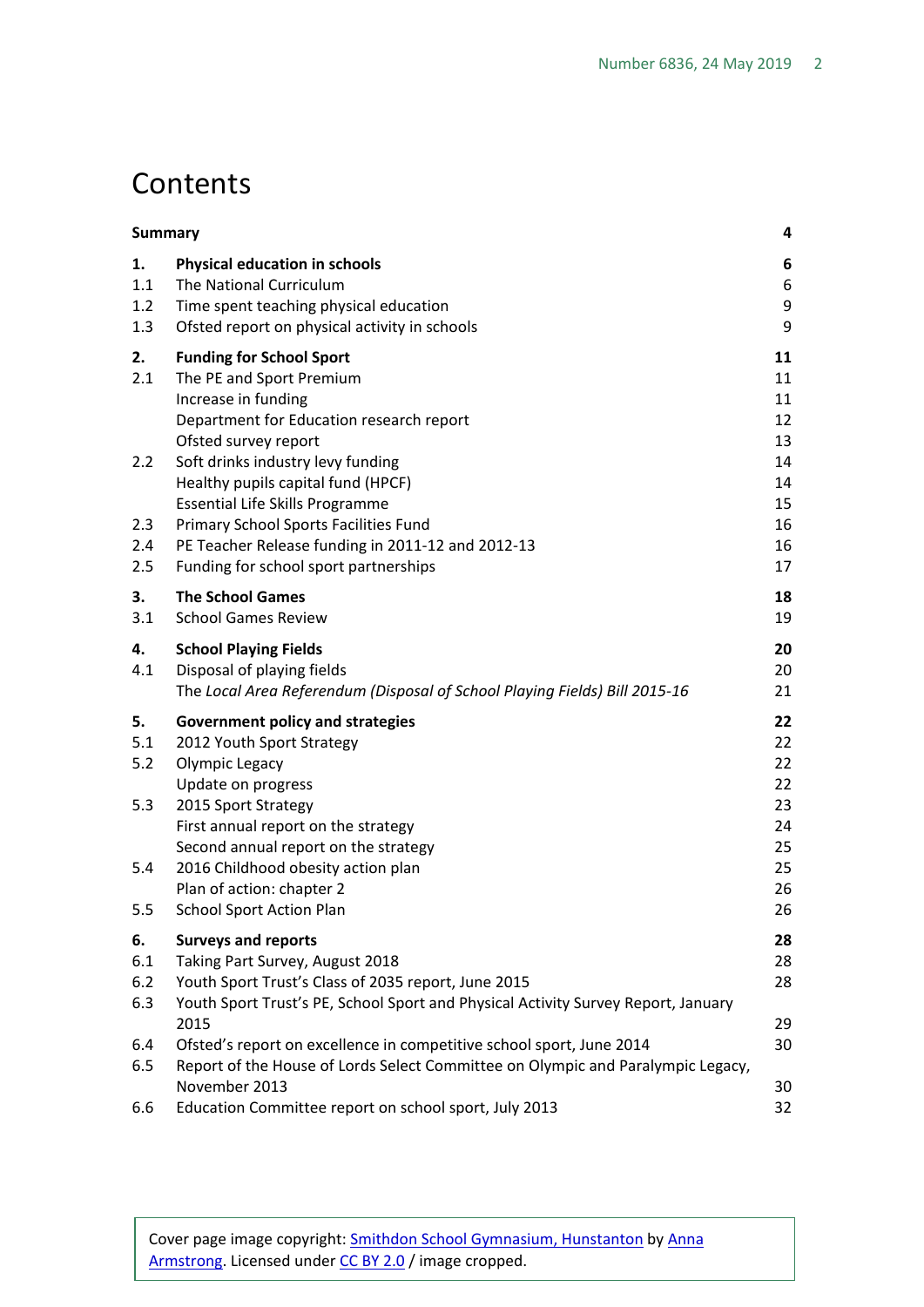| 6.7 | Smith Institute report on school sport participation, May 2013 | 33 |
|-----|----------------------------------------------------------------|----|
| 6.8 | Ofsted's Beyond 2012 report, February 2013                     | 34 |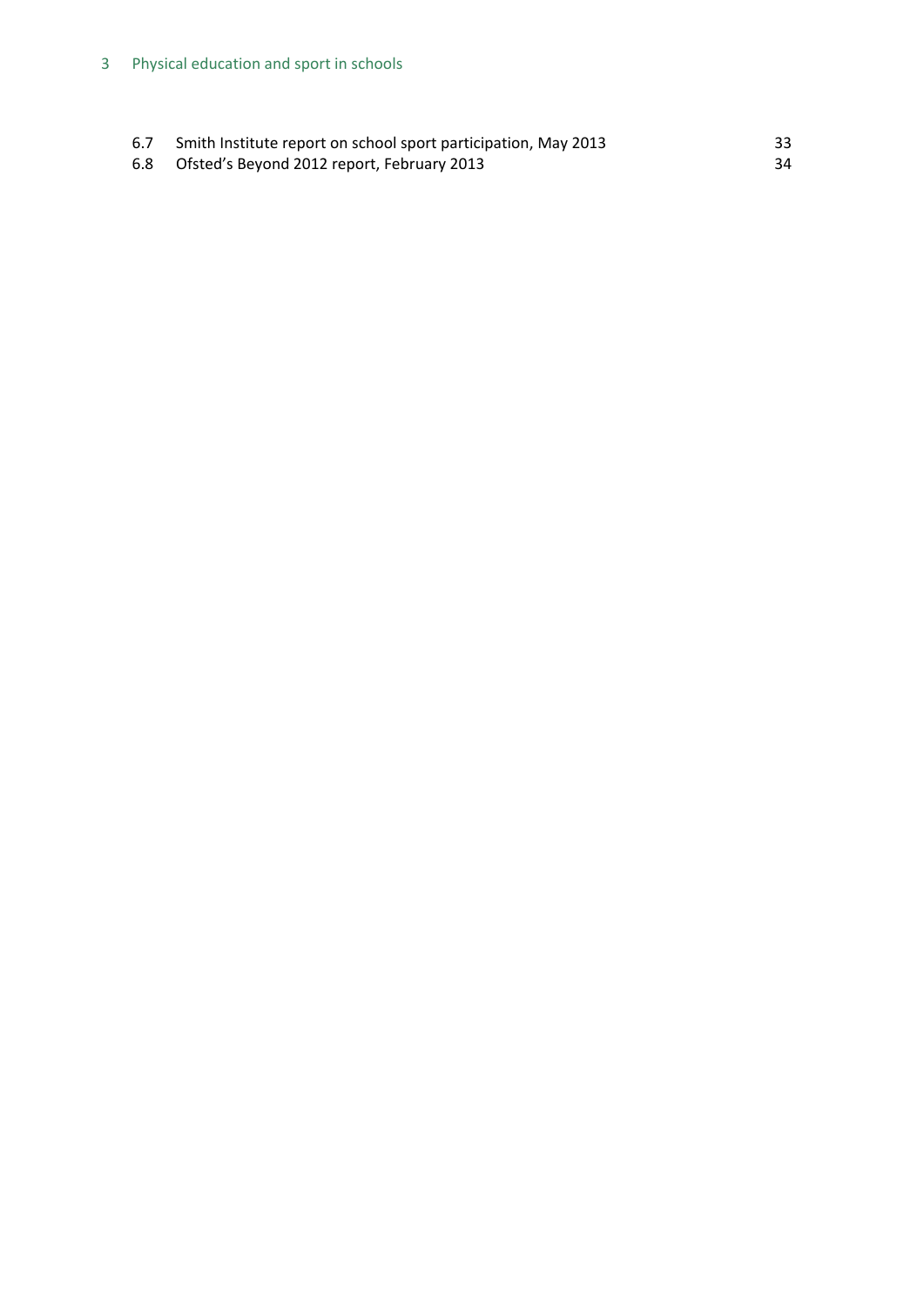# <span id="page-3-0"></span>Summary

This briefing provides information on policies and practice relating to physical education and sport in schools in England.

### PE in the National Curriculum

Under the reformed National Curriculum, which local authority-maintained schools have been required to teach since September 2014, PE remains a compulsory subject at all key stages. Academies and free schools do not have to follow the National Curriculum but are required to provide a broad and balanced curriculum that promotes, among other things, the physical development of pupils[. National Curriculum programmes of study](https://www.gov.uk/government/publications/national-curriculum-in-england-physical-education-programmes-of-study/national-curriculum-in-england-physical-education-programmes-of-study) outline what should be taught at each key stage.

#### Funding for PE and school sport

Funding for school PE and sport forms part of the Dedicated Schools Grant, which is not broken down by subject or curriculum area. In addition, since 2013-14, additional ring-fenced funding has been provided to primary schools through the Primary PE and Sport Premium. From 2017-18, revenue from the soft drinks industry levy has been used to double the value of the premium from £160 million to £320 million. The Government has stated that the funding will continue to be provided up to 2020.

In February 2017, the Government announced that that £415 million of funding from the soft drinks industry levy would be allocated to schools in 2018-19 to "pay for facilities to support physical education, after-school activities and healthy eating." The funding was referred to as the Healthy Schools Capital Programme. In July 2017, the Education Secretary announced that the funding available for the Programme would be reduced from £415 million to £100 million to part fund an additional £1.3 billion for the core schools budget in 2018-19 and 2019-20. The £100 million has been allocated through the current arrangements for schools capital funding for 2018-19.

#### The School Games

In June 2010, the Coalition Government announced plans for a national Olympic and Paralympic-style sports competition for schools. The first competition began in September 2011 with the finals taking place in May 2012 at the Olympic Park.

A review published in July 2016 concluded that the School Games are "well placed to make a strong contribution" to the Government's sports strategy. The report made 17 recommendations aimed at maximising the value and impact of the Games and ensuring that they are "relevant to more children and young people and their lives today."

#### School playing fields

From October 2012, new [regulations](http://www.legislation.gov.uk/uksi/2012/1943/regulation/10/made) have applied to the provision of outdoor space by schools. These require that suitable outdoor space must be provided to enable "pupils to play outside" and "physical education to be provided to pupils in accordance with the school curriculum".

Local authorities and schools must seek the consent of the Secretary of State when seeking to dispose of publicly funded school land, including playing fields. [Guidance](http://www.education.gov.uk/aboutdfe/executiveagencies/efa/schoolscapital/b00230781/land-and-property/sale-school-land-and-protection-of-school-playing-fields) on the disposal of school playing fields, which was updated in March 2019, sets out the relevant legislation and procedure relating to the disposal of school land.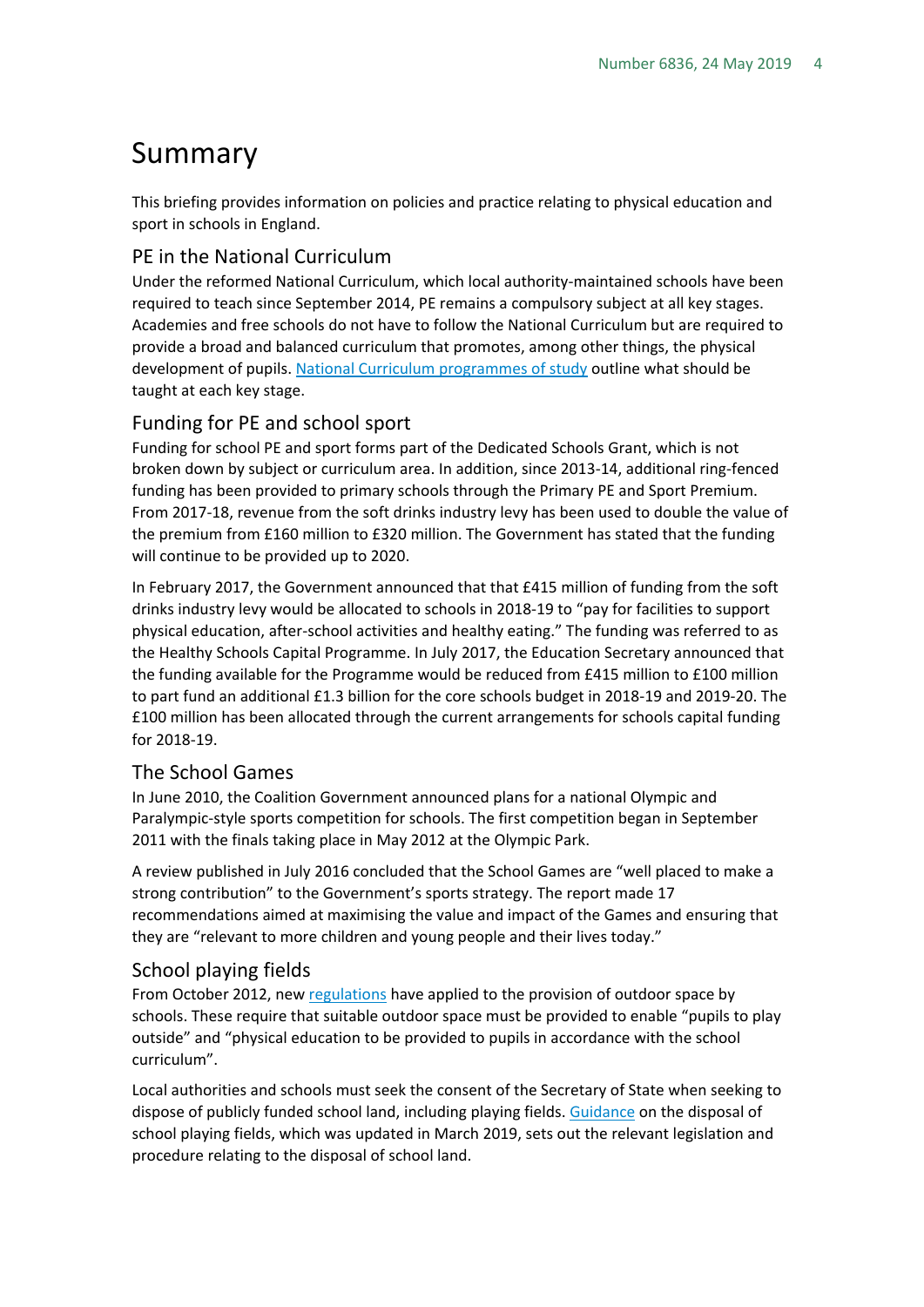### 2015 Sport Strategy

In December 2015, the Government published a new sport strategy, *[Sporting Future: A New](https://www.gov.uk/government/uploads/system/uploads/attachment_data/file/486622/Sporting_Future_ACCESSIBLE.pdf)  [Strategy for an Active Nation](https://www.gov.uk/government/uploads/system/uploads/attachment_data/file/486622/Sporting_Future_ACCESSIBLE.pdf)*. Regarding school sport, the strategy emphasised the importance of linking together the different stages of education and "more clearly join[ing] up the overall approach". The strategy contained a number of commitments relating to schools, including that:

- The PE Sport Premium would be retained.
- The effectiveness and future priorities of the School Games would be assessed
- A working group would advise on how to ensure no child leaves school without a minimum swimming capability.
- The Government would seek to better understand the drop -off in engagement from primary to secondary, particularly for those groups most affected such as girls.

The second [annual report](https://www.gov.uk/government/publications/sporting-future-second-annual-report) on the sport strategy was published in February 2017.

#### School Sport Action Plan

In October 2018, the Education Secretary announced that the Government would develop a cross-government school sport and activity action plan that "will consider ways to ensure that all children have access to quality, protected PE and sport sessions during the school week and opportunities to be physically active throughout the school day." The plan is expected to be launched in spring 2019.

#### Surveys and reports on PE and school sport

The final section of the briefing provides information on a number of recent surveys and reports on the provision of PE and school sports.

More information on School Sport Partnerships, including the decision to end ring-fenced funding for them is provided in Library Briefing Paper 6052, [School Sport Partnerships.](http://researchbriefings.parliament.uk/ResearchBriefing/Summary/SN06052)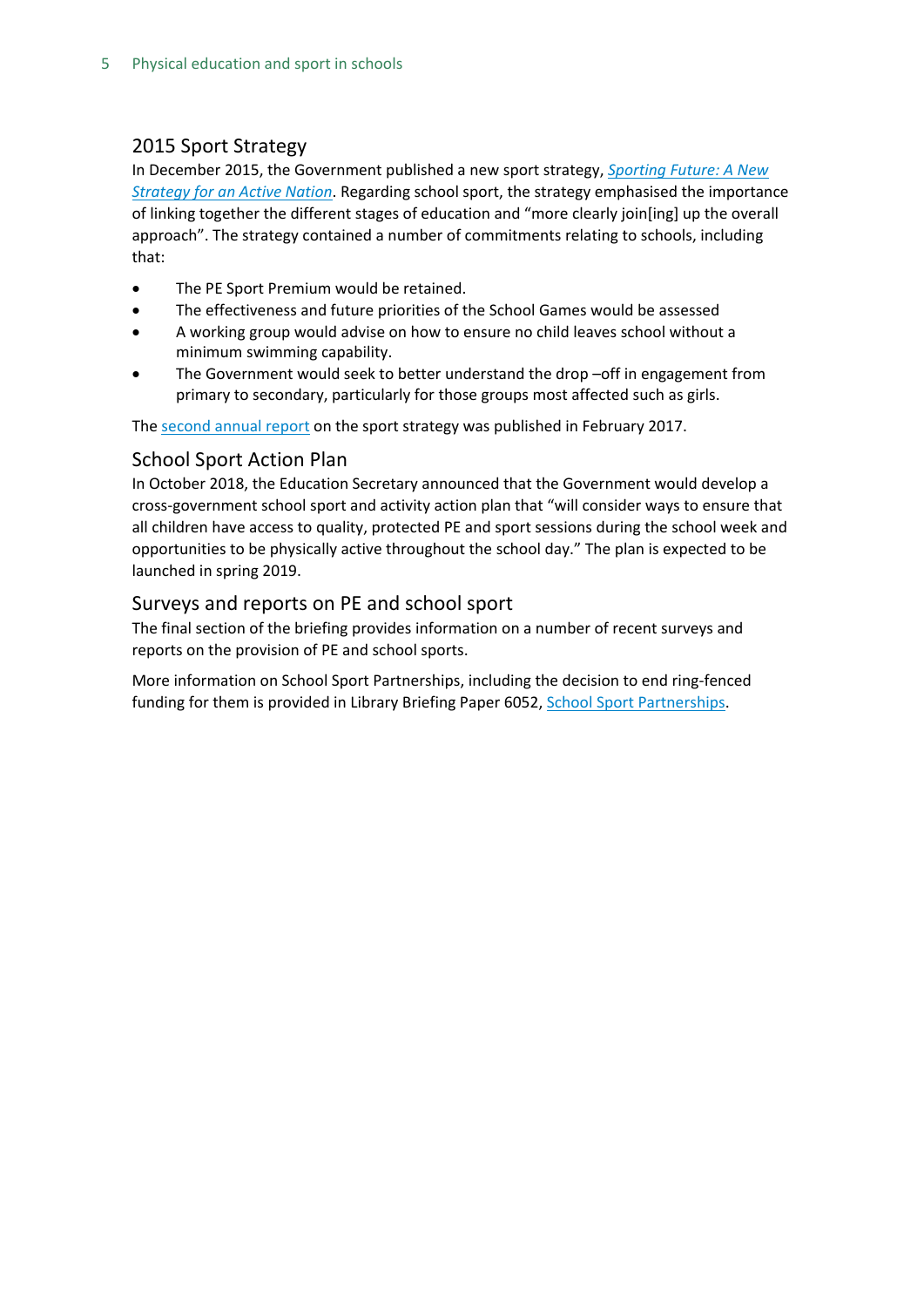# <span id="page-5-0"></span>1. Physical education in schools

### <span id="page-5-1"></span>1.1 The National Curriculum

Under the National Curriculum introduced in September 2014, PE remains compulsory at all key stages. Local authority-maintained schools are required to follow the National Curriculum. Academies and free schools do not have to teach it, but are required to provide a broad and balanced curriculum that "promotes the spiritual, moral, cultural, mental and physical development of pupils."[1](#page-5-2)

The stated aims of the National Curriculum for PE are to ensure that pupils:

- develop competence to excel in a broad range of physical activities
- are physically active for sustained periods of time
- engage in competitive sports and activities
- lead healthy, active lives.<sup>[2](#page-5-3)</sup>

The National Curriculum programmes of study for PE outline what should be taught at each key stage:

#### **Key stage 1 [ages 5-7]**

[…]

Pupils should be taught to:

- master basic movements including running, jumping, throwing and catching, as well as developing balance, agility and coordination, and begin to apply these in a range of activities
- participate in team games, developing simple tactics for attacking and defending
- perform dances using simple movement patterns

**Key stage 2 [ages 7-11]**

[…]

Pupils should be taught to:

- use running, jumping, throwing and catching in isolation and in combination
- play competitive games, modified where appropriate [for example, badminton, basketball, cricket, football, hockey, netball, rounders and tennis]<sup>[3](#page-5-4)</sup>, and apply basic principles suitable for attacking and defending
- develop flexibility, strength, technique, control and balance [for example, through athletics and gymnastics]
- perform dances using a range of movement patterns

<span id="page-5-2"></span> <sup>1</sup> *Academies Act 2010.*

<span id="page-5-3"></span><sup>2</sup> Department for Education, *[National curriculum in England: physical education](https://www.gov.uk/government/publications/national-curriculum-in-england-physical-education-programmes-of-study/national-curriculum-in-england-physical-education-programmes-of-study)*  [programmes of study,](https://www.gov.uk/government/publications/national-curriculum-in-england-physical-education-programmes-of-study/national-curriculum-in-england-physical-education-programmes-of-study) September 2013[; HC Deb 28 June 2011 c 763-4W.](http://www.publications.parliament.uk/pa/cm201011/cmhansrd/cm110628/text/110628w0005.htm#1106295000031)

<span id="page-5-4"></span><sup>&</sup>lt;sup>3</sup> Schools are not required to teach the example content in square brackets.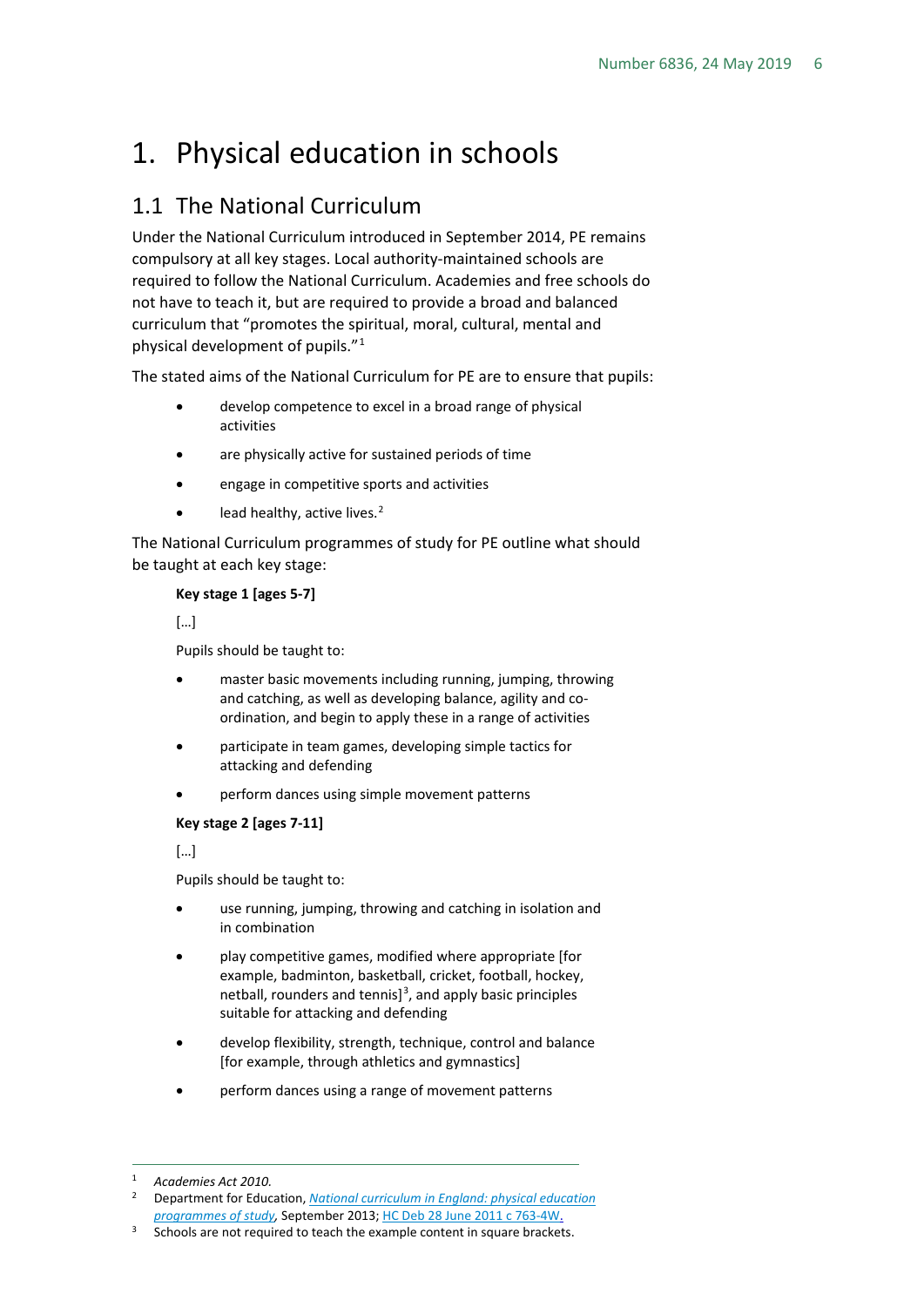- take part in outdoor and adventurous activity challenges both individually and within a team
- compare their performances with previous ones and demonstrate improvement to achieve their personal best

#### **Swimming and water safety**

All schools must provide swimming instruction either in key stage 1 or key stage 2.

In particular, pupils should be taught to:

- swim competently, confidently and proficiently over a distance of at least 25 metres
- use a range of strokes effectively [for example, front crawl, backstroke and breaststroke]
- perform safe self-rescue in different water-based situations

#### **Box 1: Swimming in the school curriculum**

The 2015 Sport Strategy, *[Sporting Future,](https://www.gov.uk/government/publications/sporting-future-a-new-strategy-for-an-active-nation)* stated that a working group would be established in early 2016 to advise on how to ensure that no child leaves school unable to meet a minimum capability in swimming. The [report](http://www.swimming.org/swimengland/curriculum-swimming-report-launch/) of the Curriculum Swimming and Water Safety Review Group was published in July 2017. It stated that almost a third (31 per cent) of Year 6 pupils finish primary schools without being able to swim and without basic water safety skills. The report made 16 recommendations for Government, the education sector and the leisure industry aimed at ensuring that "all children leave primary school with an appropriate level of swimming and water safety ability."<sup>[4](#page-6-0)</sup> In the second annual report on its Sport Strategy, published in January 2018, the Government stated that it had set up a cross-Government implementation group to review and implement the report's recommendations.<sup>[5](#page-6-1)</sup>

On 26 October 2018, the DfE announced that primary schools would be given extra support to ensure all children reached the expected swimming standard by the end of primary schooling.<sup>[6](#page-6-2)</sup> The support included encouragement for schools to use the PE and Sport Premium for extra lessons for children who hadn't met the expected level after core swimming lessons; extra training for teachers provided by Swim England; extra guidance, also provided by Swim England; and a drive to boost partnerships with independent schools.

#### **Key stage 3 [ages 11-14]**

[…]

Pupils should be taught to:

- use a range of tactics and strategies to overcome opponents in direct competition through team and individual games [for example, badminton, basketball, cricket, football, hockey, netball, rounders, rugby and tennis]
- develop their technique and improve their performance in other competitive sports [for example, athletics and gymnastics]
- perform dances using advanced dance techniques in a range of dance styles and forms
- take part in outdoor and adventurous activities which present intellectual and physical challenges and be encouraged to

<span id="page-6-1"></span><sup>5</sup> HM Government, *[Sporting Future: Second Annual Report,](https://assets.publishing.service.gov.uk/government/uploads/system/uploads/attachment_data/file/677557/2018_Second_annual_report_to_parliament_on_Sporting_Future.pdf)* January 2018, p10.

<span id="page-6-0"></span><sup>&</sup>lt;sup>4</sup> [Swim Group report to improve swimming and water safety in schools,](http://www.swimming.org/swimengland/curriculum-swimming-report-launch/) Swim England, 24 July 2017.

<span id="page-6-2"></span><sup>6</sup> Department for Education, ['Drive to ensure all children can swim by end of primary](https://www.gov.uk/government/news/drive-to-ensure-all-children-can-swim-by-end-of-primary-school)  [school'](https://www.gov.uk/government/news/drive-to-ensure-all-children-can-swim-by-end-of-primary-school), 25 October 2018.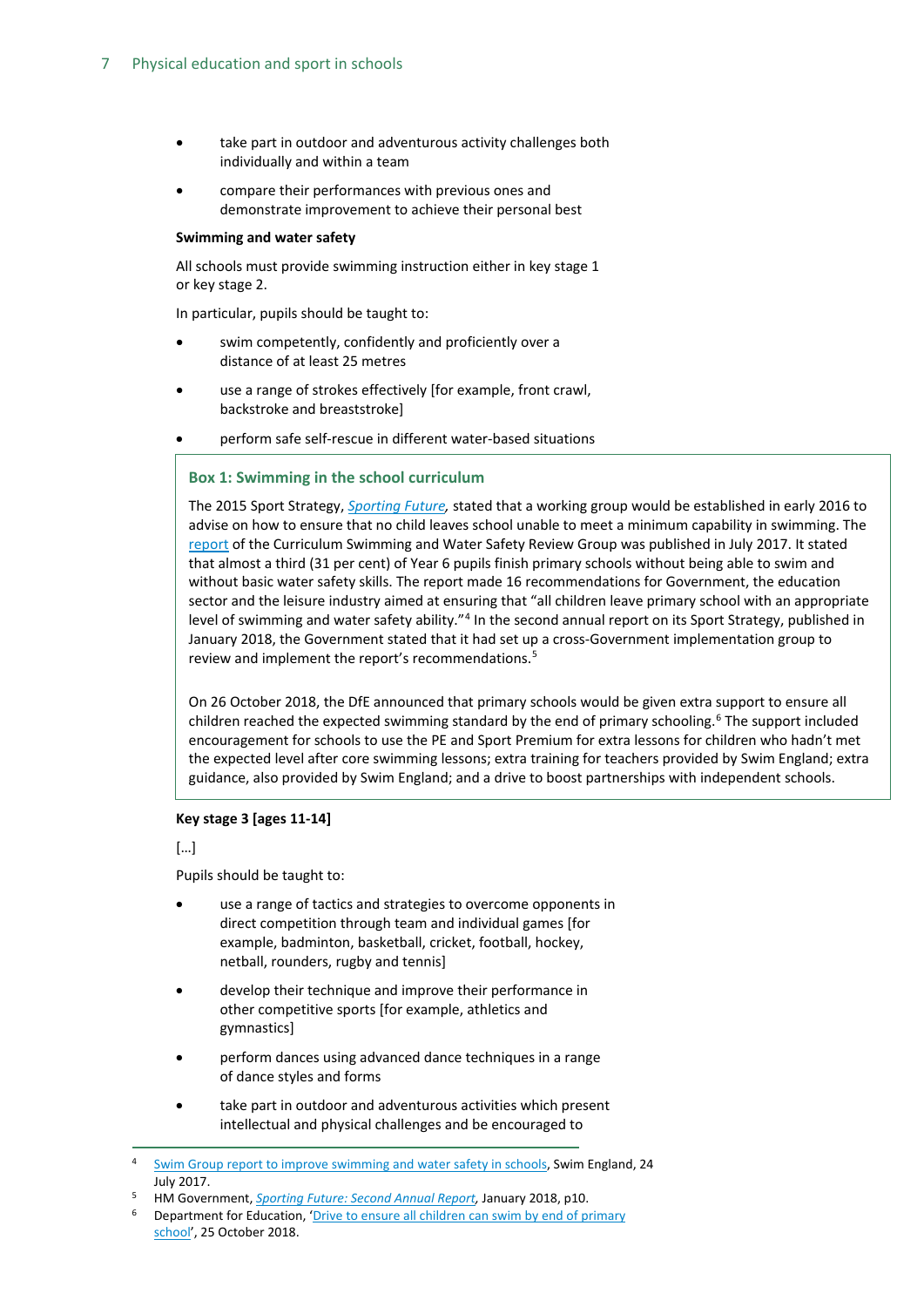work in a team, building on trust and developing skills to solve problems, either individually or as a group

- analyse their performances compared to previous ones and demonstrate improvement to achieve their personal best
- take part in competitive sports and activities outside school through community links or sports clubs

#### **Key stage 4 [ages 14-16]**

[…]

Pupils should be taught to:

- use and develop a variety of tactics and strategies to overcome opponents in team and individual games [for example, badminton, basketball, cricket, football, hockey, netball, rounders, rugby and tennis]
- develop their technique and improve their performance in other competitive sports [for example, athletics and gymnastics] or other physical activities [for example, dance]
- take part in further outdoor and adventurous activities in a range of environments which present intellectual and physical challenges and which encourage pupils to work in a team, building on trust and developing skills to solve problems, either individually or as a group
- evaluate their performances compared to previous ones and demonstrate improvement across a range of physical activities to achieve their personal best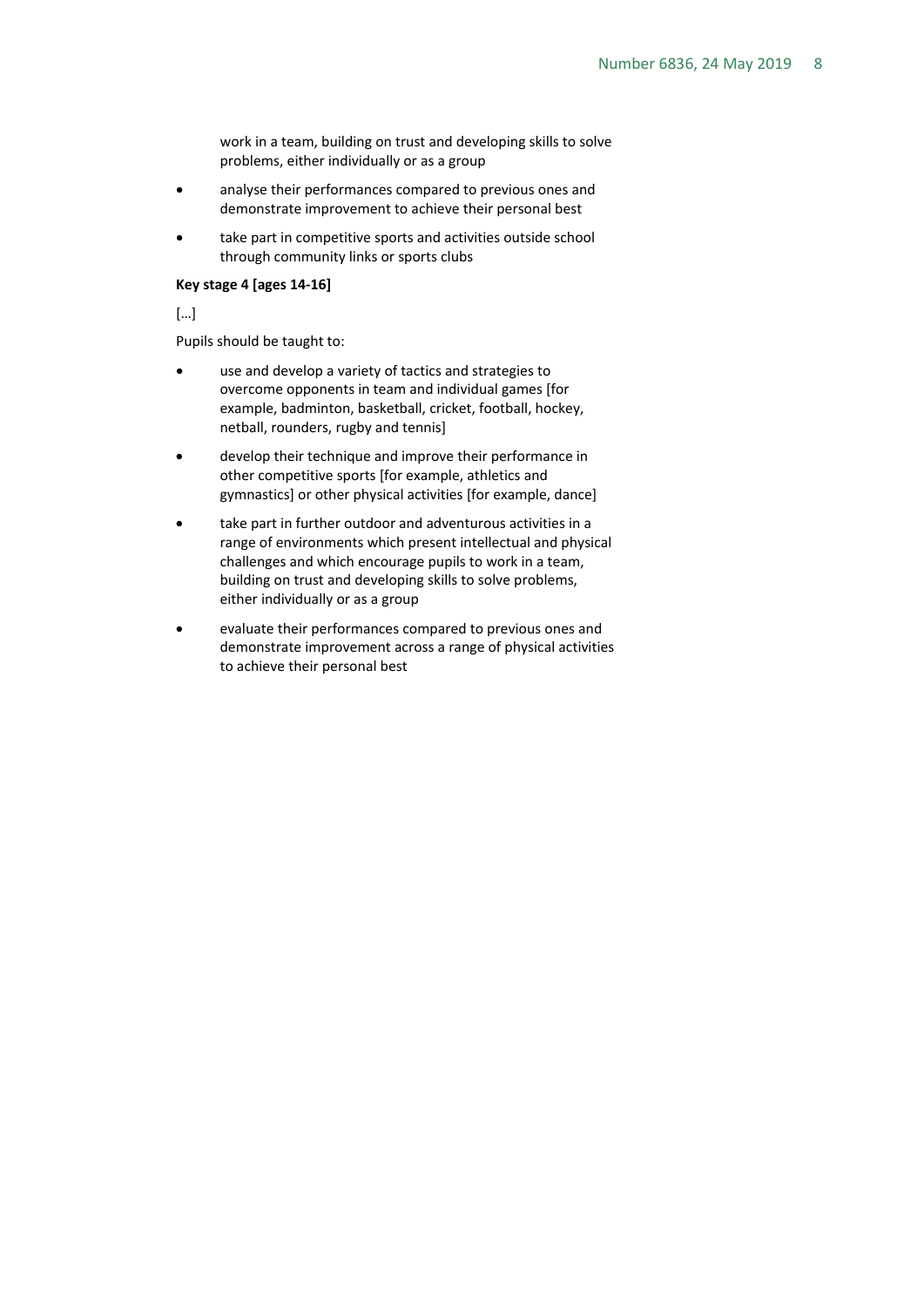• continue to take part regularly in competitive sports and activities outside school through community links or sports clubs. [7](#page-8-2)

### <span id="page-8-0"></span>1.2 Time spent teaching physical education

The *Education Act 2002* prohibits the Secretary of State for Education from prescribing the amount of time to be spent on any curriculum subject, including PE. [8](#page-8-3) The Government also does not set a target for how much curriculum time schools must dedicate to PE.[9](#page-8-4)

#### **Box 2: Two-hour target**

The former Labour Government's Physical Education and Sport Strategy aimed to increase the percentage of school children in England participating in two hours a week of PE.<sup>[10](#page-8-7)</sup> In October 2010, the Coalition Government ended the requirements of the strategy, including the requirement for schools to report how much time was being spent on PE. The then Secretary of State said, however, that he expected "every school to want to maintain, as a minimum, the current levels of provision for PE and sport each week for every pupil."[11](#page-8-8) In a February 2013 report, Ofsted recommended that primary schools should spend at least two hours a week on core PE.[12](#page-8-9)

In November 2015, the Department for Education (DfE) published a research report on the use of the PE and Sport Premium (see section 2.1 below). The report stated that the median time primary schools reported spending on curricular PE remained constant at two hours between 2012- 13 and 2014-15. The mean increased from 109 minutes in 2012-13 to 124 minutes in 20[13](#page-8-5)-14, before falling to 118 minutes in 2014-15.<sup>13</sup>

The annual School Workforce Census records the number of hours taught by qualified teachers in individual subjects in a typical week in state-funded secondary schools. In a typical week in November 2017, 282,200 hours of physical education was taught, a reduction from 333,800 in November 2010.[14](#page-8-6)

### <span id="page-8-1"></span>1.3 Ofsted report on physical activity in schools

In July 2018, Ofsted published a [report](https://www.gov.uk/government/publications/obesity-healthy-eating-and-physical-activity-in-primary-schools) on obesity, healthy eating and physical activity in primary schools. The report highlighted the things that schools can do to help tackle childhood obesity, including "providing ample opportunity for children to take physical exercise during the school day – with lots of opportunities to 'get out of breath.' The report cautioned,

<span id="page-8-2"></span> <sup>7</sup> Department for Education, *[National curriculum in England: physical education](https://www.gov.uk/government/publications/national-curriculum-in-england-physical-education-programmes-of-study/national-curriculum-in-england-physical-education-programmes-of-study)  [programmes of study,](https://www.gov.uk/government/publications/national-curriculum-in-england-physical-education-programmes-of-study/national-curriculum-in-england-physical-education-programmes-of-study)* September 2013.

<span id="page-8-3"></span><sup>8</sup> HC Deb 15 July 2013 c 518W; *Education Act 2002*, section 87(4). 9 [PQ 68370,](http://www.parliament.uk/written-questions-answers-statements/written-question/commons/2017-03-17/68370) 27 March 2017.

<span id="page-8-7"></span><span id="page-8-4"></span><sup>&</sup>lt;sup>10</sup> Department for Education and Skills and Department for Culture, Media and Sport, *[Learning through PE and Sport](https://www.education.gov.uk/publications/eOrderingDownload/LTPES.pdf.pdf)*, March 2003, p2.

<span id="page-8-8"></span><sup>11</sup> Department for Education, *[Refocusing sport in schools to build a lasting legacy of the](http://www.education.gov.uk/inthenews/inthenews/a0065473/refocusing-sport-in-schools-to-build-a-lasting-legacy-of-the-2012-games)  [2012 Games](http://www.education.gov.uk/inthenews/inthenews/a0065473/refocusing-sport-in-schools-to-build-a-lasting-legacy-of-the-2012-games)*, press release, 20 October 2010. See also, [The Department comments on](https://www.gov.uk/government/news/the-department-comments-on-school-sport-target)  [school sport target,](https://www.gov.uk/government/news/the-department-comments-on-school-sport-target) Department for Education, 8 August 2012.

<span id="page-8-9"></span><sup>12</sup> Ofsted, *Beyond 2012 – [outstanding physical education for all,](https://www.gov.uk/government/uploads/system/uploads/attachment_data/file/413187/Beyond_2012_-_outstanding_physical_education_for_all.pdf)* February 2013, p8.

<span id="page-8-5"></span><sup>13</sup> Department for Education, *[The PE and sport premium: an investigation](https://www.gov.uk/government/uploads/system/uploads/attachment_data/file/489477/DFE-RR489_PE_and_sport_premium_an_investigation_in_primary_schools_-_final_report.pdf) in primary [schools: Research report](https://www.gov.uk/government/uploads/system/uploads/attachment_data/file/489477/DFE-RR489_PE_and_sport_premium_an_investigation_in_primary_schools_-_final_report.pdf)*, November 2015, p53.

<span id="page-8-6"></span><sup>14</sup> Department for Education, *School Workforce in England,* November 2010 and November 2017. Also see[: PQ169642,](https://www.parliament.uk/written-questions-answers-statements/written-question/commons/2018-09-03/169642) 11 September 2018.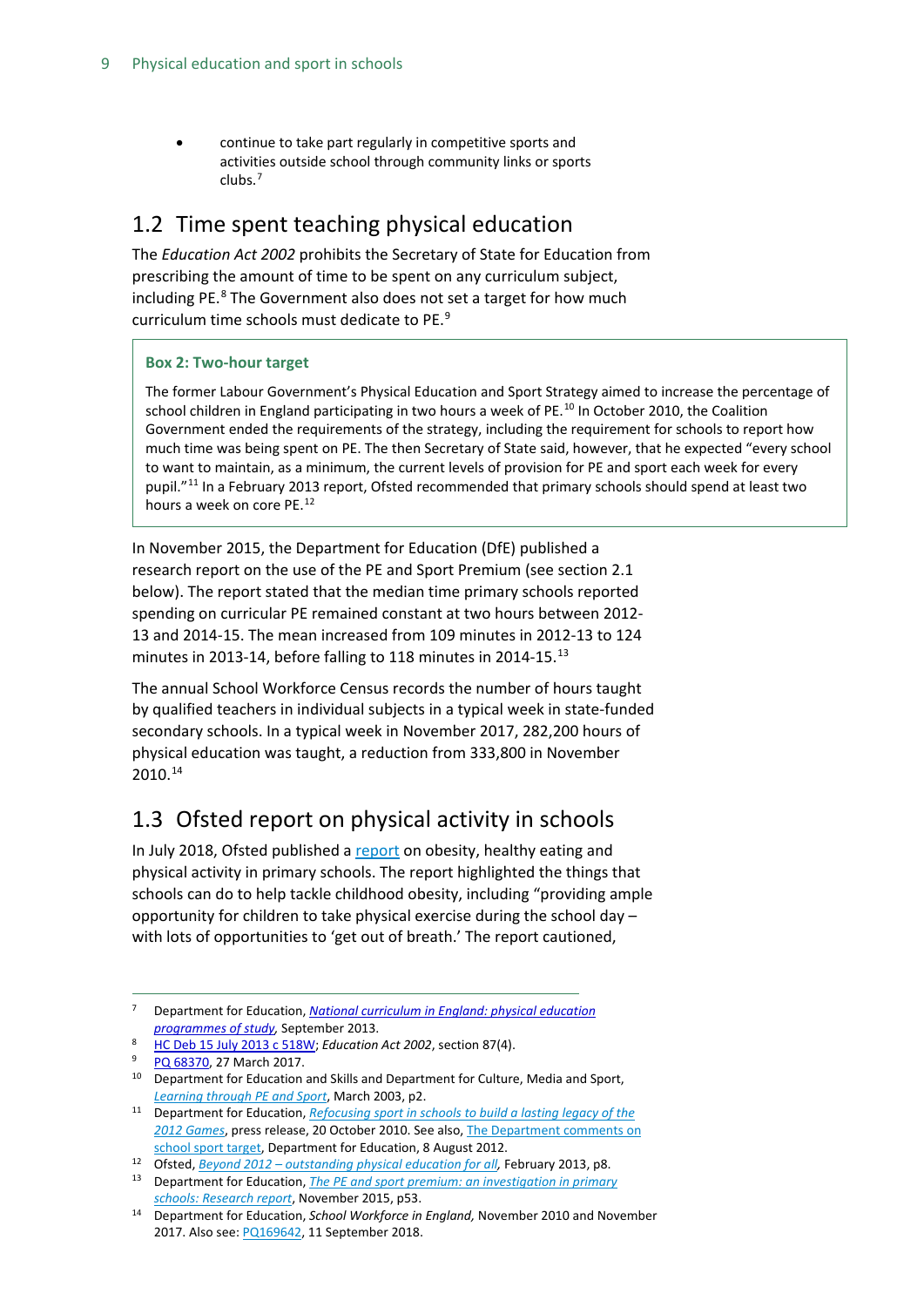however, that, while the contribution of schools is important, they cannot alone have a direct and measurable impact on children's weight.<sup>[15](#page-9-0)</sup>

Regarding physical activity in schools, the report's findings included:

- 69% of the 60 schools visited as part of the research had two or more hours of PE in the timetable each week.
- Many schools also organised additional activities at the whole-school level; 13 schools, for example, organised a 'daily mile'.
- Parents surveyed as part of the research wanted to see more time for PE in the curriculum.
- Extra-curricular activated can be a good wat to broaden the opportunities for children to exercise but a quarter of parents said that their child could not access all the activities they wanted.<sup>[16](#page-9-1)</sup>

#### **Box 3: Single-sex sport in schools**

Department for Education guidance on gender separation in mixed schools states that schools should not generally separate pupils by sex. It explains, however, that section 195 of the *Equality Act 2010* contains an exception, which permits single-sex sports. The guidance also makes clear that, where separate teams exist for different sexes it would be unlawful for a school to treat one group less favourably – for example, by providing a boys' team with better resources than the girls' team.[17](#page-9-2)

<span id="page-9-0"></span><sup>&</sup>lt;sup>15</sup> Ofsted, *[Obesity, healthy eating and physical activity in primary schools,](https://assets.publishing.service.gov.uk/government/uploads/system/uploads/attachment_data/file/726114/Obesity__healthy_eating_and_physical_activity_in_primary_schools_170718.pdf) July 2018, p3.* 

<span id="page-9-2"></span><span id="page-9-1"></span><sup>16</sup> [Schools not 'silver bullet' to tackling childhood obesity,](https://www.gov.uk/government/news/schools-not-silver-bullet-to-tackling-childhood-obesity?utm_source=58fd6ba0-4a25-499e-85e5-f4b7102dcca0&utm_medium=email&utm_campaign=govuk-notifications&utm_content=immediate) Ofsted. 18 July 2018.

<sup>17</sup> Department for Education, *[Gender separation in mixed schools: Non-statutory guidance,](https://assets.publishing.service.gov.uk/government/uploads/system/uploads/attachment_data/file/719398/Gender-separation-guidance.pdf)*  June 2018, pp4-6.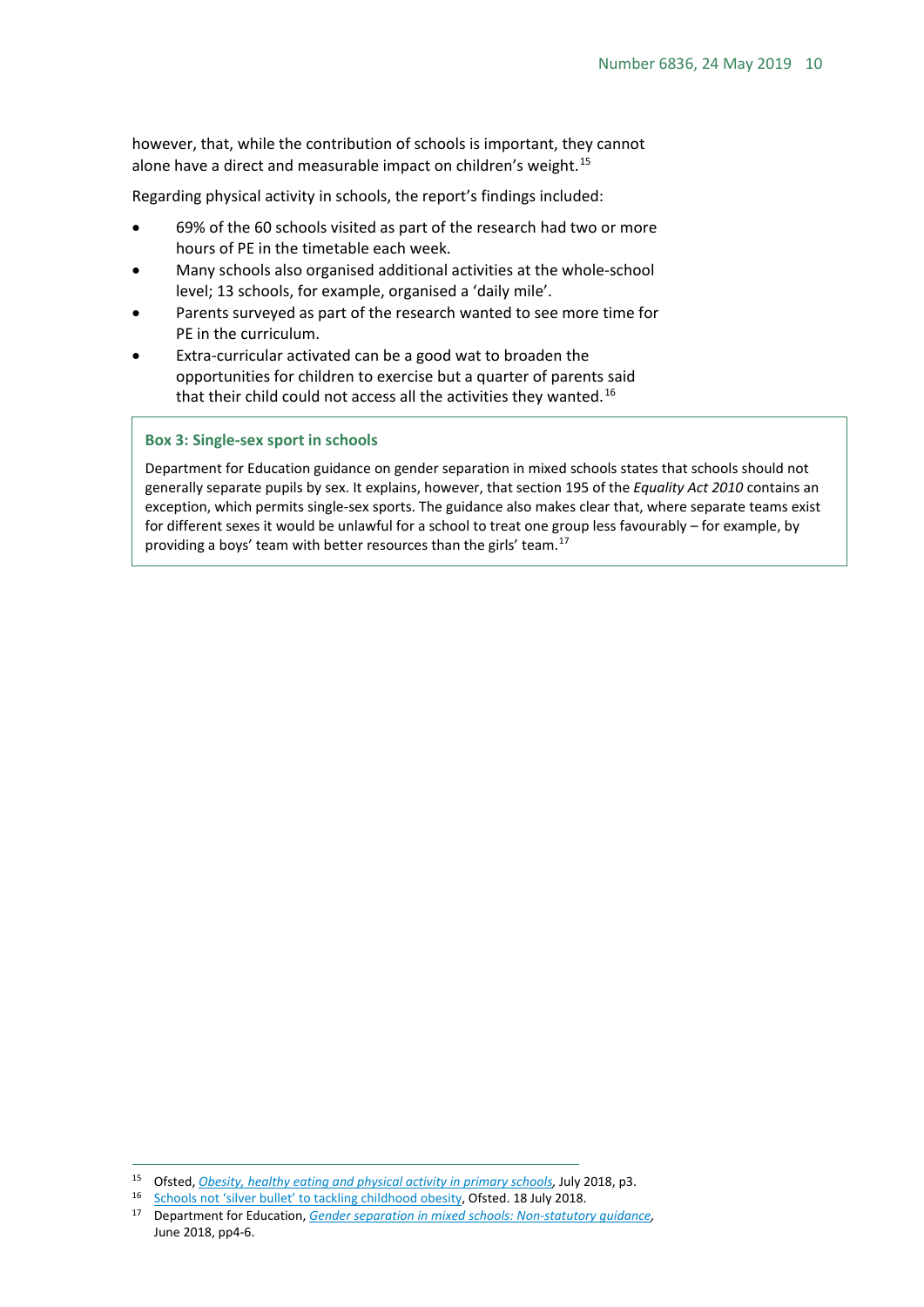# <span id="page-10-0"></span>2. Funding for School Sport

Funding for school sport and PE forms part of the Dedicated Schools Grant (DSG), which is not broken down by subject or curriculum area. Additional funding is also provided though separate dedicated grants outside of the DSG.

### <span id="page-10-1"></span>2.1 The PE and Sport Premium

Since 2013, annual ring-fenced funding has been provided to primary schools through the Primary PE and Sport Premium.<sup>[18](#page-10-3)</sup> The Government has committed to continue providing the funding until 2020.<sup>[19](#page-10-4)</sup>

DfE [guidance](https://www.gov.uk/guidance/pe-and-sport-premium-for-primary-schools#how-to-use-the-pe-and-sport-premium) provides information on how schools should use PE and Sport Premium funding and how they are held to account for its use. This states that schools must use the funding "to make additional and sustainable improvements to the quality of PE and sport [they] offer." It should not be used to employ coaches or specialist teachers to cover planning preparation and assessment arrangement, or to teach the minimum requirement of the National Curriculum.

Ofsted assesses how schools use the PE and Sport Premium as part of the inspection process. Schools must also publish details of how they use the funding on their websites, along with the impact it has had on pupils' PE and sport participation and attainment. The DfE has stated that it intends to sample a number of schools in each local authority and is considering what use it may make of this and other sources of information "in making an assessment of the use and impact of the premium".[20](#page-10-5)

From the 2017-18 academic year schools have additionally been required to publish how year 6 pupils are meeting the National Curriculum requirements relating to swimming.<sup>[21](#page-10-6)</sup> This was in response to recommendations of [a report](http://www.swimming.org/swimengland/curriculum-swimming-report-launch/) published by the Curriculum Swimming and Water Safety Review Group, which was set up following the publication of the 2015 sport strategy (see section 5.3 below).<sup>[22](#page-10-7)</sup>

### <span id="page-10-2"></span>Increase in funding

Up to 2016-17, the PE and Sport Premium was worth around £160 million per year. In 2016-17, £160.6 million was allocated to schools on the following basis:

- Schools with 16 or fewer eligible pupils received £500 per pupil.
- Schools with 17 or more eligible pupils received £8,000 and an additional payment of  $E5$  per pupil.<sup>[23](#page-10-8)</sup>

<span id="page-10-3"></span><sup>&</sup>lt;sup>18</sup> [Primary school sport funding,](http://webarchive.nationalarchives.gov.uk/20130423140808/http:/www.education.gov.uk/schools/adminandfinance/financialmanagement/b00222858/primary-school-sport-funding) Department for Education, 17 April 2013[. PQ57086,](http://www.parliament.uk/written-questions-answers-statements/written-question/commons/2016-12-12/57086) 19 December 2016.

<span id="page-10-4"></span><sup>19</sup> PQ [1993,](http://www.parliament.uk/written-questions-answers-statements/written-question/commons/2015-06-10/1993) 17 June 2015.

<span id="page-10-5"></span><sup>20</sup> [PQ HL7643,](https://www.parliament.uk/written-questions-answers-statements/written-question/lords/2018-05-08/HL7643) 22 May 2018.

<span id="page-10-6"></span><sup>&</sup>lt;sup>21</sup> [PE and sport premium for primary schools,](https://www.gov.uk/guidance/pe-and-sport-premium-for-primary-schools#how-to-use-the-pe-and-sport-premium) Gov.uk, 24 October 2017.

<span id="page-10-7"></span><sup>&</sup>lt;sup>22</sup> [Swim Group report to improve swimming and water safety in schools,](http://www.swimming.org/swimengland/curriculum-swimming-report-launch/) Swim England, 24 July 2017.

<span id="page-10-8"></span><sup>&</sup>lt;sup>23</sup> [PE and sport premium for primary schools,](https://www.gov.uk/guidance/pe-and-sport-premium-for-primary-schools) Gov.uk, last updated 21 September 2016.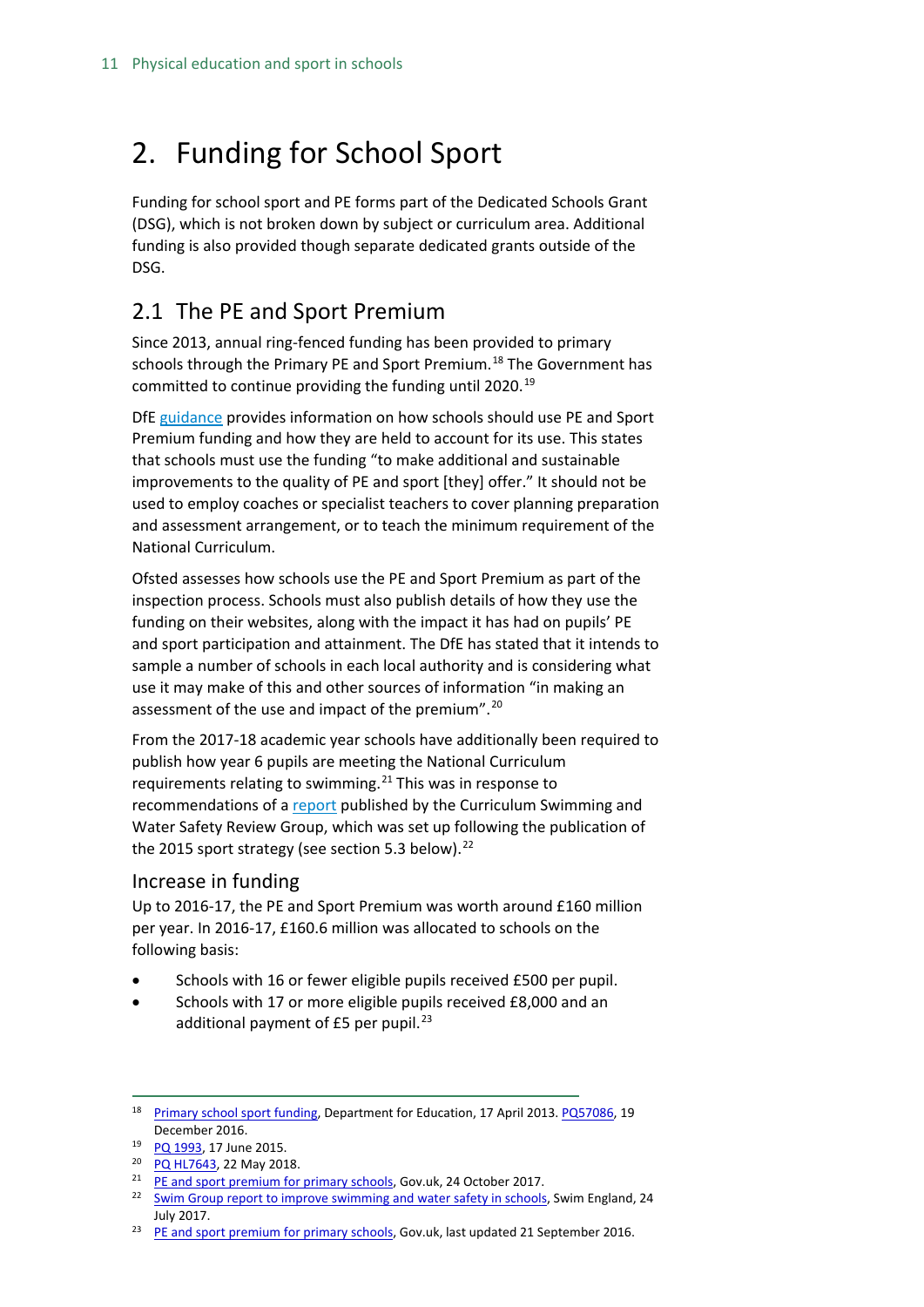The March 2016 Budget announced that revenue from the soft drinks industry levy (see section 2.2 below) would be used to "double the primary school PE and sport premium from £160 million per year to £320 million per year from September 2017."[24](#page-11-1) Responding to a debate in January 2017, the Minister for School Standards, Nick Gibb, stated that the funding will continue to be ring-fenced and is "committed to 2020."[25](#page-11-2)

Following this budget increase, in 2017-18 schools were allocated funding on the following basis:

- Schools with 16 or fewer eligible pupils received £1000 per pupil.
- Schools with 17 or more eligible pupils received £16,000 and an additional payment of  $£10$  per pupil.<sup>[26](#page-11-3)</sup>

Details of the allocations made to individual schools for 2018-19 are available online: PE and sport [premium:](https://skillsfunding.service.gov.uk/pe-sport-premium/2018-2019) 2018 to 2019.

#### <span id="page-11-0"></span>Department for Education research report

In November 2015, the Department for Education published the final research report of a two-year study to investigate the use of the PE and Sport Premium and its impact on provision. The report, which was based on interviews and qualitative case studies, found:

- The most common uses for the premium were:
	- to up skill and train existing staff;
	- buy new equipment;
	- Provide extra-curricular activities; and
	- employ new sports coaches.
- Since the introduction of the premium, the majority of schools:
	- had introduced new sports;
	- perceived the quality and range of equipment to have increased;
	- reported that participation in inter and intra-school competitions had increased; and
	- reported that the quality of PE teaching had increased.
- The majority of schools used some form of targeting of their premium funds, with the least active and the most disadvantaged the most commonly targeted groups.
- A large proportion of schools reported that the premium had a positive impact on pupil fitness (99%), engagement in PE (84%), skills (98%) and behaviour (96%).
- Risks identified by schools were that:
	- some provision may be lost if funding is ended;

<span id="page-11-1"></span><sup>&</sup>lt;sup>24</sup> HM Treasury, *Budget 2016*, HC901, March 2016, p33. £100 million is contributed to the premium by the DfE each year, with the Department of Health contributing £60 million. The remainder is then made up from revenue from the soft drinks industry levy (PQ [116264,](https://www.parliament.uk/written-questions-answers-statements/written-question/commons/2017-11-28/116264) 1 December 2017).

<span id="page-11-2"></span><sup>25</sup> [HC Deb 10 January 2017, cc53-4WH.](https://hansard.parliament.uk/Commons/2017-01-10/debates/F4C74DF2-118E-4C00-A880-D601A25D2081/SoftDrinksIndustryLevyFundingForSportInSchools#contribution-4ED7E474-8ED5-4F70-BAEB-DA999DD7832C)

<span id="page-11-3"></span><sup>&</sup>lt;sup>26</sup> [PE and sport premium for primary schools,](https://www.gov.uk/guidance/pe-and-sport-premium-for-primary-schools#funding-for-2017-to-2018) Gov.uk, last updated 9 May 2019.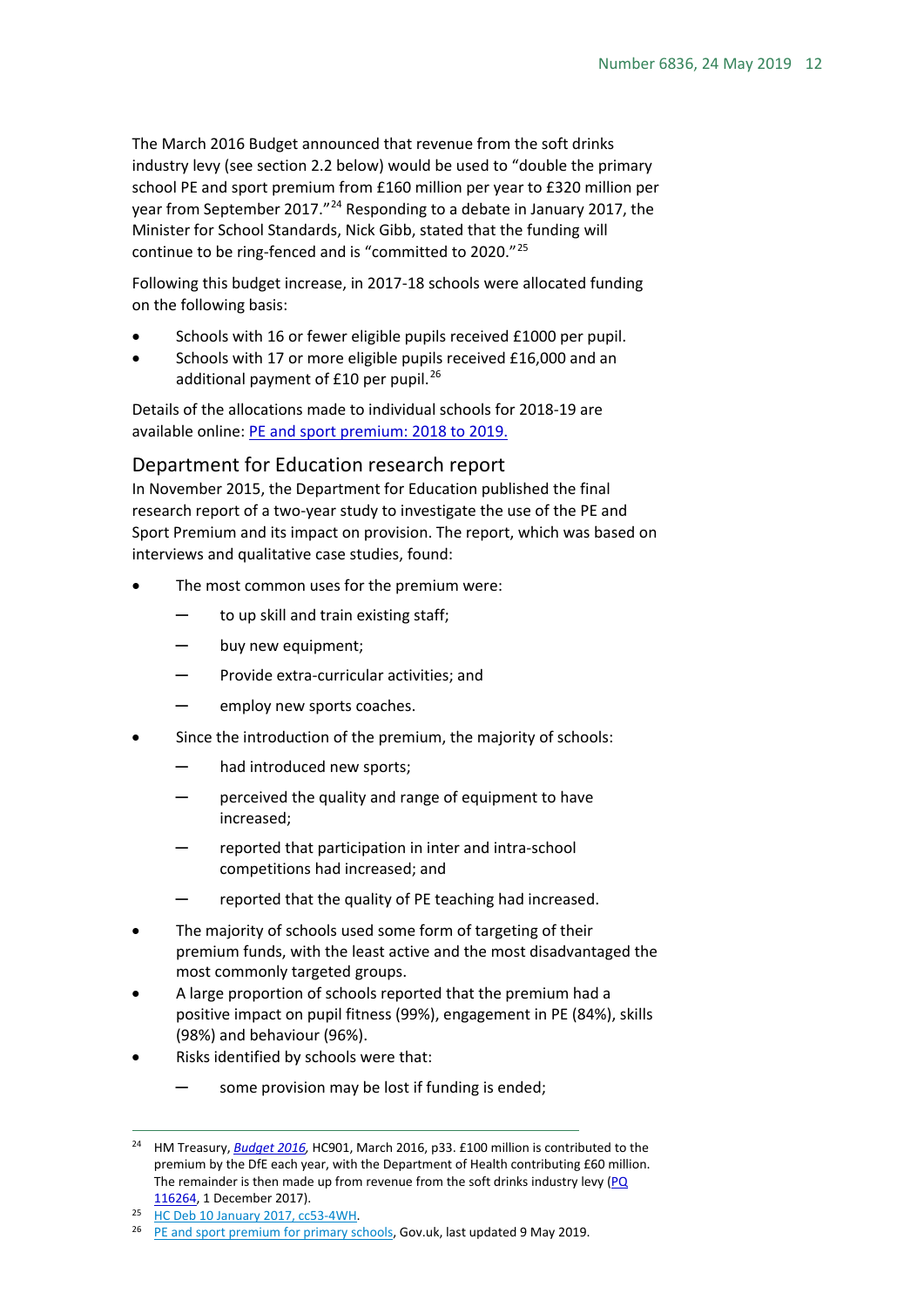- the long-term impacts may be limited if secondary provision in the local area is poor; and
- staff turnover in smaller schools has the potential to limit the long-term benefits of investing in continuous professional development for teachers.<sup>[27](#page-12-1)</sup>

The report concluded that schools welcomed the introduction of the PE and Sport Premium and that it had "provided new opportunities to increase the quality of PE and sport provision in primary schools." The report further stated

The premium has enabled schools to enhance both the quality and range of PE teaching and sports provision. As a result of this investment, schools reported a range of positive impacts on pupils including increased pupil engagement and participation in PE and sports as well as impacts on social and inter-personal skills, behaviour, and PE skills and fitness. Schools also perceived positive impacts on the skills and confidence of teachers to deliver PE.

The findings of this study have also highlighted challenges for the future of PE and sport in primary schools. To sustain the impact of the premium, schools have used it to invest in training for existing staff. However, a question remains over how to maintain this investment in CPD for new teachers entering the profession, once premium funding ends. Schools also raised issues related to sourcing good quality provision in their local area, and may need further support to robustly assess the quality of the provision available. The survey also found that monitoring and evaluation of the premium was not consistent and schools may require further advice and guidance to support them to first assess impacts and then put in place strategies for continuing quality improvement.<sup>[28](#page-12-2)</sup>

#### <span id="page-12-0"></span>Ofsted survey report

In October 2014, Ofsted published a report on the use of the PE and Sport Premium based on evidence from visits by inspectors to 22 primary schools known to be performing well in PE.

The report stated that in the majority of the 22 schools visited, head teachers were using the additional funding to make improvements to PE and sport for pupils, with the result that pupils were generally being provided with better quality PE teaching. The employment of sports coaches or specialist teachers, and the extension of extra-curricular sports activities, were found to be the most common uses of the funding. Providing staff with professional development was also found to be popular.

The report stated that the majority of headteachers felt that there was a lack of guidance on how the new funding should be used when it was first allocated, meaning that they did not initially feel confident to use it effectively. Poor strategic planning and a lack of rigorous monitoring of the impact of actions were reported to be common weaknesses. $^{29}$  $^{29}$  $^{29}$ 

<span id="page-12-1"></span> <sup>27</sup> Department for Education, *[The PE and sport premium: an investigation in primary](https://www.gov.uk/government/uploads/system/uploads/attachment_data/file/489477/DFE-RR489_PE_and_sport_premium_an_investigation_in_primary_schools_-_final_report.pdf)  [schools: Research report](https://www.gov.uk/government/uploads/system/uploads/attachment_data/file/489477/DFE-RR489_PE_and_sport_premium_an_investigation_in_primary_schools_-_final_report.pdf)*, November 2015, pp12-14.

<span id="page-12-2"></span> $28$  As above, p14.

<span id="page-12-3"></span><sup>29</sup> Ofsted, *[The PE and sport premium for primary schools: Good practice to maximise](https://www.gov.uk/government/uploads/system/uploads/attachment_data/file/379202/The_20PE_20and_20sport_20premium_20for_20primary_20schools.pdf)  [effective use of funding,](https://www.gov.uk/government/uploads/system/uploads/attachment_data/file/379202/The_20PE_20and_20sport_20premium_20for_20primary_20schools.pdf)* October 2014, pp7-8.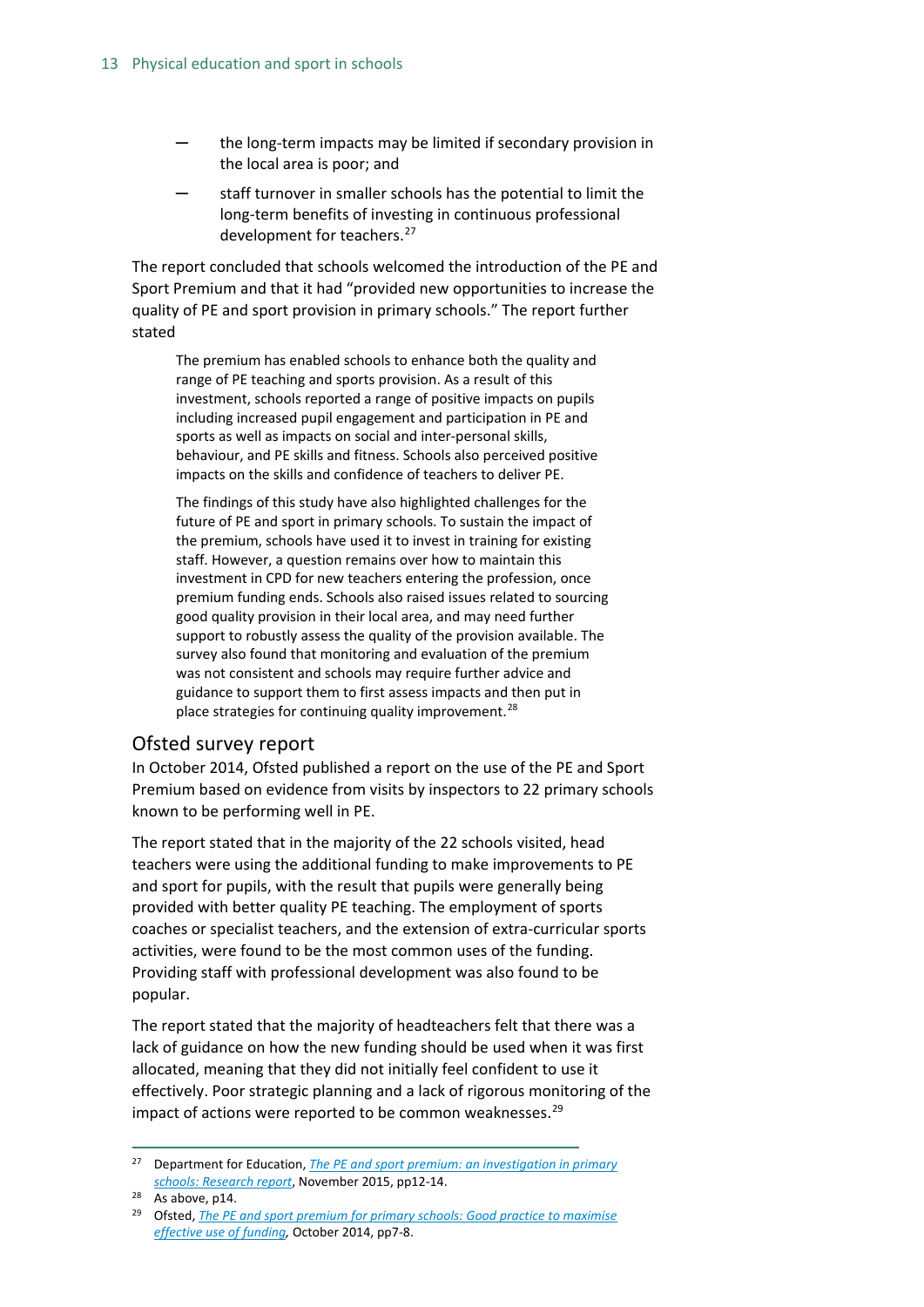The report made a number of recommendations for schools, including to improve the measurement and evaluation of the impact that the premium is having. It also recommended that the Government should:

> …provide further advice to schools about how to engage with health agencies and parents to promote pupils' health and well-being, especially concerning those pupils who are overweight or obese[.30](#page-13-2)

### <span id="page-13-0"></span>2.2 Soft drinks industry levy funding

In addition to increasing funding for the Primary PE and Sport Premium (see section 2.1 above), Budget 2016 announced that revenue from the soft drinks industry levy would, among other things, also be used to:

Provide up to £285 million a year to give 25% of secondary schools increased opportunity to extend their school day to offer a wider range of activities for pupils, including more sport.<sup>[31](#page-13-3)</sup>

#### <span id="page-13-1"></span>Healthy pupils capital fund (HPCF)

On 28 February 2017, the DfE announced that £415 million of funding from the soft drinks industry levy would be allocated to schools in 2018-19 to "pay for facilities to support physical education, after-school activities and healthy eating." It added that schools would be able to use the funding – referred to as the healthy pupils capital fund (HPCF) – to "improve facilities for children with physical conditions or support young people struggling with mental health issues."<sup>[32](#page-13-4)</sup>

A *Schools Week* article on 1 March 2017 stated that funding originally planned for extending the school day in secondary schools, as announced in the 2016 March Budget, would instead be used for the HPCF.<sup>[33](#page-13-5)</sup> The Government's announcement on the HPCF stated that the funding "built on" plans for schools to provide a longer school day:

The healthy pupils capital programme will build on the government's plans for schools to provide a longer school day by changing the focus of the scheme to provide new facilities or improve existing ones to make it easier for a range of extra-curricular activities to be provided.[34](#page-13-6)

#### **Reduction of funding for HPCF**

On 17 July 2017, the Education Secretary announced an additional £1.3 billion for the core schools budget across 2018-19 and 2019-20, which would, she said, be "funded in full from efficiencies and savings that I have

<span id="page-13-2"></span> <sup>30</sup> Ofsted, *[The PE and sport premium for primary schools: Good practice to maximise](https://www.gov.uk/government/uploads/system/uploads/attachment_data/file/379202/The_20PE_20and_20sport_20premium_20for_20primary_20schools.pdf)  [effective use of funding,](https://www.gov.uk/government/uploads/system/uploads/attachment_data/file/379202/The_20PE_20and_20sport_20premium_20for_20primary_20schools.pdf)* October 2014, pp7-8.

<span id="page-13-3"></span><sup>&</sup>lt;sup>31</sup> HM Treasury, *Budget 2016*, HC901, March 2016, p33. The Budget also stated that revenue from the levy would also be used to "provide £10 million funding a year to expand breakfast clubs in up to 1,600 schools starting from September 2017." More information on the funding for breakfast clubs (which was increased to £26 million) was announced by the Government in March 2018: Funding boost to give more children [healthy start to the day.](https://www.gov.uk/government/news/funding-boost-to-give-more-children-healthy-start-to-the-day) Also se[e PQ162146,](https://www.parliament.uk/written-questions-answers-statements/written-question/commons/2018-07-09/162146) 17 July 2018.<br><sup>32</sup> Department for Education, New funding to boost schools facilities and healthy lifestyles,

<span id="page-13-4"></span><sup>28</sup> February 2017.

<span id="page-13-5"></span><sup>33</sup> [Government scraps longer school day pledge,](http://schoolsweek.co.uk/government-scraps-longer-school-day-pledge/) *Schools Week,* 1 March 2017.

<span id="page-13-6"></span><sup>&</sup>lt;sup>34</sup> Department for Education, New funding to boost schools facilities and healthy lifestyles, 28 February 2017.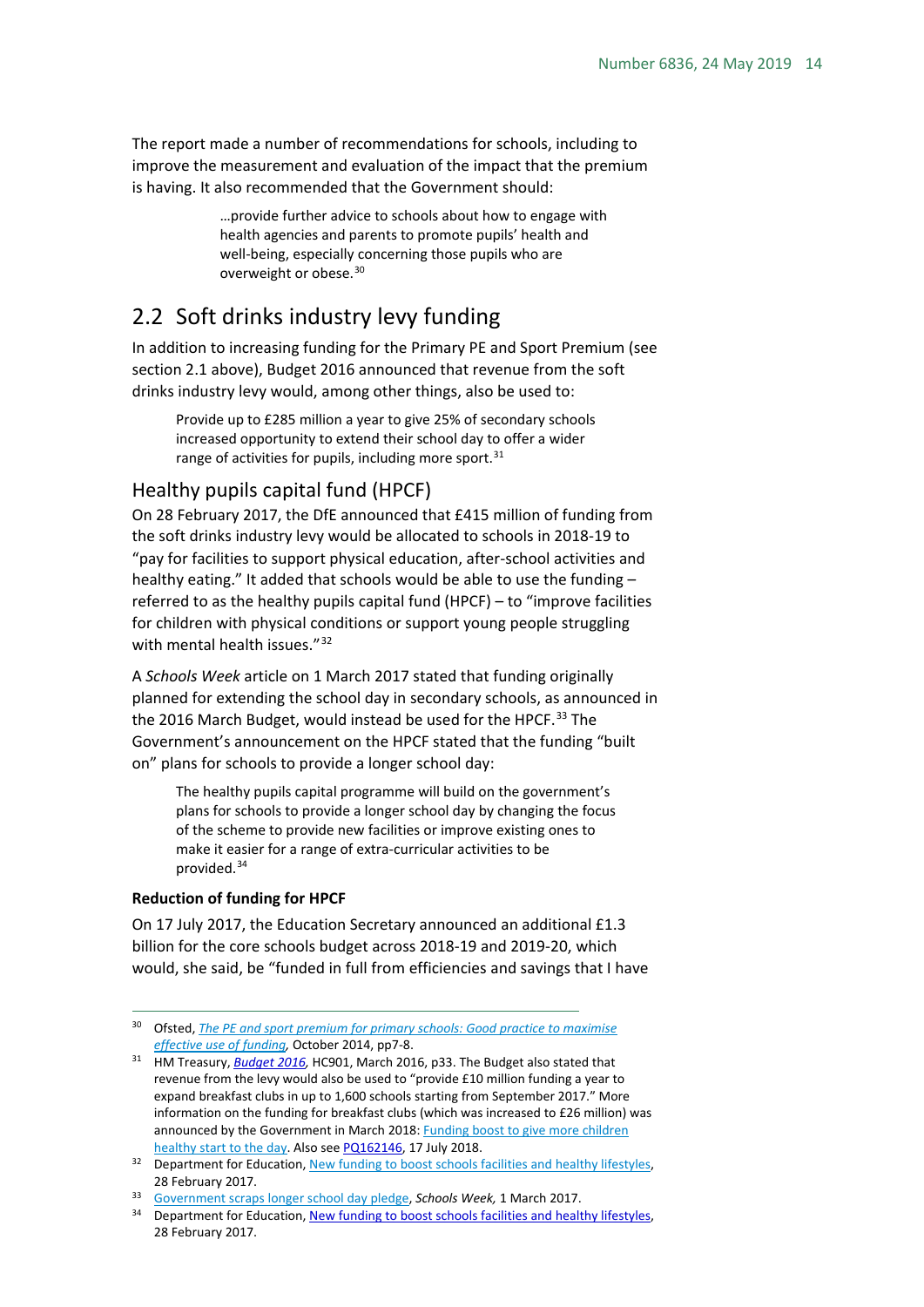identified in my Department's budget." She went on to explain that "efficiencies and savings" from the Department's capital budget would release £420 million, £315 million of which would come from the money originally committed for the HPCF:

Efficiencies and savings across our main capital budget can, I believe, release £420 million. The majority of this will be from healthy pupils capital funding, from which we can make savings of £315 million. This reflects reductions in forecast revenue from the soft drinks industry levy. I will be able to channel the planned budget, which remains in place, to frontline schools, while meeting our commitment that every single pound of England's share of spending from the levy will continue to be invested in improving children's health; that includes £100 million in 2018-19 for healthy pupils capital.[35](#page-14-1)

A [subsequent](http://www.parliament.uk/written-questions-answers-statements/written-question/commons/2017-07-18/5924) response to a parliamentary question confirmed that £100 million would be invested in the HPCF in 2018-19, with the funding for one year only.<sup>[36](#page-14-2)</sup> The funding for the PE and Sports Premium and breakfast clubs announced at the 2016 Budget remains unchanged.<sup>[37](#page-14-3)</sup>

#### **HPCF allocations**

The HPCF has been allocated through the current arrangements for schools' capital funding. Single and small academy trusts and sixth form colleges were able to bid for funding through the Condition Improvement Fund, with [guidance](https://www.gov.uk/guidance/condition-improvement-fund#cif-applications-for-2018-to-2019) published by the Education and Skills Funding Agency stating that the HPCF "is intended to improve children's and young people's physical and mental health by enhancing access to facilities for physical activity, healthy eating, mental health and wellbeing and medical conditions, such as kitchens, dining facilities, changing rooms, playgrounds and sports facilities."[38](#page-14-4) In March 2018 the Education and Skills Funding Agency [published](https://www.gov.uk/government/publications/condition-improvement-fund-2018-to-2019-outcome) the list of schools who had successfully bid for funding from the Condition Improvement Fund. £38 million will be provided for specific projects supported by the HPCF in 2018-19.<sup>[39](#page-14-5)</sup>

Local authorities, large multi-academy trusts and other bodies are not eligible to bid for the Condition Improvement Fund and instead receive School Condition Allocations (SCA). They received a direct allocation from the HPCF in addition to their normal SCA for 2018-19. [40](#page-14-6) School Condition Allocations for 2018-19 were **published** in March 2018.<sup>[41](#page-14-7)</sup>

#### <span id="page-14-0"></span>Essential Life Skills Programme

In addition to the doubling of the PE and Sport Premium and the HPCF, £22 million of revenue from the soft drinks industry levy is being invested in an Essential Life Skills programme in the 12 Opportunity Areas. The

<span id="page-14-1"></span><sup>35</sup> HC Deb 17 July 2017, [cc563-66.](http://hansard.parliament.uk/commons/2017-07-17/debates/5177EE31-DB66-4CCE-98FC-04A0B8183C8D/SchoolsUpdate)

<span id="page-14-3"></span><span id="page-14-2"></span><sup>36</sup> [PQ 107301,](http://www.parliament.uk/written-questions-answers-statements/written-question/commons/2017-10-11/107301) 18 October 2017.

<sup>37</sup> [PQ 3745,](http://www.parliament.uk/written-questions-answers-statements/written-question/commons/2017-07-10/3745) 24 July 2017[; HC Deb 17 July 2017, c564.](http://hansard.parliament.uk/commons/2017-07-17/debates/5177EE31-DB66-4CCE-98FC-04A0B8183C8D/SchoolsUpdate#contribution-0DAFA6D8-0C2E-40B4-AA90-B117C50939E1)

<span id="page-14-4"></span><sup>&</sup>lt;sup>38</sup> Education and Skills Funding Agency, [Condition Improvement Fund,](https://www.gov.uk/guidance/condition-improvement-fund#cif-applications-for-2018-to-2019) last updated 14 December 2017.

<span id="page-14-5"></span><sup>&</sup>lt;sup>39</sup> [Condition Improvement Fund: 2018 to 2019 outcome,](https://www.gov.uk/government/publications/condition-improvement-fund-2018-to-2019-outcome) Education and Skills Funding Agency, March 2018.

<span id="page-14-6"></span><sup>40</sup> [PQ 118920,](http://www.parliament.uk/written-questions-answers-statements/written-question/commons/2017-12-12/118920) 19 December 2017.

<span id="page-14-7"></span><sup>41</sup> [School capital funding allocations,](https://webarchive.nationalarchives.gov.uk/20190302155604/https:/www.gov.uk/government/publications/capital-allocations) Education and Skills Funding Agency, March 2018.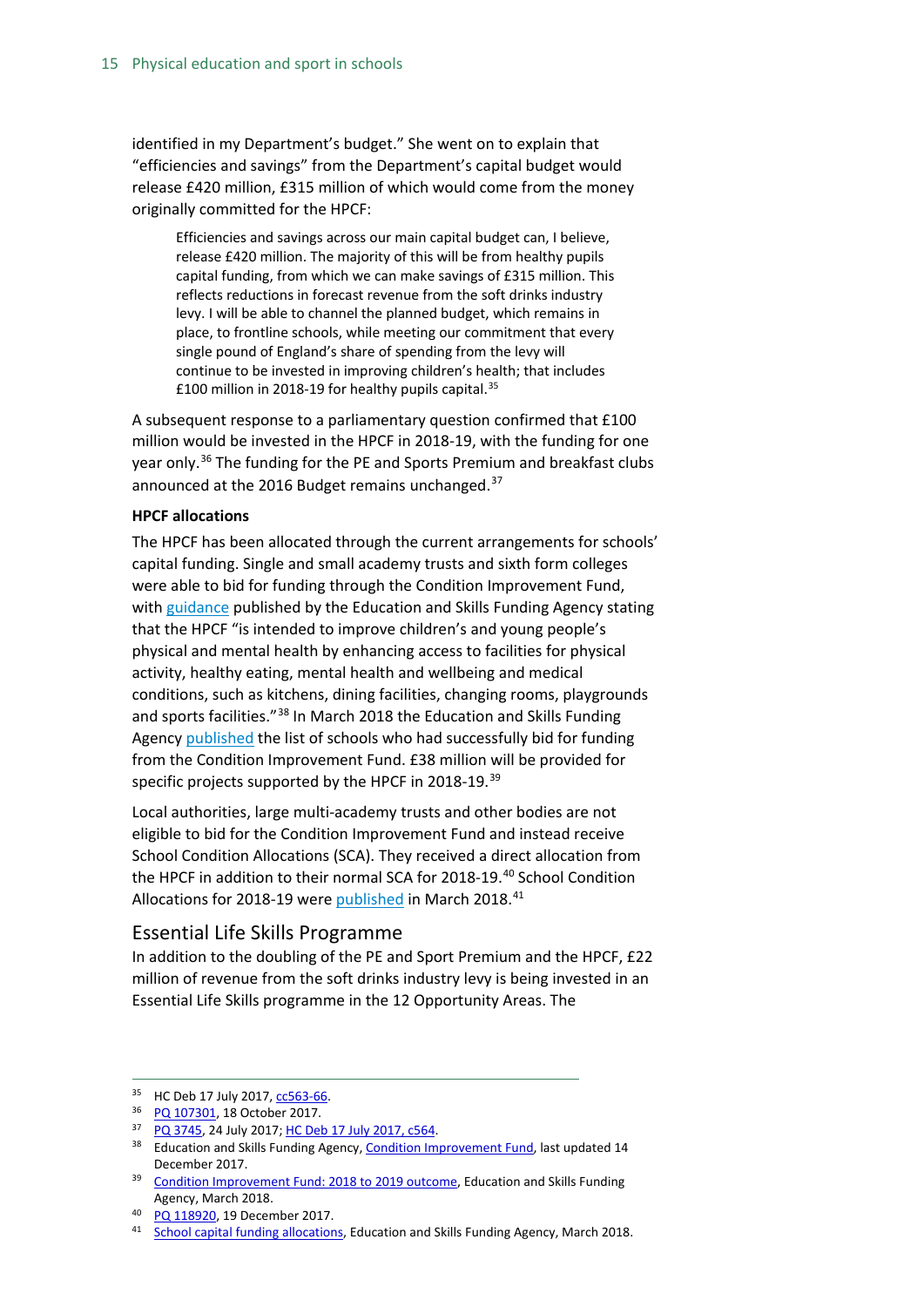programme is aimed at enabling disadvantaged children to participate in regular extra-curricular activities, including sporting activities.  $42$ 

### <span id="page-15-0"></span>2.3 Primary School Sports Facilities Fund

The Autumn Statement 2013 announced a new lottery-funded scheme to improve sports facilities in primary schools:

Sport England will launch a £18 million Lottery-funded scheme Primary School Sports Facilities Fund from 2014 to improve sports facilities in primary schools, to benefit both school children and the wider community.<sup>[43](#page-15-3)</sup>

Sport England's website explained how and where the funding was to be allocated:

The Primary Spaces fund, which will help more schools create sports spaces, is similar to our Inspired Facilities programme. Schools will receive up to £30,000 to spend on a range of specially created packages which can be tailored to meet their needs.

The fund aims to help provide outdoor multi-sport areas which can be used both within the curriculum and out of school hours. As well as helping provide sports facilities, staff and volunteers at the school will receive information on how best to use the new facilities and equipment to help children get active.

Whilst we want to help as many schools as possible, priority is given to those primary schools which currently have little or no outside space which can be used for P.E. or sports sessions.<sup>[44](#page-15-4)</sup>

The fund closed to applications on 24 March 2014 and there are no current plans for further funding rounds.<sup>[45](#page-15-5)</sup> A written ministerial statement of 5 March 2015 outlined progress with the projects:

The Primary Spaces Facilities Fund will enable 601 schools to improve their outdoor facilities and create spaces that will inspire and encourage pupils to take part in play.

Schools were awarded grants up to £30,000. All 601 schools have their projects planned this year; they are being installed in five waves throughout the academic year. Approximately 150 projects have now been completed with children enjoying their newly enhanced outdoor facility.<sup>[46](#page-15-6)</sup>

### <span id="page-15-1"></span>2.4 PE Teacher Release funding in 2011-12 and 2012-13

In December 2010, the Coalition Government announced £65 million of non-ring-fenced funding until 2013 to fund one day a week of secondary school PE teachers' time to be spent out of the classroom encouraging intra and inter-school competition in primary schools.<sup>[47](#page-15-7)</sup> In a letter to schools in

<span id="page-15-3"></span><span id="page-15-2"></span><sup>42</sup> [PQ162146,](https://www.parliament.uk/written-questions-answers-statements/written-question/commons/2018-07-09/162146) 17 July 2018. 43 HM Treasury, *[Autumn Statement 2013,](https://www.gov.uk/government/uploads/system/uploads/attachment_data/file/263942/35062_Autumn_Statement_2013.pdf)* Cm 8747, December 2013, para 2.164.

<span id="page-15-4"></span><sup>44</sup> [Primary Spaces,](http://funding.sportengland.org/funding/our-different-funds/primary-spaces) Sport England, last accessed 4 January 2017.

<span id="page-15-5"></span><sup>45</sup> Primary Spaces FAQs, Sport England, last accessed 21 July 2015.

<span id="page-15-6"></span><sup>46</sup> [HCWS349,](http://www.parliament.uk/business/publications/written-questions-answers-statements/written-statement/Commons/2015-03-05/HCWS349/) 5 March 2015.

<span id="page-15-7"></span><sup>&</sup>lt;sup>47</sup> New approach for school sports: decentralising power, incentivising competition, [trusting teachers,](https://www.gov.uk/government/news/new-approach-for-school-sports-decentralising-power-incentivising-competition-trusting-teachers) Department for Education, 20 December 2010[; HC Deb 20 Dec 2011](http://www.publications.parliament.uk/pa/cm201011/cmhansrd/cm111220/text/111220w0006.htm#1112215000035)  [537 c1232-3W.](http://www.publications.parliament.uk/pa/cm201011/cmhansrd/cm111220/text/111220w0006.htm#1112215000035)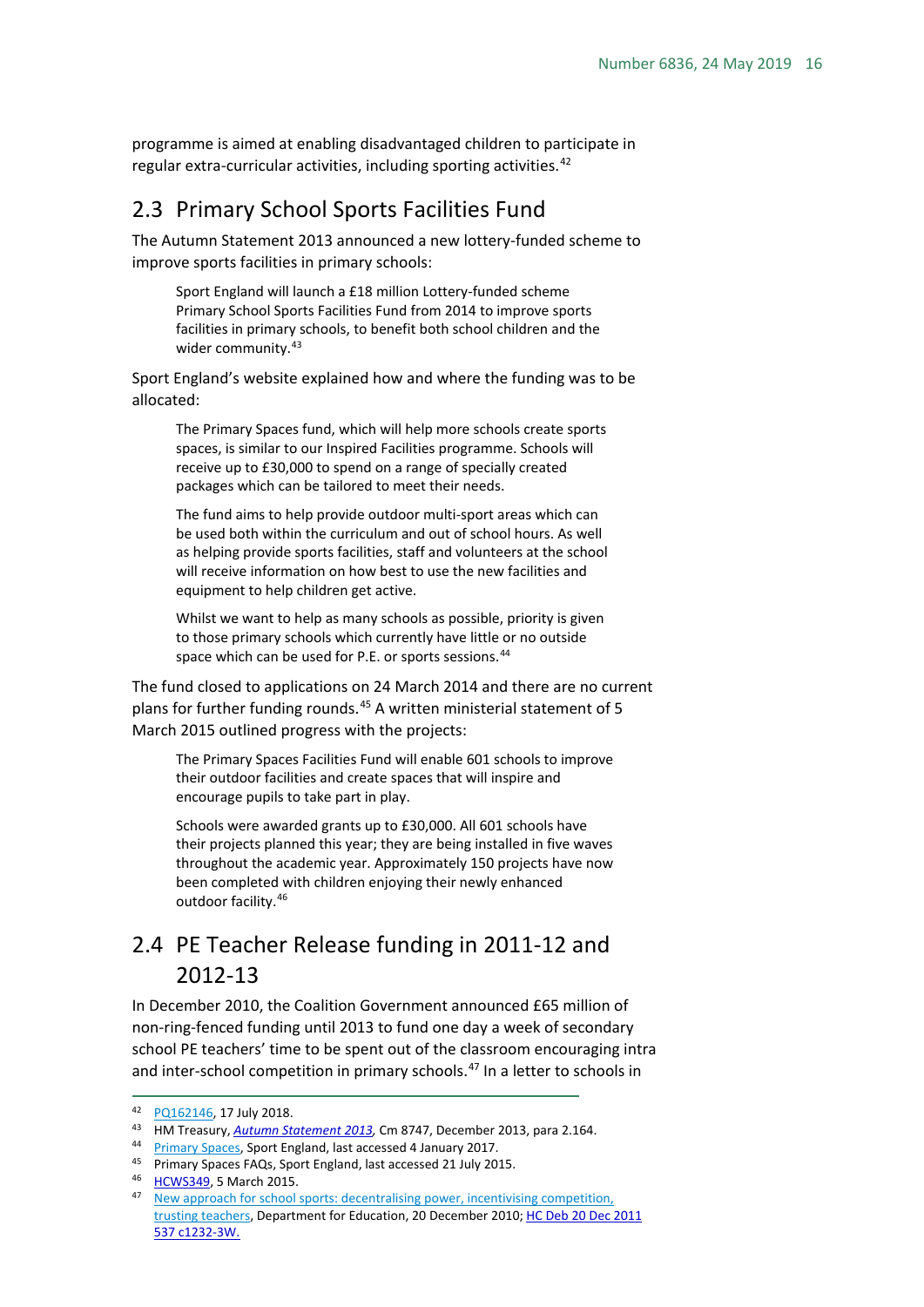May 2011, the Coalition Government provided details of how the funding would be allocated:

All state maintained secondary schools and Academies; middledeemed secondary schools and special schools (including nonmaintained schools; and pupil referral units with secondary aged pupils.

Level of funding: this will be a fixed, flat-rate grant of £7,600 per school, per academic year. (There will be no additional London weighting or 'on costs'.) Schools can choose to use their own budgets to increase the amount of time spent on this role, if they wish.

Funding period: funding will be for two academic years 2011/12 and 2012/13.[48](#page-16-1)

#### **Box 4: Sport England training for secondary teachers**

In September 2018, Sport England announced that it would invest £13.5 million in a teacher training programme, run in partnership with the Teaching Schools Council, to offer free training to 17,000 secondary school PE teachers by 2021.<sup>[49](#page-16-4)</sup> This followed on from a commitment in Sport England's five year strategy, *[Towards an Active Nation](https://www.sportengland.org/media/10629/sport-england-towards-an-active-nation.pdf)*, published in May 2016, "offer specialist training to at least two teachers in every secondary school by 2020." The strategy said that the aim of the training would be "to better meet the needs of all children, irrespective of their level of sporting ability, and to involve them in shaping the sporting opportunities that are provided."[50](#page-16-5)

The strategy also stated that Sport England would:

- Improve the experience that children get in school through supporting the effective use of Primary PE and Sport Premium funding and its investment in the School Games.
- Help to ensure that there is a good "sports activity offer" before and after the school day by supporting satellite clubs and exploring Government investment into breakfast clubs.
- Recognise the importance of transitions between primary and secondary school (and then to further education and higher education), with an "increased focus on supporting inactive children and students to take up sport and exercise."
- Measure the engagement of children between the ages of 5–14 outside school through questioning parents in the Active Lives survey.<sup>[51](#page-16-6)</sup>

### <span id="page-16-0"></span>2.5 Funding for school sport partnerships

In October 2010, the Coalition Government announced that it was ending the previous administration's PE and Sport Strategy and discontinuing ring-fenced funding for School Sport Partnerships.<sup>[52](#page-16-2)</sup> Originally, the funding was to continue until March 2011 but this was extended to August 2011 following an announcement in December 2010. It was emphasised in the December 2010 announcement that although central Government funding was ending schools could continue, if they wanted, to fund School Sport Partnerships themselves.<sup>[53](#page-16-3)</sup>

<sup>48</sup> [PE Teacher Release Funding, Letter from DfE,](http://www.afpe.org.uk/images/stories/PE_Teacher_Release_Funding.doc) 20 May 2011.

<span id="page-16-4"></span><span id="page-16-1"></span><sup>&</sup>lt;sup>49</sup> New Teacher Training to [Target Attitudes to PE in Schools,](https://www.sportengland.org/news-and-features/news/2018/september/24/major-teacher-training-project-targets-improving-attitude-to-physical-education-in-schools/) Sport England, 24 September 2018.

<span id="page-16-5"></span><sup>50</sup> Sport England, *[Towards and Active Nation: Strategy 2016-2021,](https://www.sportengland.org/media/10629/sport-england-towards-an-active-nation.pdf)* May 2016, p21.

<span id="page-16-6"></span><sup>51</sup> As above, p21.

<span id="page-16-2"></span><sup>&</sup>lt;sup>52</sup> [Refocusing sport in schools to build a lasting legacy of the 2012 games,](https://www.gov.uk/government/publications/refocusing-sport-in-schools-to-build-a-lasting-legacy-of-the-2012-games) Department for Education, 20 October 2010.

<span id="page-16-3"></span><sup>53</sup> [New approach for school sports: decentralising power, incentivising competition,](https://www.gov.uk/government/news/new-approach-for-school-sports-decentralising-power-incentivising-competition-trusting-teachers)  [trusting teachers,](https://www.gov.uk/government/news/new-approach-for-school-sports-decentralising-power-incentivising-competition-trusting-teachers) Department for Education, 20 December 2010.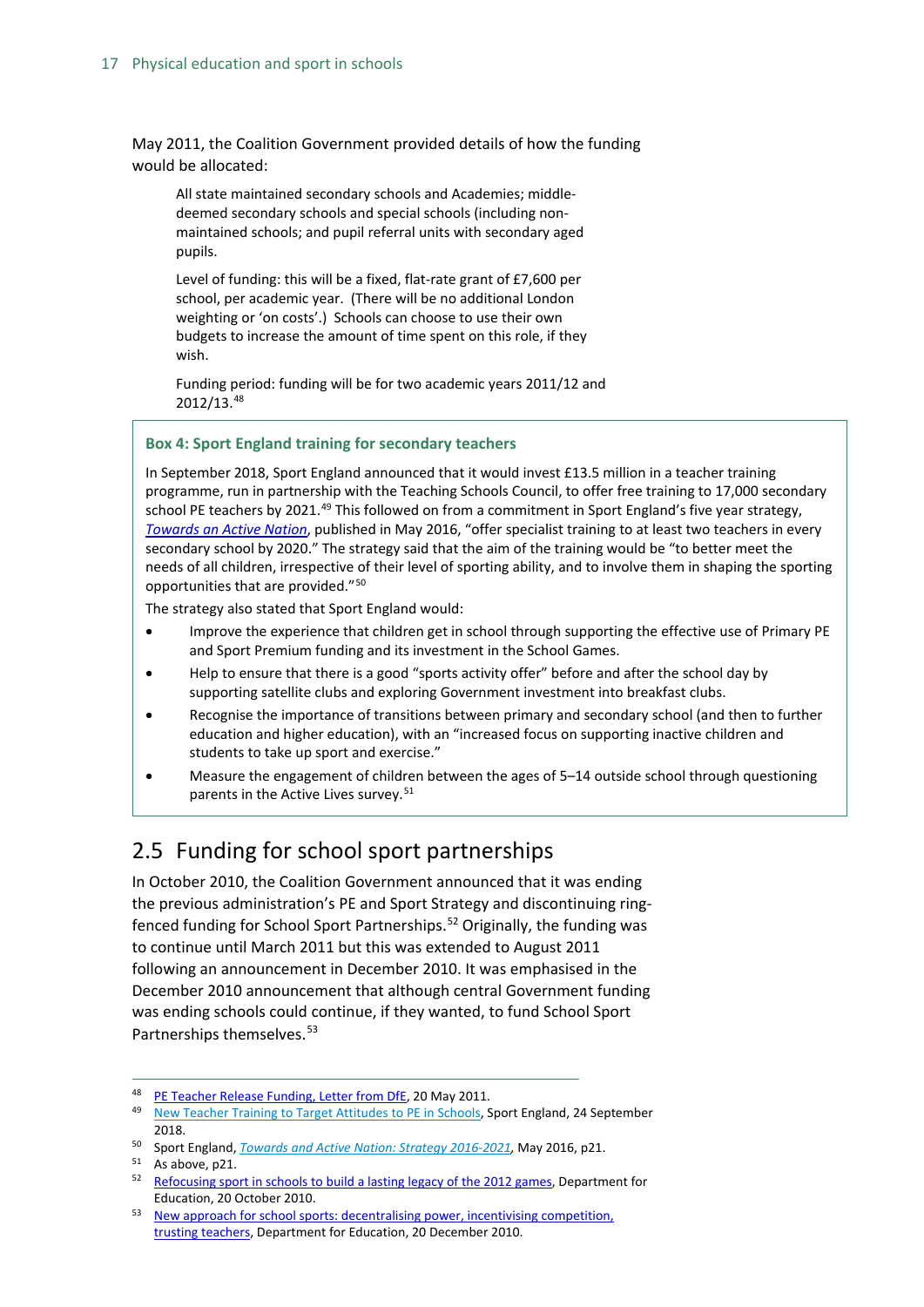Library Briefing Paper 6052[, School Sport Partnerships,](http://researchbriefings.files.parliament.uk/documents/SN06052/SN06052.pdf) provides further information.

# <span id="page-17-0"></span>3. The School Games

On 28 June 2010, the then Culture Secretary, Jeremy Hunt, announced plans for a national Olympic and Paralympic-style sports competition for schools. In the statement, Mr Hunt said he wanted the School Games to "boost" the promotion of competitive sport in schools and that the initiative would be a key part of the 2012 Olympic sporting legacy.

There are four levels of competition within the School Games, which take place over the year and culminate in a national event:

- **L4. National multi-sport event** the most talented young people in the UK are selected to compete in high-performance venues.
- **L3. School Games Festival** regional or countywide festivals and competitions are usually held twice a year to find the best performers in the area as a culmination of school sport competition.
- **L2. Inter-school competition**  individuals and teams are selected to represent their schools against other local schools in competitions run by School Games Organisers, with the winning teams progressing to a School Games Festival.
- **L1. Intra-school competition**  sporting competition for all students held within their school, culminating in a School Games Day[.54](#page-17-1)

The first competition began in September 2011 with the finals taking place in May 2012 at the Olympic Park.<sup>[55](#page-17-2)</sup> The finals of the 2018 [School Games](https://www.schoolgamesfinals.org/) took place at Loughborough University between 30 August and 2 September.

#### **Box 5: School Games Mark**

The [School Games Mark](https://www.yourschoolgames.com/your_school/sainsburys-school-games-mark) is a Government led awards scheme aimed at rewarding schools in England for their commitment to and participation in the School Games. Schools in England are able to assess themselves across bronze, silver and gold levels, with external validation of the gold level.

The Sport England website provides further information on how the games are delivered at a national level:

School Games is being delivered through partnerships and the national partnership consists of:

- The Department for Culture, Media and Sport, who have overall policy leadership, supported by the Department for Education and the Department of Health
- Sport England, who is the Lottery distributor and is supporting the engagement of sports governing bodies and county sports

<span id="page-17-1"></span><sup>54</sup> [School Games,](https://www.sportengland.org/our-work/children-and-young-people/school-games/) Sport England website, last accessed 4 January 2017.

<span id="page-17-2"></span><sup>55</sup> [Olympic-style Sports Competition for Young People launched as part of 2012 Legacy](http://www.culture.gov.uk/news/media_releases/7203.aspx) DCMS Press Release 28 June 2010.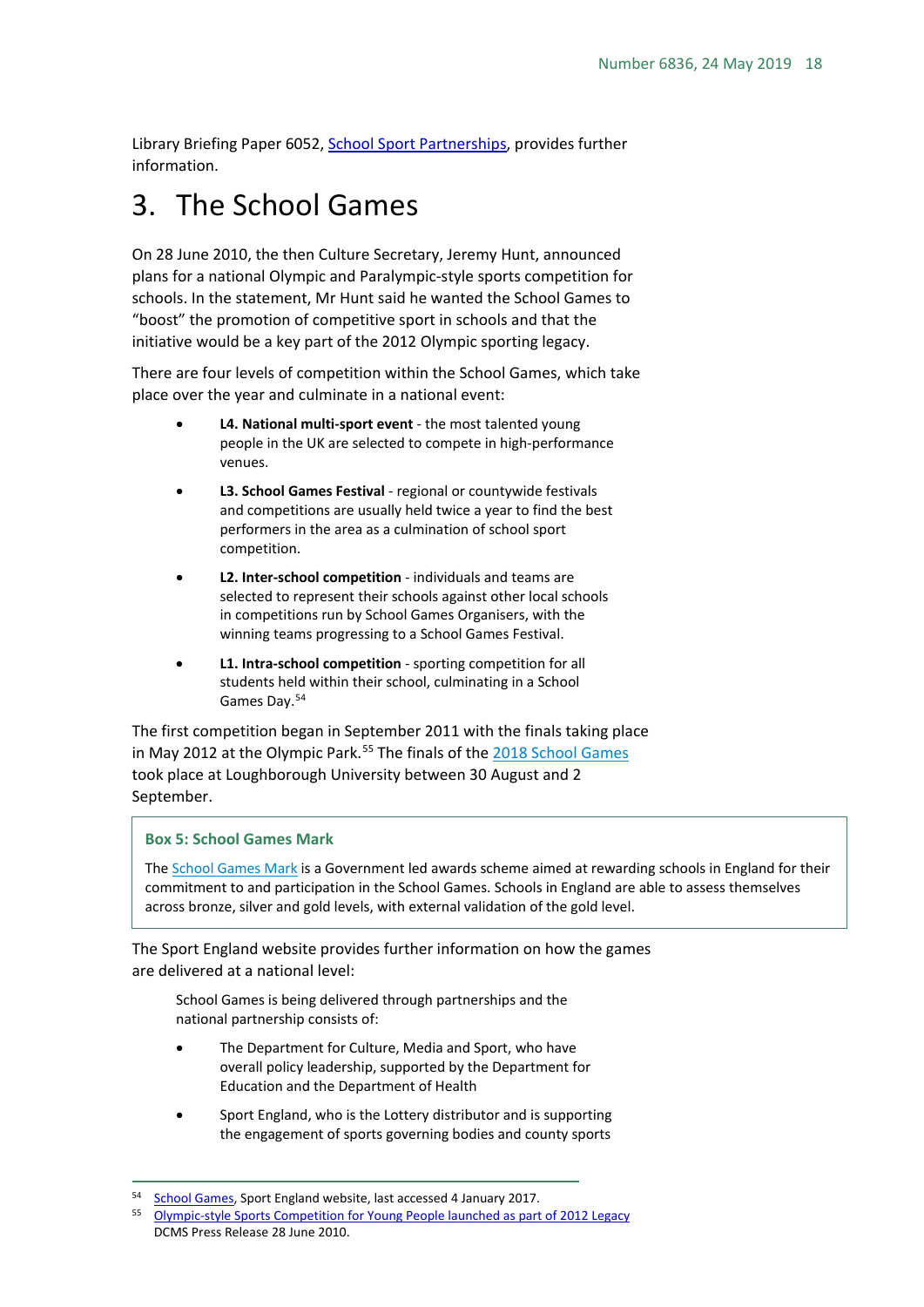partnerships, and is a key partner in shaping the strategic direction of the programme

- The British Paralympic Association, who bring the vision and inspiration of the Paralympics to the Games
- The Youth Sport Trust, who is commissioned by Sport England to provide development support to schools, sports and other local partners. Sport England work closely with the Youth Sport Trust to deliver the School Games at Level 1-3 and also the Level 4 School Games.<sup>[56](#page-18-1)</sup>

### <span id="page-18-0"></span>3.1 School Games Review

In its sport strategy, published in December 2015 (see section 5.1 below), the Government stated that it would, along with Sport England and the Youth Sport Trust, "assess the effectiveness and future priorities of the School Games" before the Level 4 Finals in 2016.<sup>[57](#page-18-2)</sup>

The [report of the School Games Review](https://www.sportengland.org/media/10902/school-games-review-exec-summary.pdf) was published in July 2016. The review concluded that the School Games "is well placed to make a strong contribution" to the Government's sports strategy and made 17 recommendations aimed at maximising the "value and impact of the School Games."[58](#page-18-3)

The report recommended that the mission and focus of the School Games should be updated to ensure that "it is relevant to more children and young people and their lives today." An appendix to the report sets out an updated mission, vision and characteristics for the Games.<sup>[59](#page-18-4)</sup>

Other recommendations included:

- updating guidance and training to ensure that "the need to engender a sense of competence; promote enjoyment and avoid negative and bad experience will be embedded across all levels";
- reducing the cost of the level 4 national finals and reviewing the sports and athletes participating in them;
- increasing the number and diversity of children participating in the School Games;
- strengthening volunteering opportunities across the School Games to enable young people to volunteer after they leave school; and
- widening the criteria for the School Games Mark.<sup>[60](#page-18-5)</sup>

A[n update on the review](https://www.sportengland.org/media/11409/school-games-review-november-2016-update.pdf) was published in November 2016. This stated that implementation of the recommendations had begun and would be monitored by the School Games Project Board. A brief update concerning each of the 17 recommendations was also provided.<sup>[61](#page-18-6)</sup>

<sup>&</sup>lt;sup>56</sup> [School Games,](https://www.sportengland.org/our-work/children-and-young-people/school-games/) Sport England website, last accessed 10 October 2018.

<span id="page-18-3"></span><span id="page-18-2"></span><span id="page-18-1"></span><sup>57</sup> As above, p36.

<sup>58</sup> Sport England, *[School Games Review: Executive Summary Report,](https://www.sportengland.org/media/10902/school-games-review-exec-summary.pdf)* July 2016, p1.

<span id="page-18-4"></span><sup>59</sup> As above, p7.

<span id="page-18-5"></span> $60$  As above, pp2-6.

<span id="page-18-6"></span><sup>61</sup> Sport England, *[School Games Review November 2016 –](https://www.sportengland.org/media/11409/school-games-review-november-2016-update.pdf) update,* November 2016.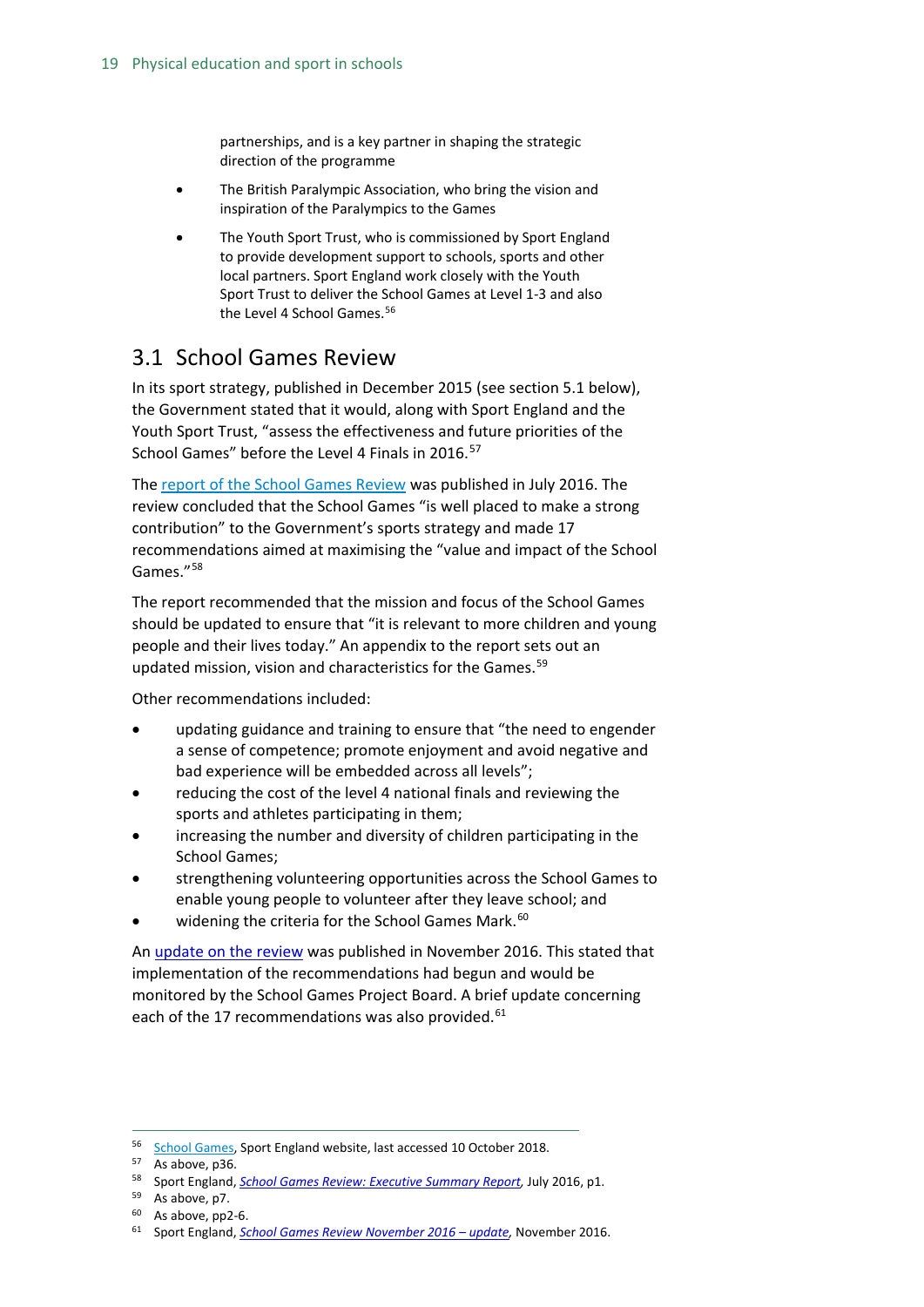## <span id="page-19-0"></span>4. School Playing Fields

Since October 2012, new regulations have applied to the provision of outdoor space by schools. The previous regulations<sup>[62](#page-19-2)</sup> specified a minimum space to sustain team games, depending on the number and age of pupils, while the current regulations state:

Suitable outdoor space must be provided in order to enable—

(a) physical education to be provided to pupils in accordance with the school curriculum; and .

(b) pupils to play outside. $63$ 

### <span id="page-19-1"></span>4.1 Disposal of playing fields

Local authorities and schools must seek the consent of the Secretary of State when seeking to dispose of publicly funded school land, including playing fields.<sup>[64](#page-19-4)</sup> The DfE publishes a list of approved applications at: [Decisions on the disposal of school land.](https://www.gov.uk/government/publications/school-land-decisions-about-disposals/decisions-on-the-disposal-of-school-land)

Department for Educatio[n guidance on the sale and protection of school](http://www.education.gov.uk/aboutdfe/executiveagencies/efa/schoolscapital/b00230781/land-and-property/sale-school-land-and-protection-of-school-playing-fields)  [land](http://www.education.gov.uk/aboutdfe/executiveagencies/efa/schoolscapital/b00230781/land-and-property/sale-school-land-and-protection-of-school-playing-fields) was updated in March 2019.<sup>[65](#page-19-5)</sup> The guidance sets out the relevant legislation and procedure relating to the disposal of school land. Regarding the disposal of school paying fields in particular, the guidance states:

Potential applicants should remember that the Secretary of State wishes to ensure that playing fields continue to be protected. The Department for Education will usually only agree to the sale of school playing fields if the sports and curriculum needs of schools and their neighbouring schools can continue to be met. Sale proceeds must be used to improve sports or education facilities and any new sports facilities must be sustainable for at least 10 years.

The Secretary of State expects applicants to have first investigated and exhausted all other possible sources of funding before considering the sale of school playing fields.<sup>[66](#page-19-6)</sup>

Further information, including the criteria used to assess applications to dispose of playing fields, is provided in non-statutory advice published by the DfE, [Advice about the protection of school playing fields and public](https://www.gov.uk/government/uploads/system/uploads/attachment_data/file/430705/Disposal_or_change_of_use_of_playing_field_and_school_land.pdf)  [land.](https://www.gov.uk/government/uploads/system/uploads/attachment_data/file/430705/Disposal_or_change_of_use_of_playing_field_and_school_land.pdf)

The Government's position on the disposal of playing field land was set out by the then-Minister, Lord Nash, in response to a parliamentary question in November 2016:

Local authorities and schools must by law seek consent from the Secretary of State to dispose of playing field land. The department has a strong policy presumption against the disposal of school playing fields and only provides consent to dispose of playing field land if the

<span id="page-19-2"></span> <sup>62</sup> Schedule 2 of *[The Education \(School Premises\) Regulations 1999](http://www.legislation.gov.uk/uksi/1999/2/schedule/2/made)*, SI 1999/2

<span id="page-19-4"></span><span id="page-19-3"></span><sup>&</sup>lt;sup>63</sup> *The School Premises (England) Regulations 2012,* SI 2012/1943<br><sup>64</sup> Department for Education[,](http://www.legislation.gov.uk/uksi/2012/1943/regulation/10/made) *[Disposal or change of use of playing field and school land](https://www.gov.uk/government/uploads/system/uploads/attachment_data/file/430705/Disposal_or_change_of_use_of_playing_field_and_school_land.pdf)*, May 2015, p7.

<span id="page-19-5"></span><sup>&</sup>lt;sup>65</sup> [Land and property: Sale and protection of school land,](https://www.gov.uk/school-land-and-property-protection-transfer-and-disposal) Department for Education, 23 January 2014.

<span id="page-19-6"></span><sup>&</sup>lt;sup>66</sup> As above.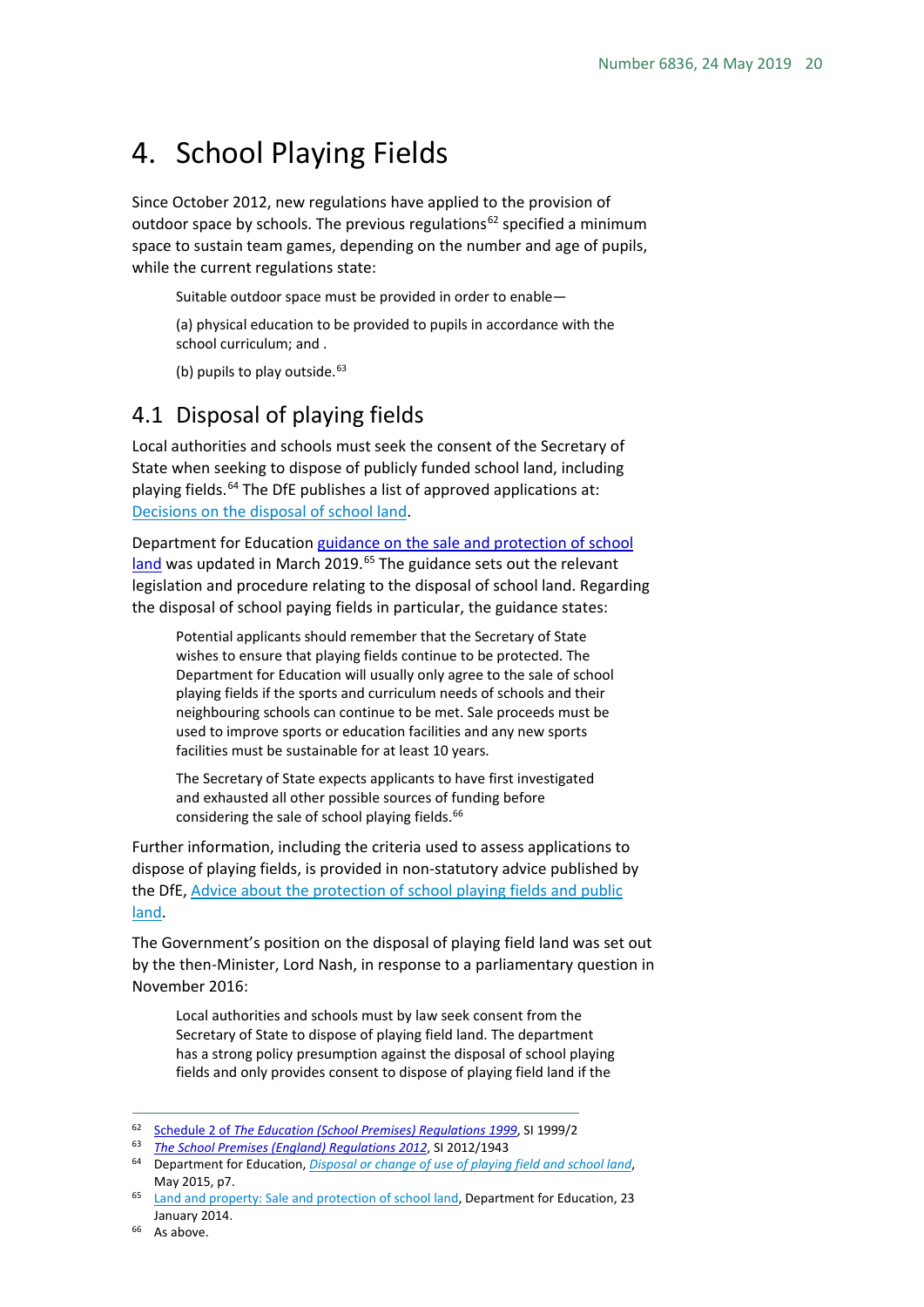criteria set out in the departmental guidance are met; which includes an expectation that proceeds from sales are reinvested in sports and education facilities. The department publishes a list of department decisions on applications for consent to dispose of school playing field land.

It would neither be practical or desirable to artificially curb the sale of school playing fields, when such disposals may represent the most effective use of public assets. Often changes are made to education provision, such as school closures or mergers, which mean it is no longer necessary to retain playing fields for school use. In such cases it is only right that local communities are able to benefit from space that otherwise would not be used. Converting surplus or unwanted assets to invest in school grounds has benefits that extend far beyond the school gates. No operating school has disposed of its entire playing field.

It is therefore right that schools should continue to determine what is suitable for their individual circumstances; subject to strong statutory protections including the Secretary of State's consent and the application of rigorous criteria for what is best for pupils' education and wider school and community life.<sup>[67](#page-20-1)</sup>

### <span id="page-20-0"></span>The *Local Area Referendum (Disposal of School Playing Fields) Bill 2015-16*

On 29 June 2015, Tom Pursglove presented the *[Local Area Referendum](http://www.publications.parliament.uk/pa/bills/cbill/2015-2016/0027/cbill_2015-20160027_en_1.htm)  [\(Disposal of School Paying Fields Bill 2015-16.](http://www.publications.parliament.uk/pa/bills/cbill/2015-2016/0027/cbill_2015-20160027_en_1.htm)* 

The Bill provided for a scheme by which local area referendums could be held on the proposed sale of school playing fields. Under the Bill's provisions, a body proposing to sell playing field land of a publicly funded school would be required to conduct a public consultation on the proposed sale. Following the consultation, if more than a certain threshold of people signed a petition objecting to the sale, then a local referendum would be held. If the referendum decided against the proposed sale, the land would not be able to be offered for sale, except in exceptional circumstances, for 10 years.

The [Bill's Second Reading Debate](https://hansard.parliament.uk/commons/2016-01-22/debates/16012222000003/LocalAreaReferendum(DisposalOfSchoolPlayingFields)Bill) on 22 January 2016 was adjourned and the Bill did not progress any further before falling at the end of the session.<sup>[68](#page-20-2)</sup>

<span id="page-20-2"></span><span id="page-20-1"></span> <sup>67</sup> [PQHL2535,](http://www.parliament.uk/written-questions-answers-statements/written-question/lords/2016-10-21/HL2535) 1 November 2016.

<sup>68</sup> [HC Deb 22 January 2016, cc1739-47.](https://hansard.parliament.uk/commons/2016-01-22/debates/16012222000003/LocalAreaReferendum(DisposalOfSchoolPlayingFields)Bill)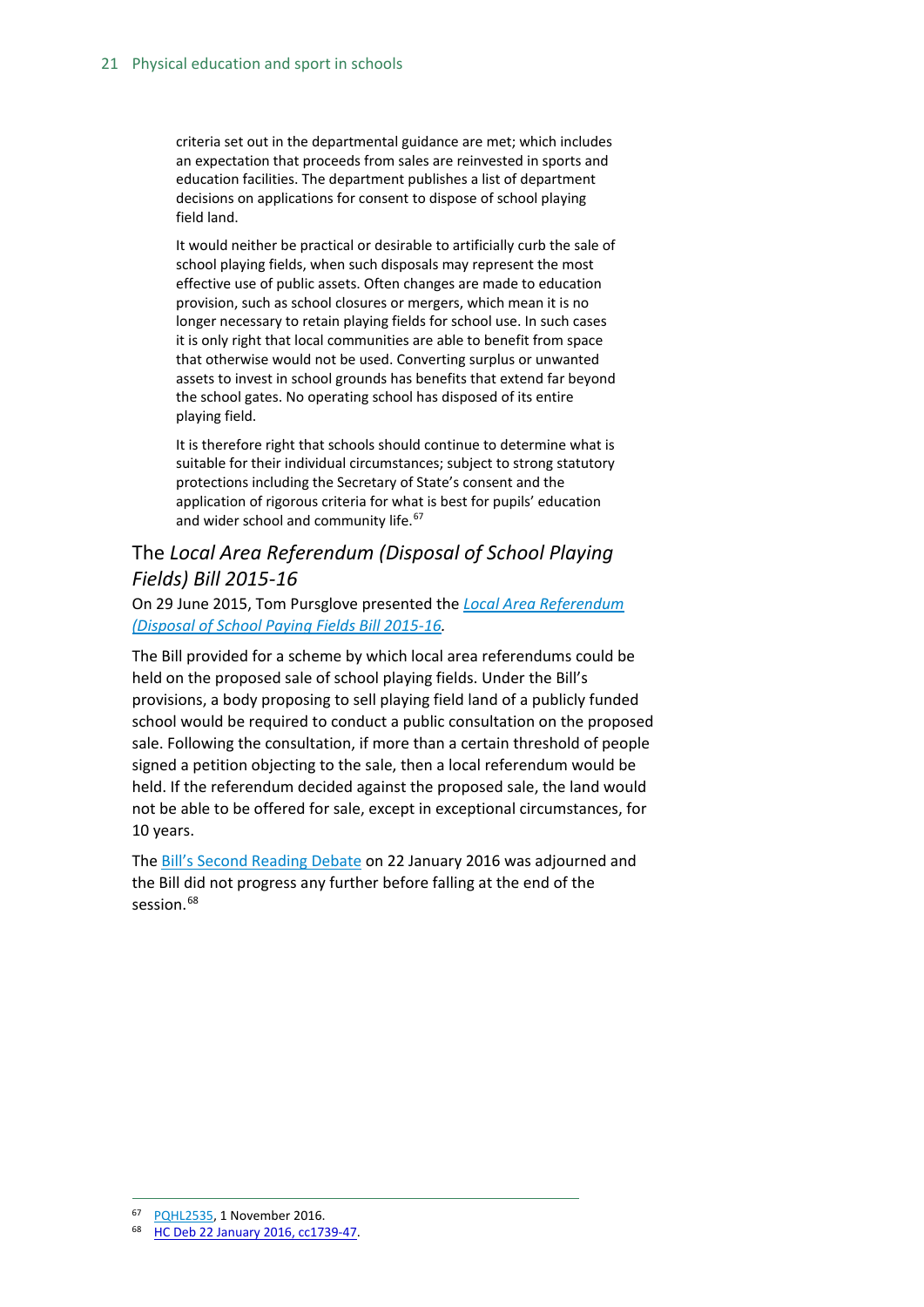# <span id="page-21-0"></span>5. Government policy and strategies

In a [letter](https://www.gov.uk/government/uploads/system/uploads/attachment_data/file/322261/SoS_letter_to_YST-october_2010.pdf) to the Chair of the Youth Sport Trust in October 2010, the then Education Secretary, Michael Gove, announced that the Coalition Government was lifting the requirements of the previous Government's physical education (PE) and Sport Strategy and would end ring-fenced funding for School Sport Partnerships. The letter, along with a further [announcement](https://www.gov.uk/government/news/new-approach-for-school-sports-decentralising-power-incentivising-competition-trusting-teachers) made in December 2010, outlined the Coalition Government's approach to school sport. This included:

- revising the PE curriculum to place a new emphasis on competitive sports (see section 1.1 above);
- encouraging more competitive sport through the creation of an annual Olympic-style school sport competition (see section 3 above); and
- funding for secondary schools to allow PE teachers to spend one day a week encouraging greater take-up of competitive sport in primary schools (see section 2.4 above).

This section outlines Government strategies relevant to school sport that have been published since the requirements of the former Labour Government's PE and Sport Strategy in 2010.

### <span id="page-21-1"></span>5.1 2012 Youth Sport Strategy

In January 2012, the then Culture Secretary, Jeremy Hunt, announced the publication of a five-year youth and community sport strategy aimed at increasing the number of young people developing sport as a habit for life. Among other things, the strategy aimed to improve the link between schools and local sports clubs, with the objective that by 2017 "every secondary school and many primary schools will have links with at least one local club." The strategy additionally committed funding "to allow schools to open up their sports facilities ... to the public."<sup>[69](#page-21-4)</sup>

### <span id="page-21-2"></span>5.2 Olympic Legacy

In September 2012, the Coalition Government announced a ten point plan as part of a commitment to secure a lasting sporting legacy from the 2012 London Olympic Games.<sup>[70](#page-21-5)</sup> The written ministerial statement announcing the plan referenced the youth sport strategy, the schools games and role of PE in the school curriculum.<sup>[71](#page-21-6)</sup>

### <span id="page-21-3"></span>Update on progress

The written ministerial statement announcing the "10 point sports legacy plan" also included an undertaking to provide quarterly updates to the House on its delivery. In a written ministerial statement on 5 March 2015, Helen Grant, the then Parliamentary Under-Secretary at the Department for Culture, Media and Sport, provided an [update](http://www.parliament.uk/written-questions-answers-statements/written-statement/Commons/2015-03-05/HCWS349) on progress in delivering the plan, which included information on the Youth Sport

<span id="page-21-6"></span> $71$  As above.

<span id="page-21-4"></span> <sup>69</sup> Department for Culture, Media and Sport, *[Creating a sporting habit for life: A new youth](https://www.gov.uk/government/uploads/system/uploads/attachment_data/file/78318/creating_a_sporting_habit_for_life.pdf)  [sport strategy](https://www.gov.uk/government/uploads/system/uploads/attachment_data/file/78318/creating_a_sporting_habit_for_life.pdf)*, January 2012, p4.

<span id="page-21-5"></span><sup>70</sup> [HC WMS 18 Sep 2012 c 36WS.](http://www.publications.parliament.uk/pa/cm201213/cmhansrd/cm120918/wmstext/120918m0001.htm#12091824000005)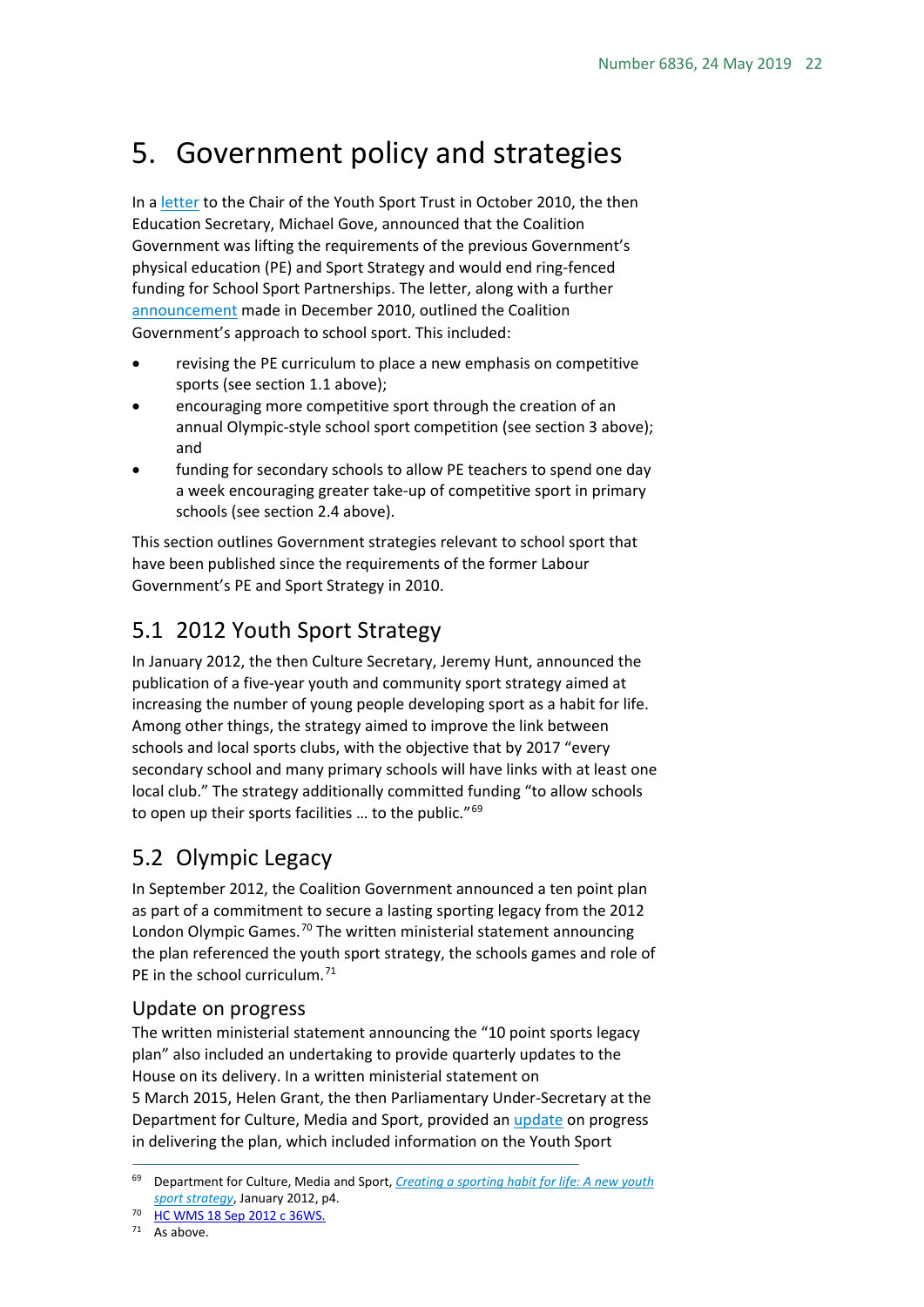Strategy, the School Games, the PE and Sport Premium and the Primary Spaces Facilities Fund.<sup>[72](#page-22-1)</sup>

Further information on Government efforts to secure a sporting legacy from the 2012 London Olympics is available in Library Briefing Paper 4868, [London Olympics 2012: a sporting legacy?](http://researchbriefings.files.parliament.uk/documents/SN04868/SN04868.pdf)

### <span id="page-22-0"></span>5.3 2015 Sport Strategy

During an Opposition day debate on sport and the 2012 Olympics legacy in June 2015, John Whittingdale, the then Secretary of State for Culture, Media and Sport, stated that the Government would "review our sports strategy and look to adopt a fresh approach to seeing what more we can do to increase participation."<sup>[73](#page-22-2)</sup>

A [consultation](https://www.gov.uk/government/uploads/system/uploads/attachment_data/file/450712/1619-F_Sports_Strategy_ACCESSIBLE.pdf) on a new sport strategy was published on 31 July 2015. It set out the following areas the Government wanted to address:

a. How to make sure that the impact of the PE and Sport Premium is sustainable over the long term – in terms of both:

i. improved provision in primary schools

ii. continued participation and engagement of current primary school pupils as they progress through to secondary level

b. How to encourage young people to be active, and the role that schools can play in supporting this;

c. How to continue to make the School Games relevant both in encouraging competitive sport and as part of the talent pathway;

d. How to make the sporting offer for children and young people outside of school and school hours as attractive and accessible as possible;

e. How we can encourage sport participation in further and higher education;

f. How to ensure that schools, community sports clubs, central government and its agencies work together as effectively as possible to maximise opportunities for young people to take part in sport and be physically active.<sup>[74](#page-22-3)</sup>

### The Strategy

The consultation closed on 2 October 2015 and the new sport strategy, *[Sporting Future: A New Strategy for an Active Nation,](https://www.gov.uk/government/uploads/system/uploads/attachment_data/file/486622/Sporting_Future_ACCESSIBLE.pdf)* was published in December 2015. The strategy stated that the Government was "redefining what success looks like in sport by concentrating on five key outcomes: physical wellbeing, mental wellbeing, individual development, social and community development and economic development."[75](#page-22-4)

Regarding school sport, the strategy emphasised the importance of linking together the different stages of education and seeing them "as part of the

<span id="page-22-1"></span> <sup>72</sup> [HCWS349, 5 March 2015.](http://www.parliament.uk/written-questions-answers-statements/written-statement/Commons/2015-03-05/HCWS349)

<span id="page-22-2"></span><sup>73</sup> [HC Deb 24 June 2015 c978.](http://www.publications.parliament.uk/pa/cm201516/cmhansrd/cm150624/debtext/150624-0003.htm#15062462000002)

<span id="page-22-3"></span><sup>&</sup>lt;sup>74</sup> DCMS[, A New Strategy for Sport: Consultation Paper,](https://www.gov.uk/government/uploads/system/uploads/attachment_data/file/450712/1619-F_Sports_Strategy_ACCESSIBLE.pdf) August 2015, p20.

<span id="page-22-4"></span><sup>75</sup> HM Government, *[Sporting Future: A New Strategy for an Active Nation,](https://www.gov.uk/government/uploads/system/uploads/attachment_data/file/486622/Sporting_Future_ACCESSIBLE.pdf)* December 2015, p10.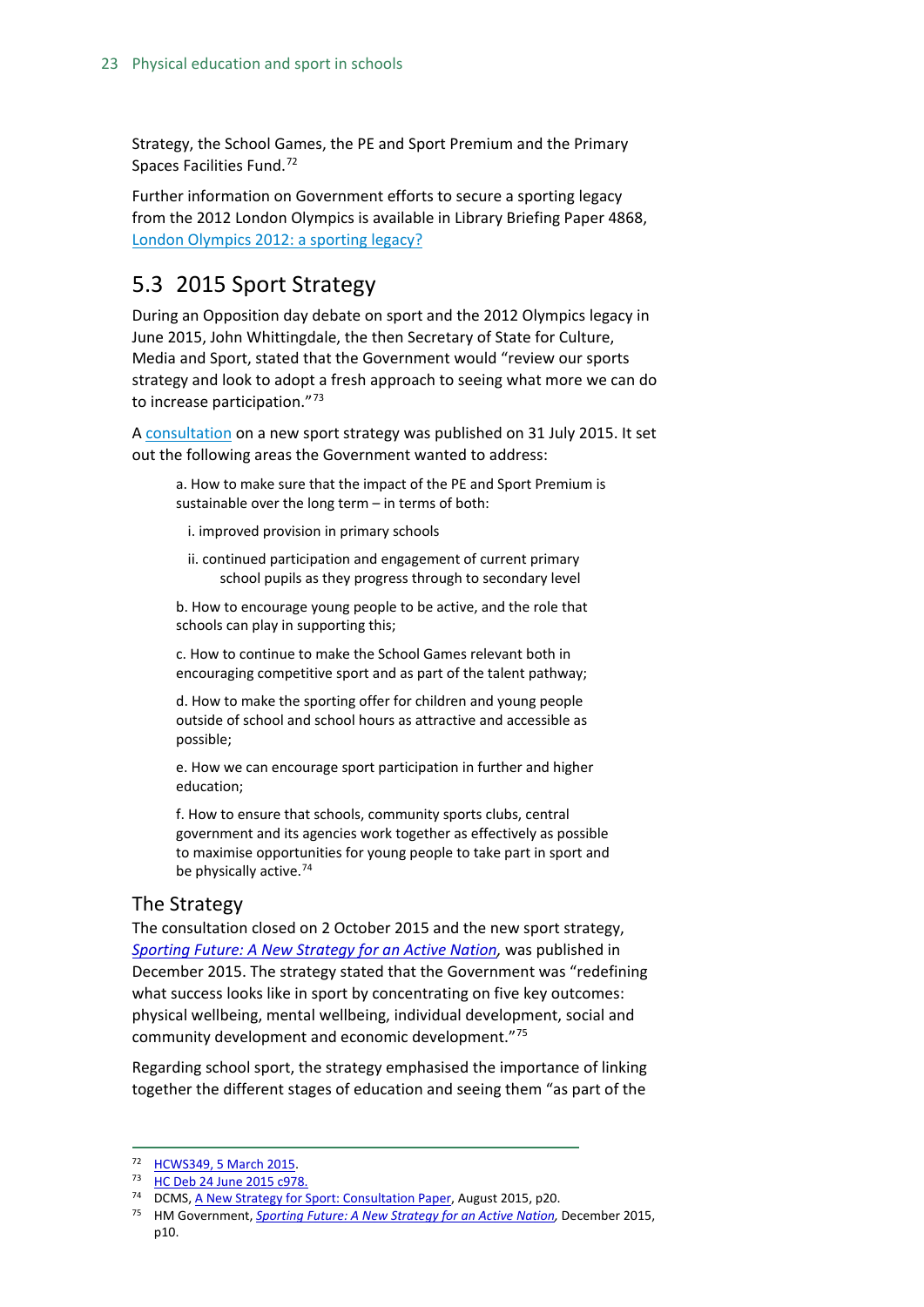wider 'taking part' strategy".<sup>[76](#page-23-1)</sup> The strategy also contained a number of Government commitments relating to school sport:

- A working group would be established in early 2016 to advise on how to ensure that no child leaves school unable to meet a minimum capability in swimming (see box 1 above). $77$
- The Primary PE and Sport Premium will be continued.<sup>[78](#page-23-3)</sup>
- The Government will "seek to better understand the barriers and issues around the drop-off in engagement from primary to secondary as well as identify good practice, particularly for those groups who are most affected, such as girls."<sup>[79](#page-23-4)</sup>
- The Government, along with Sport England and the Youth Sport Trust will "assess the effectiveness and future priorities of the School Games". This will take place before the Level 4 Finals in 2016.<sup>[80](#page-23-5)</sup> See section 3.1 above for information about the review.

The strategy announced that the remit of Sport England would be extended so that it becomes responsible for sport outside school from age 5, rather than 14. In addition, the Active People Survey, which Sport England uses to measure participation in sport and physical activity, will be replaced with a new Active Lives Survey. The strategy stated the Government would consult with Sport England and other stakeholders in the first half of 2016 to develop "the most appropriate extension of the Active Lives method for measuring children's engagement in sport and physical activity."<sup>[81](#page-23-6)</sup>

The strategy set out a number of key performance indicators for each output. These included, but were not limited to:

- KPI 2b Percentage of children (5-15) physically inactive
- KPI 3b Percentage of children (5-15) taking part in sport and physical activity at least twice in the last month
- $KPI$  5 Increase in the percentage of children achieving physical literacy standards.
- $KPI 6$  Increase in the percentage of children achieving swimming proficiency.
- $KPI 8$  Increase in the percentage of young people (11-18) with a positive attitude towards sport and being active.<sup>[82](#page-23-7)</sup>

#### <span id="page-23-0"></span>First annual report on the strategy

The first [annual report](https://www.gov.uk/government/uploads/system/uploads/attachment_data/file/590578/Sporting_Future_-_first_annual_report_final.pdf) on the sport strategy was published in February 2017.<sup>[83](#page-23-8)</sup> As well as outlining the increased funding for the PE and Sport Premium, and the review of the School Games, the report stated that "sport in secondary schools will also benefit from Sport England's

<span id="page-23-1"></span> <sup>76</sup> HM Government, *[Sporting Future: A New Strategy for an Active Nation,](https://www.gov.uk/government/uploads/system/uploads/attachment_data/file/486622/Sporting_Future_ACCESSIBLE.pdf)* December 2015, p32.

<span id="page-23-2"></span><sup>77</sup> As above, p33.

<span id="page-23-3"></span><sup>78</sup> As above, p35.

<span id="page-23-4"></span><sup>79</sup> As above.

<span id="page-23-5"></span> $80$  As above, p36.

<span id="page-23-6"></span> $81$  As above, p33.

<span id="page-23-7"></span> $82$  As above, p78.

<span id="page-23-8"></span><sup>83</sup> HM Government, *[Sporting Future: First Annual Report,](https://www.gov.uk/government/uploads/system/uploads/attachment_data/file/590578/Sporting_Future_-_first_annual_report_final.pdf)* February 2017.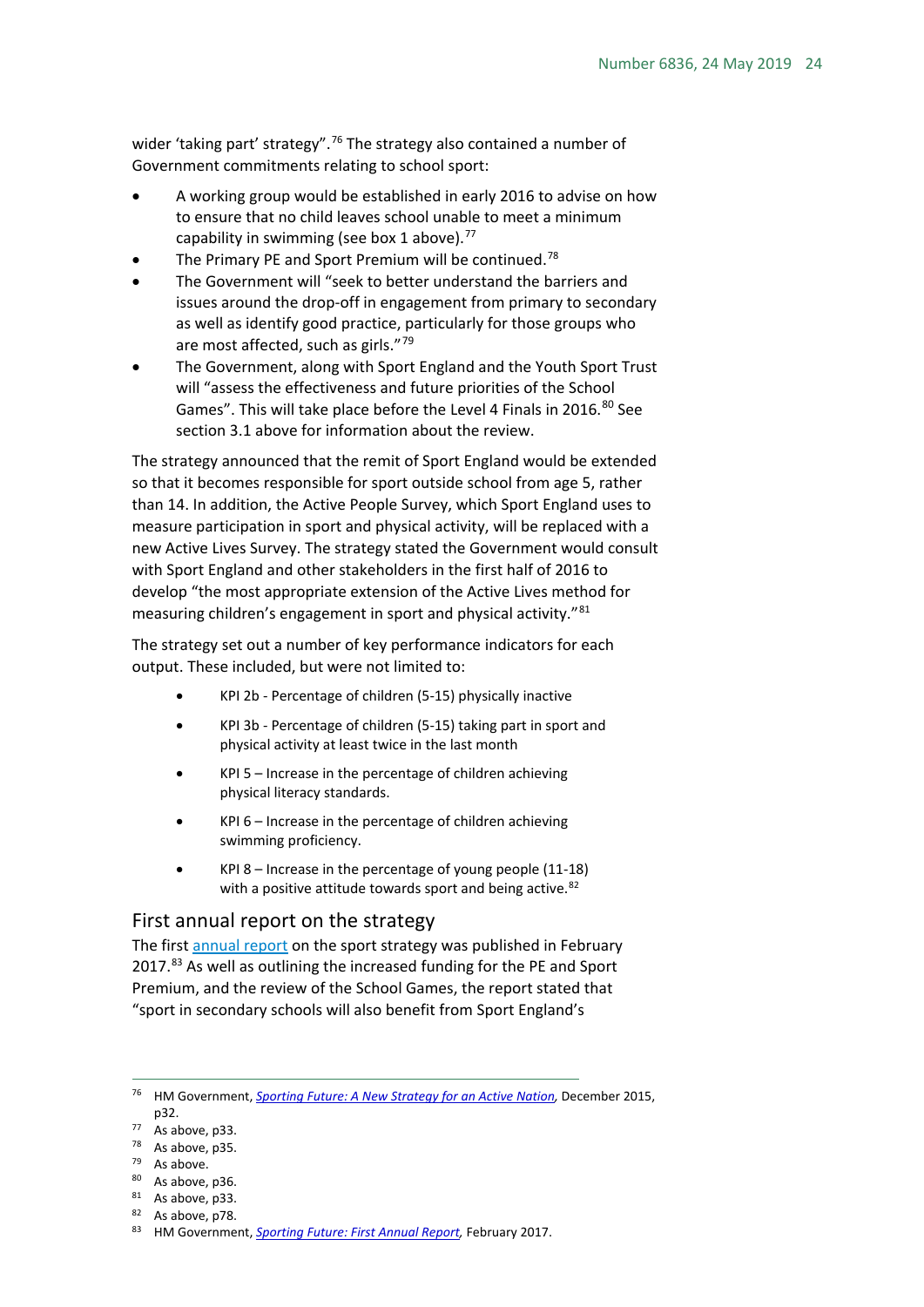commitment to offer specialist training for at least two teachers in every secondary school by 2020."[84](#page-24-2) It also said that:

- To extend the Active Lives survey to 5-15 year olds, Sport England was "developing a system to measure how children engage with sport and physical activity", with data collection intended to start in autumn 2017.[85](#page-24-3)
- The first data from the Active Lives survey relating to the four KPIs cited above are expected to be published in the 2019 annual report.<sup>[86](#page-24-4)</sup>
- The working group had been set to up "to explore ways to ensure that no child leaves school unable to meet a minimum standard of swimming." The [report](http://www.swimming.org/swimengland/curriculum-swimming-report-launch/) of the Curriculum Swimming and Water Safety Review Group was published in July 2017 (see box 1 above).

### <span id="page-24-0"></span>Second annual report on the strategy

The second annual report on the sport strategy was published in January 2018. As well as outlining the funding for the PE and sport premium and the HPCF, this stated that:

- Th[e Active Lives: Children and Young People survey](https://www.sportengland.org/research/active-lives-children-and-young-people/) was launched in September 2017 and the first set of baseline data will be available in January 2019.
- The Government has set up an implementation group to review and implement the recommendations of the Curriculum Swimming and Water Safety Review Group's report (see box 1 above). [87](#page-24-5)

### <span id="page-24-1"></span>5.4 2016 Childhood obesity action plan

In August 2016 the Government published *[Childhood Obesity: A Plan for](https://www.gov.uk/government/publications/childhood-obesity-a-plan-for-action)*  [Action,](https://www.gov.uk/government/publications/childhood-obesity-a-plan-for-action) with the aim of significantly reducing the rate of childhood obesity in England within the next 10 years.

The action plan highlighted the health benefits of physical activity and cited evidence of a link between improved academic performance, and physical activity and participation in organised sports. It stated that every primary school child should "get at least 60 minutes of moderate to vigorous physical activity a day", with at least 30 minutes delivered in school and the remaining 30 minutes supported by parents outside of school time. A new online tool will be made available that will help schools plan at least 30 minutes of physical activity every day.

#### **Box 6: Public Health England Guidance on increasing physical activity in schools**

In October 2015, Public Health England publishe[d advice for schools](https://www.gov.uk/government/uploads/system/uploads/attachment_data/file/469703/What_works_in_schools_and_colleges_to_increas_physical_activity.pdf) on what works in schools and colleges to increase physical activity. The advice includes practice examples and also highlights links to Ofsted inspection criteria and useful sources of support.<sup>[88](#page-24-6)</sup>

 <sup>84</sup> HM Government, *[Sporting Future: First Annual Report,](https://www.gov.uk/government/uploads/system/uploads/attachment_data/file/590578/Sporting_Future_-_first_annual_report_final.pdf)* February 2017, p17.

<span id="page-24-4"></span><span id="page-24-3"></span><span id="page-24-2"></span><sup>85</sup> As above, p16.

<sup>86</sup> As above.

<span id="page-24-5"></span><sup>87</sup> HM Government, *[Sporting Future: Second Annual Report,](https://assets.publishing.service.gov.uk/government/uploads/system/uploads/attachment_data/file/677557/2018_Second_annual_report_to_parliament_on_Sporting_Future.pdf)* January 2018, p10.

<span id="page-24-6"></span><sup>88</sup> Public Health England, *[What Works in Schools and Colleges to Increase Physical Activity?](https://www.gov.uk/government/uploads/system/uploads/attachment_data/file/469703/What_works_in_schools_and_colleges_to_increas_physical_activity.pdf)*, October 2015.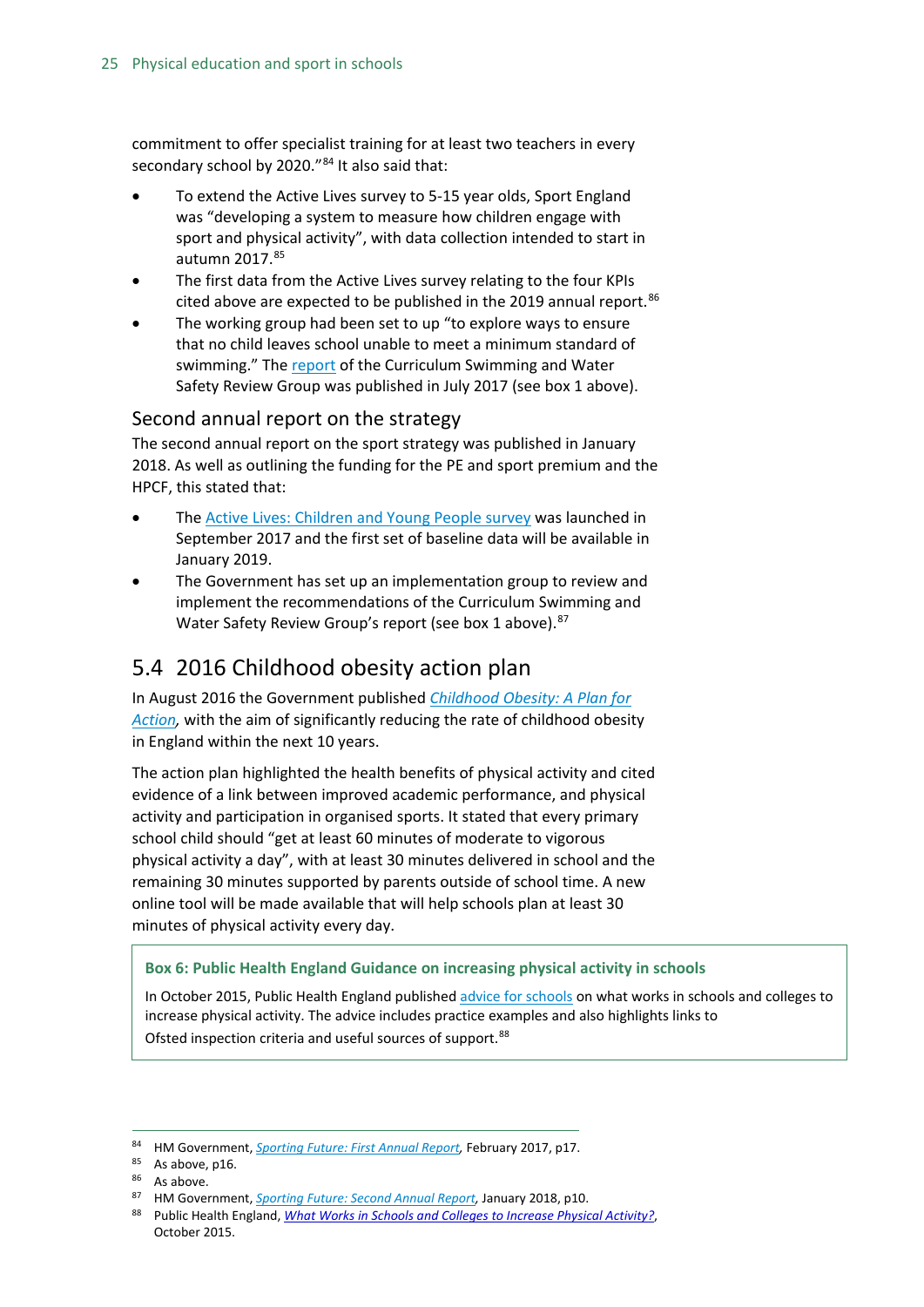With regards to physical activity and sport in schools, the action plan also said:

- Public Health England will develop advice to schools for 2017-18 on how they can "work with the school nurses, health centres, healthy weight teams in local authorities and other resources, to help children develop a healthier lifestyle."
- County Sports Partnerships have been asked to work with other providers, including National Governing Bodies of sport, "to ensure that from September 2017, every primary school in England has access to a co-ordinated offer of high quality sport and physical activity programmes, both local and national."
- A new healthy rating scheme for primary schools will be introduced from September 2017, which physical activity will be a key part of. In August 2017, the Association for Physical Education [announced](http://www.afpe.org.uk/physical-education/healthy_schools_rating_scheme_update/) that the launch of the rating system had been delayed as a result of the general election.[89](#page-25-2)

### <span id="page-25-0"></span>Plan of action: chapter 2

In June 2018 the Government published chapter two of its childhood obesity action plan. Among other things, the plan announced that the Government would "review how the least active children are being engaged in physical activity in and around the school day." The review, it added, will also "consider how the Primary and PE and Sport Premium is being used."

The action plan also set out a "national ambition" for every primary school to adopt an active mile initiative, such as the Daily Mile. Such initiatives can, the plan states, be a simple means of contributing to the recommendation that schools should deliver at least 30 minutes of the total recommended 60 daily minutes of physical activity for children. The Government will review how the PE and Sport Premium can be used to support the ambition.<sup>[90](#page-25-3)</sup>

### <span id="page-25-1"></span>5.5 School Sport Action Plan

In October 2018, the Education Secretary announced that the Government would develop a cross-government school sport and activity action plan that "will consider ways to ensure that all children have access to quality, protected PE and sport sessions during the school week and opportunities to be physically active throughout the school day."

The announcement stated that:

- Government departments will review what steps can be taken "to support schools to train teachers to deliver high quality provision in school and ensure that every child can participate in the sport and physical activity that is right for them."
- Ministers will be with National Governing Bodies and sporting associations "to ensure that school sport platforms offer our young people the best opportunities to compete."

<span id="page-25-2"></span><sup>89</sup> [Healthy Schools Rating Scheme Update,](http://www.afpe.org.uk/physical-education/healthy_schools_rating_scheme_update/) Association for Physical Education, 11 August 2017.

<span id="page-25-3"></span><sup>90</sup> HM Government, *[Childhood obesity: a plan for action: Chapter 2,](https://assets.publishing.service.gov.uk/government/uploads/system/uploads/attachment_data/file/718903/childhood-obesity-a-plan-for-action-chapter-2.pdf)* June 2018, pp27-8.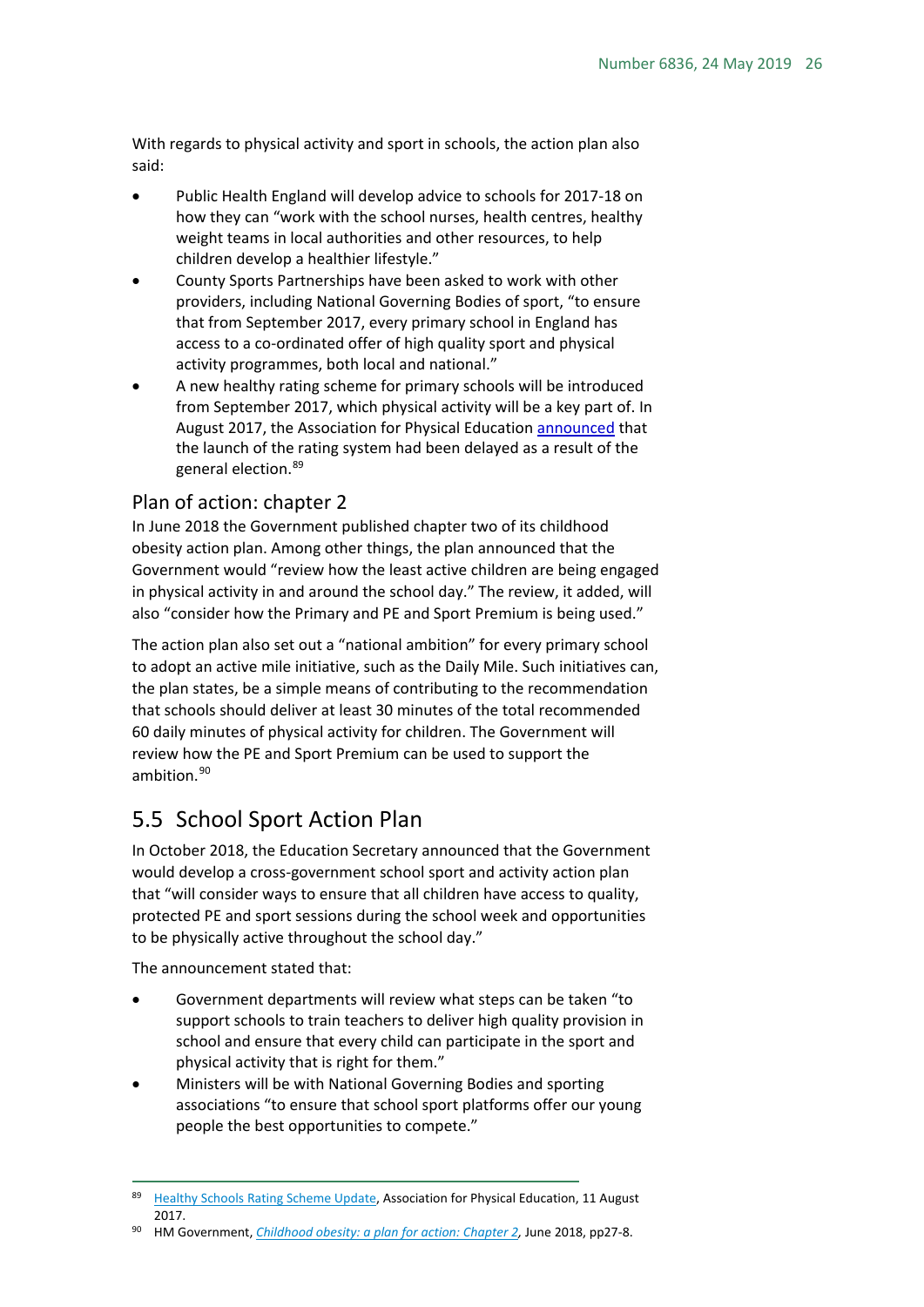The plan is expected to be launched in spring 2019 and to be informed by data from the Active Lives Children Survey (see section 5.3 above).<sup>[91](#page-26-0)</sup>

<span id="page-26-0"></span><sup>91</sup> [New education and skills measures announced,](https://www.gov.uk/government/news/new-education-and-skills-measures-announced--2) Department for Education, 2 October 2018.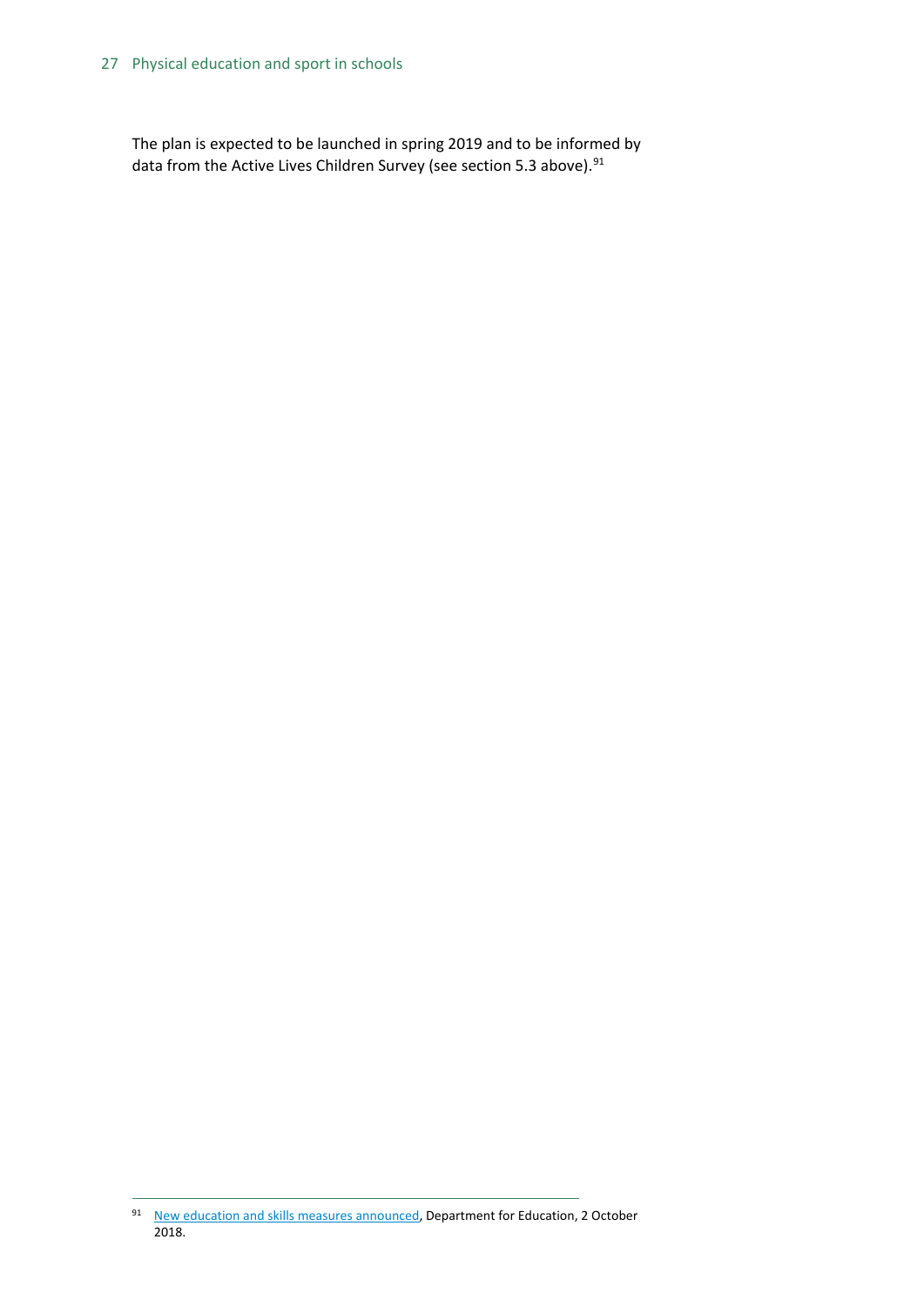# <span id="page-27-0"></span>6. Surveys and reports

This section provides brief information about a number of surveys and reports on school sport.

### <span id="page-27-1"></span>6.1 Taking Part Survey, August 2018

Taking Part is a household survey in England which has been running since 2005 and looks at participation in the cultural and sporting sectors. Statistical releases from Taking Part are available at: [Taking Part: statistical](https://www.gov.uk/government/collections/sat--2)  [releases.](https://www.gov.uk/government/collections/sat--2)

In August 2018, the annual data on child participation was published for the year ending March 2018. The key findings concerning participation in school sport included that in 2017-18:

- 90.9% of 11-15 year olds had taken part in sport in school lessons and/or outside school in the four weeks prior to interview. The report noted that this was "significantly less than in 2016/17 (94.0%)."
- 67.8% of 5-15 year olds had participated in competitive sport in school in the last 12 months. The equivalent figure for 2011-12 was 76.9%.
- The proportion of 5-10 year olds who had played sport in their school in organised competitions (e.g. school sports day) fell from 62.4% in 2016-17 to 55.6% in 2017-18.
- Participation rates for 11-15 year olds for various competitive sporting activities were similar to those in 2016-17. $92$

### <span id="page-27-2"></span>6.2 Youth Sport Trust's Class of 2035 report, June 2015

In June 2015, the Youth Sport Trust published a report it commissioned from the Future Foundation: *The Class of 2035: [Promoting a brighter and](https://www.youthsporttrust.org/future-foundation-class-2035)  [more active future for the youth of tomorrow.](https://www.youthsporttrust.org/future-foundation-class-2035)* The report examined the current state of PE and sport in the UK before looking to the future and outlining four possible scenarios for what PE and sport may look like in 2035.

On the current state of PE and sport, the report's findings included:

- 75% of young people say they enjoy PE lessons in school
- 23% of young people think playing a computer game with friends is a form of exercise
- Young people who described themselves as 'always happy' are twice as likely to take part in two or more hours of physical activity per day, and three times as likely to be a member of a school sports club
- Over 40% of young people would like to do more exercise.<sup>[93](#page-27-4)</sup>

Regarding the future, the report concluded that of the four possible scenarios outlined for 2035, the most likely ("the digitally distracted

<span id="page-27-3"></span> <sup>92</sup> Department for Digital, Culture, Media and Sport, *[Taking Part 2017/18: annual child](https://www.gov.uk/government/statistics/taking-part-201718-annual-child-release)  [release,](https://www.gov.uk/government/statistics/taking-part-201718-annual-child-release)* August 2018, pp12-14.

<span id="page-27-4"></span><sup>93 &</sup>quot;Young people at risk of becoming 'hostages to handheld devices' warns Youth Sport [Trust"](http://www.youthsporttrust.org/news-media/news/2015/june/young-people-at-risk-of-becoming-%E2%80%98hostages-to-handheld-devices%E2%80%99-warns-youth-sport-trust.aspx), Youth Sport Trust, 23 June 2015.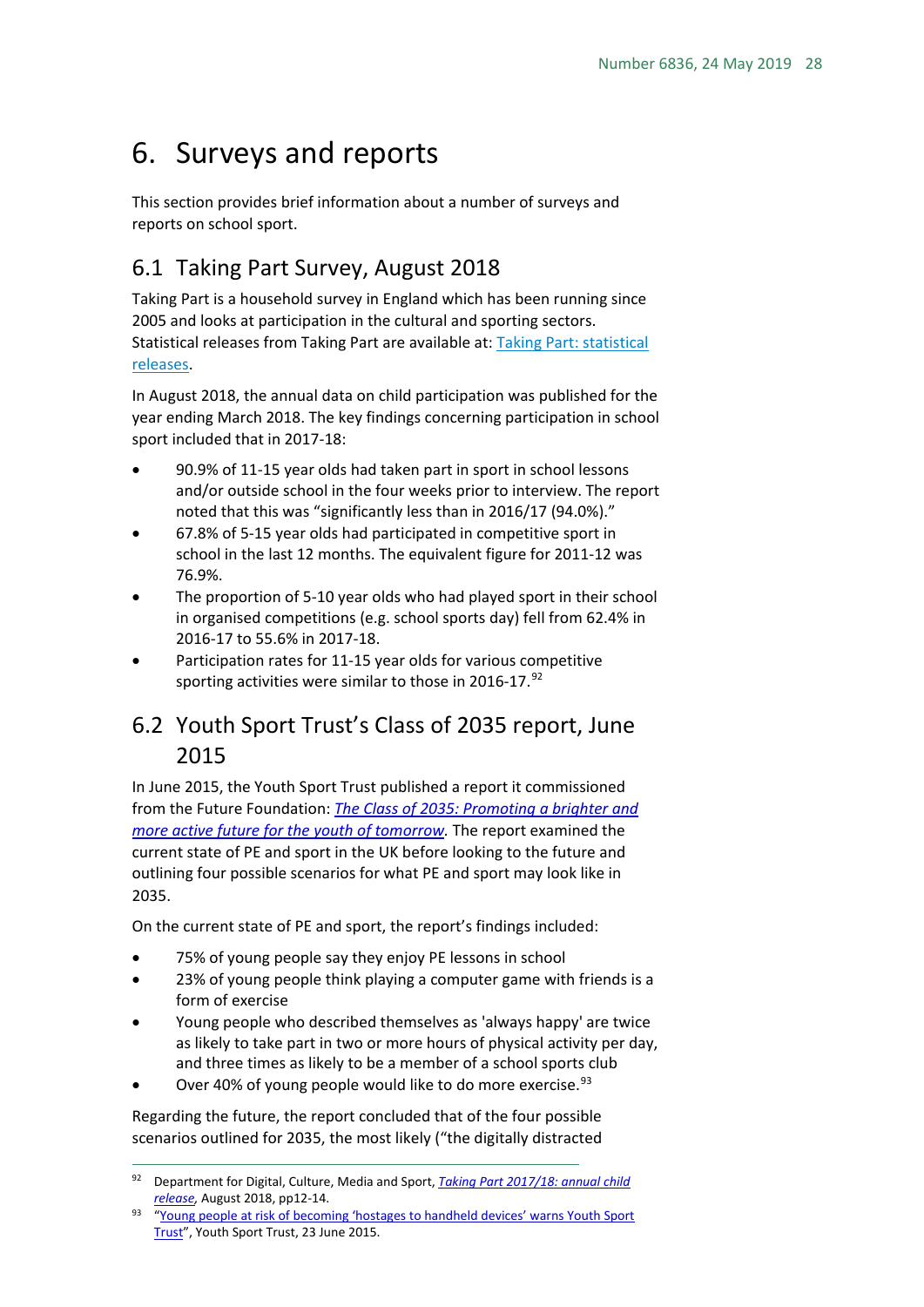generation") was not the most nor the least desirable. The report outlined a number of actions that it believed necessary in order to achieve the most desirable scenario ("the fit-for-purpose generation"). The recommended actions included:

- Better alignment between schools and sports clubs
- Active promotion of physical literacy to both parents and pupils
- A longer-term approach to policy development
- Putting technology at the forefront of future sport engagement strategies
- Better recognition in the school curriculum of the broader benefits of sport.<sup>[94](#page-28-1)</sup>

A full list of recommendations is provided on pages 41-43 of the report.

### <span id="page-28-0"></span>6.3 Youth Sport Trust's PE, School Sport and Physical Activity Survey Report, January 2015

In January 2015, the Youth Sport Trust published the findings of its PE, school sport and physical activity survey, which was carried out in June and July 2014.

The report stated that some of the survey's findings were "extremely encouraging", including that 97% of primary schools and 85% of secondary schools surveyed actively encouraged physical activity as part of the school day". In addition, the majority of schools surveyed recognised "the positive role sport can play in helping change the lives of young people".<sup>[95](#page-28-2)</sup>

Whilst noting that the results of its survey could not be directly compared against the last PE and School Sport Survey, conducted in 2009/10, the report stated that the data suggested a decline in certain areas since 2009/10, including in the average minutes of PE offered to pupils per week:

The average number of minutes spent taking part in PE in a typical week was found to be 102 for Key Stage 1 and 114 for Key Stage 2 in the 2013/14 survey. However, respondents to a similar question in the 2009/10 survey indicated higher values of 126 minutes in Year 1 and 2 (Key Stage 1) and 127 minutes in Year 3, 4, 5 and 6 (Key Stage 2).  $96$ 

When asked what they considered to be most important in ensuring high quality PE and sport, the top three factors highlighted by the schools surveyed were:

- Continued investment in primary sport provision (82%)
- Infrastructure or support for schools to work together (51%)
- Continued investment in the Sainsbury's School Games  $(45\%)$ .  $97$

<span id="page-28-1"></span> <sup>94</sup> Future Foundation, *[The Class of 2035: Promoting a brighter and more active future for](https://www.youthsporttrust.org/future-foundation-class-2035)  [the youth of tomorrow,](https://www.youthsporttrust.org/future-foundation-class-2035)* June 2015, pp38-43.

<span id="page-28-2"></span><sup>95</sup> Youth Sport Trust, *[YST National PE, School Sport and Physical Activity Survey Report,](http://www.sportsthinktank.com/uploads/yst-(2015)-school-sport-and-pe-survey-report-19.pdf)* January 2015, p3.

<span id="page-28-3"></span><sup>96</sup> Youth Sport Trust, *[YST National PE, School Sport and Physical Activity Survey Report,](http://www.sportsthinktank.com/uploads/yst-(2015)-school-sport-and-pe-survey-report-19.pdf)*  January 2015, p3.

<span id="page-28-4"></span><sup>&</sup>lt;sup>97</sup> As above.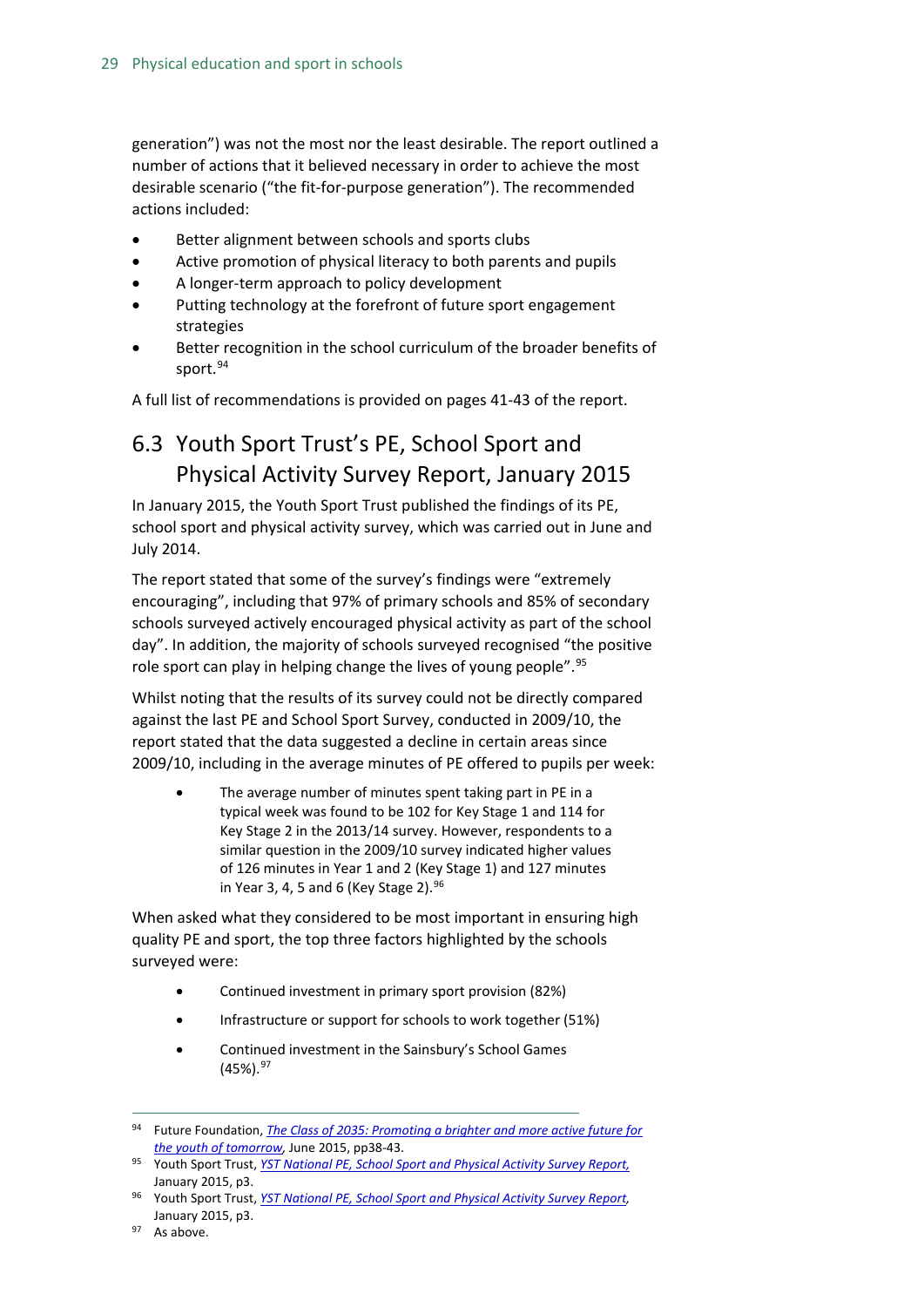### <span id="page-29-0"></span>6.4 Ofsted's report on excellence in competitive school sport, June 2014

This report was produced in the context of the 2012 Olympics and the "high proportion of English competitors who had been educated in independent schools." External research was commissioned into the educational background of people participating in elite sport and the "relative success of independent and state schools in a range of sporting completions." Ofsted also conducted visits to independent and state schools and surveyed headteachers and young people about their views in competitive school sport.

The report found that:

- Independent schools produce proportionally more elite athletes and have greater success in sporting competitions than state funded schools.
- At independent schools with a track record of producing sporting excellence, "competitive sport is part of a wider and established culture that promotes individual academic and sporting excellence." The expectations placed on students and staff to participate in competitive sport is also "crucial in delivering success."
- At the state-funded schools visited the "picture was very mixed." Some schools were matching the success seen in the best independent schools, but in many "the quality of competitive sport was average at best and in a significant number it was weak."
- Surveys suggested that competitive sport remains optional in the vast majority of state schools.
- At state schools where competitive sport flourished it was valued by headteachers and governors and used to build school culture and ethos. The schools also invested in specialist teachers and coaches and build links with local sports clubs.
- In "too many" of the state schools visited students had few opportunities to excel in competitive sport because it was not seen as a priority and was undervalued by school leaders.
- Some state schools "take full advantage" of the opportunities offered by the School Games, "but not enough do."<sup>[98](#page-29-2)</sup>

### <span id="page-29-1"></span>6.5 Report of the House of Lords Select Committee on Olympic and Paralympic Legacy, November 2013

The Select Committee on Olympic and Paralympic Legacy published *[Keeping](http://www.publications.parliament.uk/pa/ld201314/ldselect/ldolympic/78/78.pdf)  [the flame alive: the Olympic and Paralympic Legacy](http://www.publications.parliament.uk/pa/ld201314/ldselect/ldolympic/78/78.pdf)* in November 2013.

The summary stated that physical education needed a greater emphasis in the school day:

The interaction between sports clubs and schools, as well as wider social infrastructure, is key to establishing life-long patterns of physical activity. We support the findings of a recent study by

<span id="page-29-2"></span> <sup>98</sup> Ofsted, *[Going the extra mile: Excellence in competitive school sport,](https://www.gov.uk/government/publications/going-the-extra-mile-excellence-in-competitive-school-sport)* June 2014, pp5-7.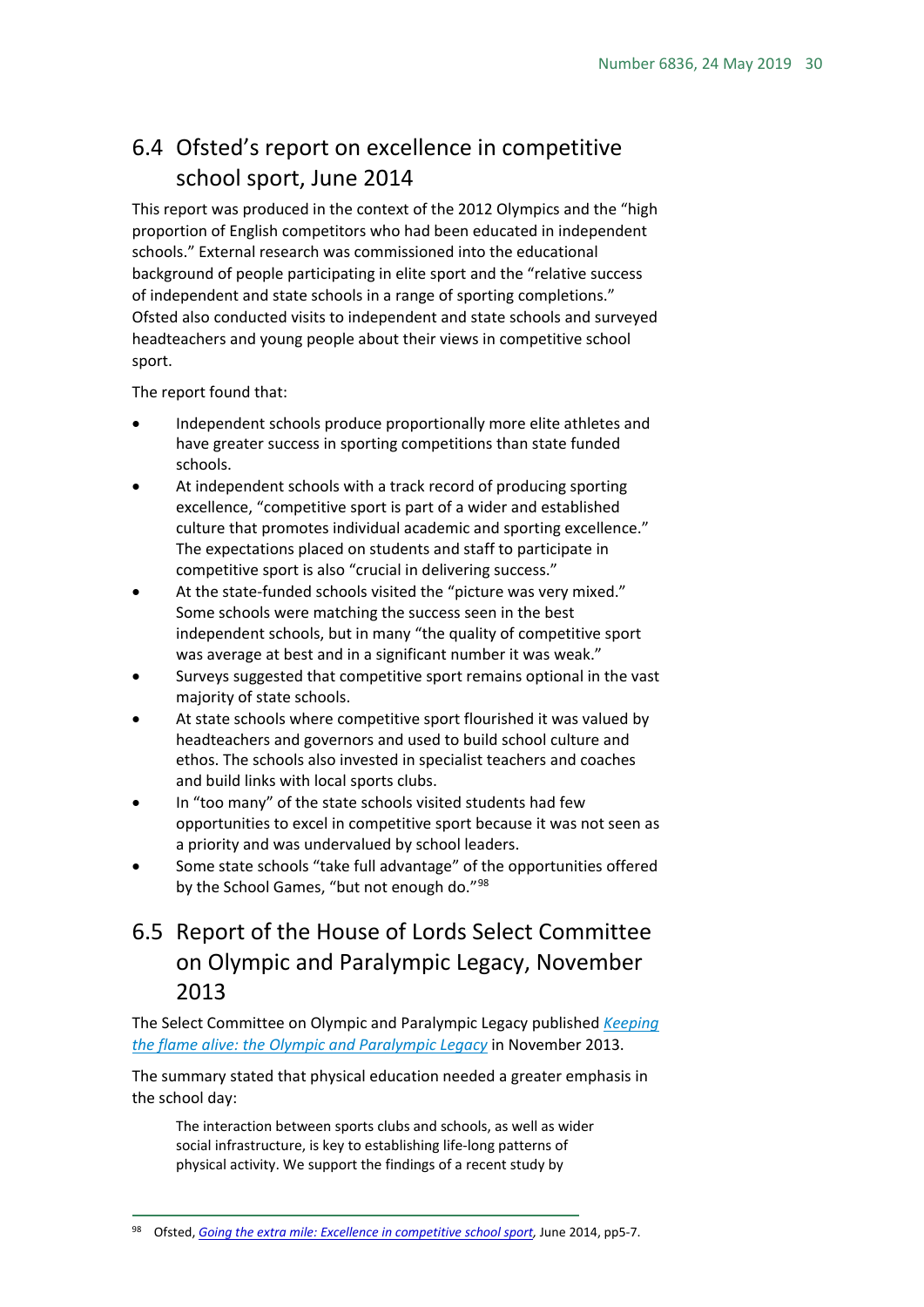Baroness Grey-Thompson on sport in schools in Wales<sup>[99](#page-30-0)</sup> and believe the principles underlying her findings should be applied throughout the United Kingdom.

In particular, PE needs a greater emphasis in the school day and that teachers, particularly in primary schools, need the training and skills to teach PE if we are to achieve meaningful progress. Improving PE is fundamental—where it starts and ends—and we call on the DfE and Ofsted to take more active roles in making this change happen.<sup>[100](#page-30-1)</sup>

The report's conclusions and recommendations on school age sport included:

- School Sport Partnerships were not universally successful but did provide a shared infrastructure which should be maintained.
- ─ Ofsted should include time spent on PE in school inspections to ensure development of teachers and coaches and there should be a review of initial training for PE teachers.
- There should be cooperation between schools in developing and sharing facilities and Ofsted should monitor use of the Sport Premium to ensure this.
- Competition between schools and school age competition should be developed and expanded to include children with a limiting disability; however participation must be widened to include the greatest number of children by including other forms of physical activity.<sup>[101](#page-30-2)</sup>

In February 2014 the Government and the Mayor of London published a [response](http://www.parliament.uk/documents/lords-committees/olympic-paralympic-legacy/Govt-response-legacy-report.pdf) to the Committee's report. The report and the Government's response were debated in the House of Lords on 18 March 2014. Responding to the debate on behalf of the Government, Lord Bates said:

Let me try to deal with the point relating to school sport, as that is something that all noble Lords talked about. The government are trying to focus attention on primary school teachers and club coaches through investment in primary schools, with £150 million a year for primary school sport for two years from September 2013. Many schools are using the funds to invest in professional development which is exactly what my noble friend Lord Moynihan urged us to do—and to encourage high-quality coaches. Sport England is also investing more than £400 million in the 46 governing bodies to deliver whole-sport plans. The National College for Teaching and Leadership has already developed a new specialist primary PE course for trainee teachers.<sup>[102](#page-30-3)</sup>

<span id="page-30-0"></span> <sup>99</sup> Schools and Physical Activity Task and Finish Group, *[Physical Literacy -](http://wales.gov.uk/docs/dcells/publications/130621-sports-and-physical-activity-review-en.pdf) an all Wales [approach to increasing levels of physical activity for children and young people, The](http://wales.gov.uk/docs/dcells/publications/130621-sports-and-physical-activity-review-en.pdf)  [Schools and Physical Activity Task and Finish Group](http://wales.gov.uk/docs/dcells/publications/130621-sports-and-physical-activity-review-en.pdf)*, June 2013.

<span id="page-30-1"></span><sup>100</sup> Committee on Olympic and Paralympic Legacy, *[Keeping the flame alive: the Olympic and](http://www.publications.parliament.uk/pa/ld201314/ldselect/ldolympic/78/78.pdf)  [Paralympic Legacy](http://www.publications.parliament.uk/pa/ld201314/ldselect/ldolympic/78/78.pdf)*, HL 78 2013-14, summary.

<span id="page-30-2"></span> $101$  As above, pp9-10.

<span id="page-30-3"></span><sup>102</sup> [HL Deb 19 March 2014 c267](http://www.publications.parliament.uk/pa/ld201314/ldhansrd/text/140319-0003.htm)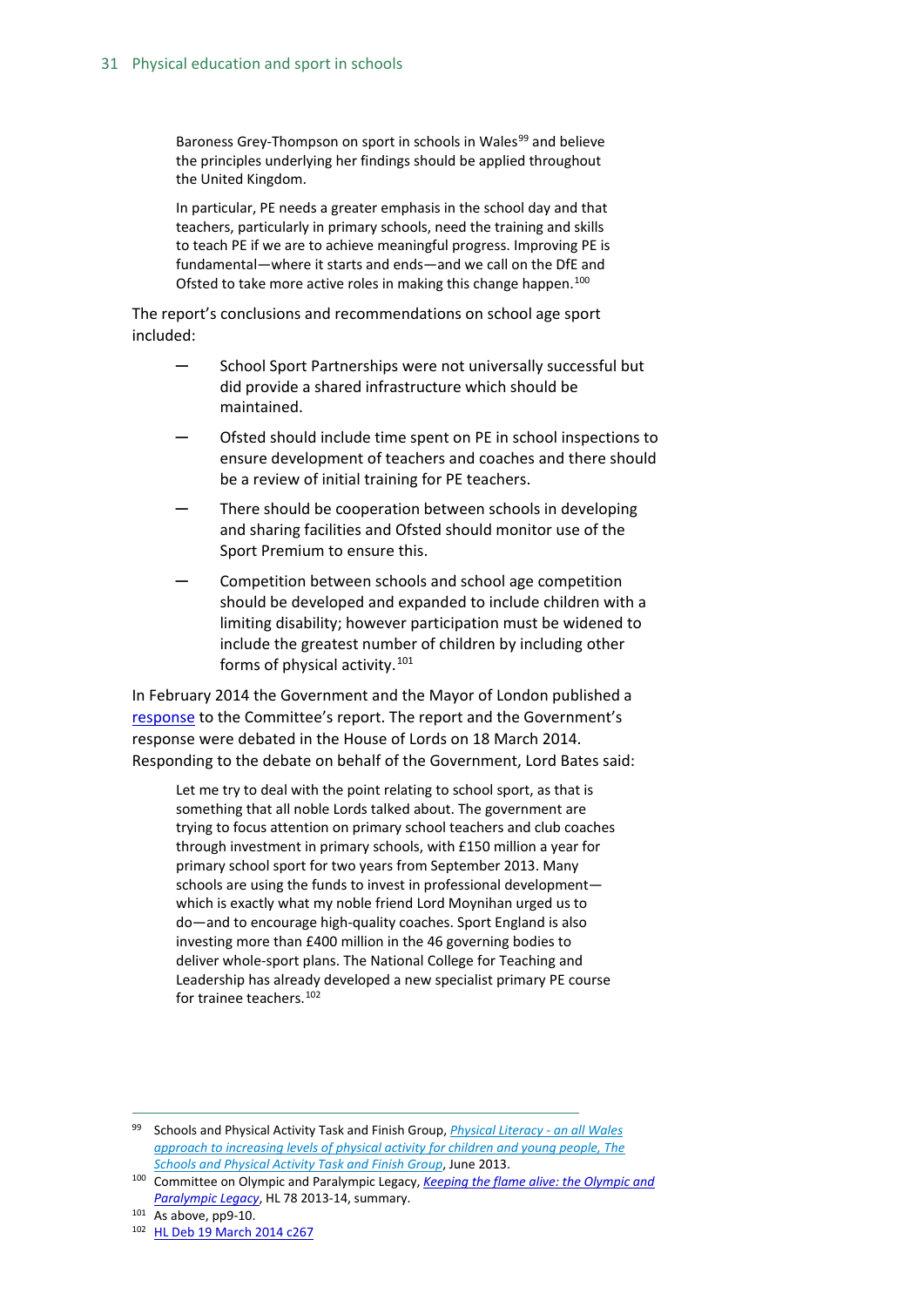### <span id="page-31-0"></span>6.6 Education Committee report on school sport, July 2013

#### In July 2013, the Education Committee published its report, *[School sport](http://www.publications.parliament.uk/pa/cm201314/cmselect/cmeduc/164/164.pdf)  [following London 2012: No more political football.](http://www.publications.parliament.uk/pa/cm201314/cmselect/cmeduc/164/164.pdf)*

The report noted the importance of school sport in improving outcomes in education, health and society, and in developing a lifelong sporting habit. Its summary reported a consensus around primary school as the correct focus for Government investment in school sport, and noted that the Government's emphasis on competitive sport brought with it many benefits. The summary also raised a number of concerns, including:

- The problems an overemphasis on competitive sport can cause
- The short-term approach of successive governments to school sport
- Staff training and the accountability of schools for the use of the primary sport premium.<sup>[103](#page-31-1)</sup>

The Committee's press notice highlighted the following conclusions and recommendations from the report:

The report:

- Recommends that the Government sets out a plan for the sustained support and development of its school sports policy.
- Recommends that the Government devises a new strategy for school sports that builds on the many strengths of the school sport partnership model.
- Recommends that the Department for Education does more work to make its guidance on the effective use of the primary sport premium as practical and useable as possible.
- Concludes that on its own, the primary sport premium is inadequate.
- Concludes that further action is needed to ensure that the 2012 legacy in schools benefits all children and lasts beyond the two years of the primary sports premium.
- Recommends that further accountability measures are needed to ensure that schools are delivering high quality sport for their pupils.<sup>[104](#page-31-2)</sup>

The [Government's](http://www.publications.parliament.uk/pa/cm201314/cmselect/cmeduc/723/723.pdf) response was published in October 2013.<sup>[105](#page-31-3)</sup> On the accountability of schools for how they use funding for PE and sport, the response said:

Sustainability and accountability are also addressed through the broader elements of the strategy: it is vitally important that the money committed is spent well. Through the conditions of grant, schools are required to publish online for parents the details of their full PE and sport offer and the impact upon pupil attainment. This will

<span id="page-31-1"></span> <sup>103</sup> Education Committee, *[School sport following London 2012: No more political football](http://www.publications.parliament.uk/pa/cm201314/cmselect/cmeduc/164/164.pdf)*, 22 July 2013, HC164 2013-14, pp3-4.

<span id="page-31-2"></span><sup>104</sup> [School sport following London 2012: no more political football,](http://www.parliament.uk/business/committees/committees-a-z/commons-select/education-committee/news/school-sports-substantive/) Parliament website, 22 July 2013

<span id="page-31-3"></span><sup>105</sup> Education Committee, *[School sport following London 2012: No more political football:](http://www.publications.parliament.uk/pa/cm201314/cmselect/cmeduc/723/723.pdf)  [Government Response](http://www.publications.parliament.uk/pa/cm201314/cmselect/cmeduc/723/723.pdf)*, HC 723 2013-14.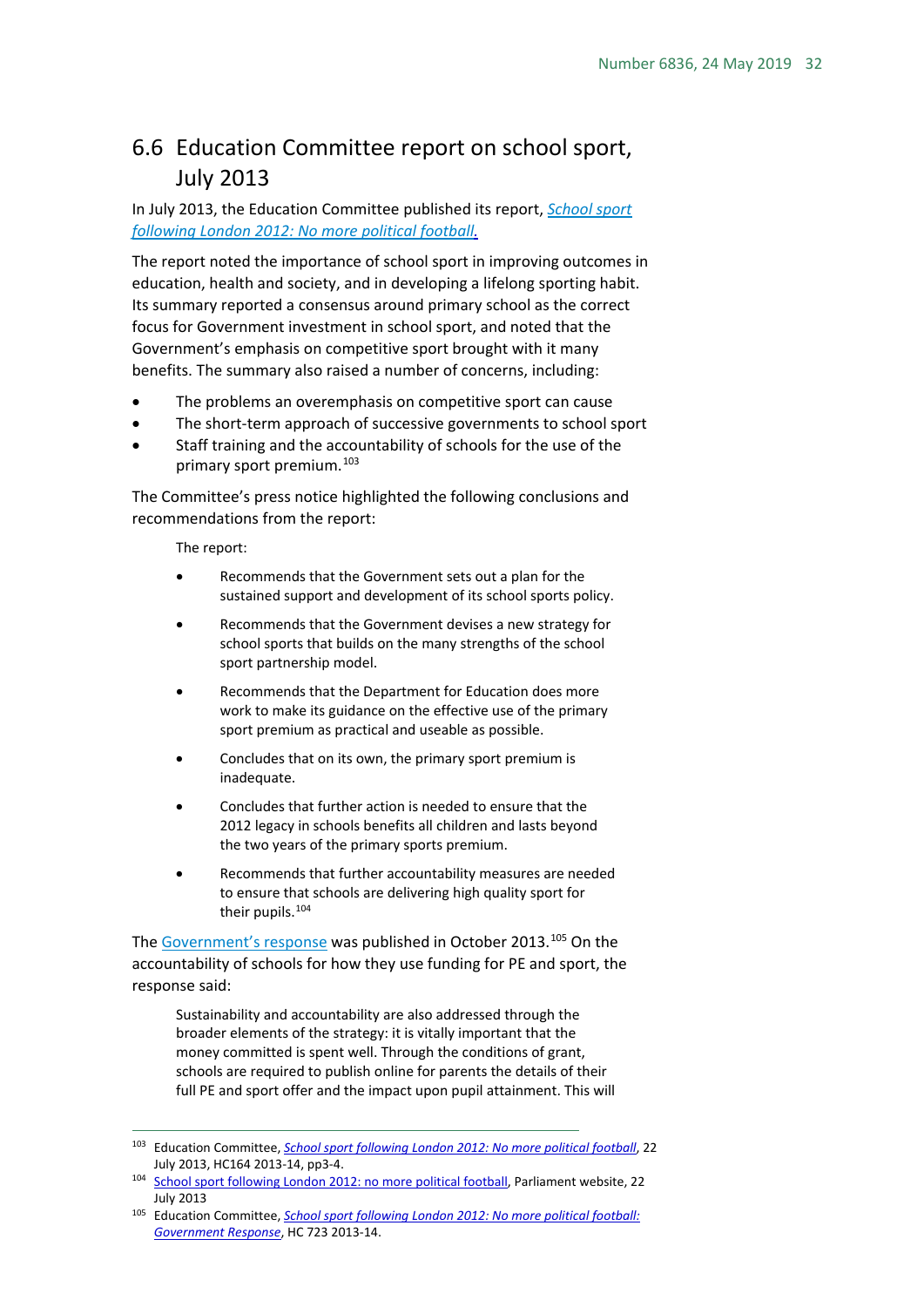strengthen the ability of parents to hold their children's schools to account for the funding. The additional investment in primary school sport has also been ring-fenced, a unique position in school funding and one which demonstrates the importance we place on PE and sport in schools.<sup>[106](#page-32-1)</sup>

The report, and the Government's response, were debated in Westminster Hall on 5 December 2013. Issues debated included:

- the cost-effectiveness of school sports partnerships:
- the need for long term funding and appropriate training for teachers in its use;
- the duty on schools to provide adequate sport and PE and their accountability;
- the effect of a competitive focus;
- the adequacy of facilities, particularly for swimming;
- the protection of school playing fields; and
- the limited benefit of a small number of primary school specialists.<sup>[107](#page-32-2)</sup>

### <span id="page-32-0"></span>6.7 Smith Institute report on school sport participation, May 2013

In May 2013, the Smith Institute published a report on school sport based on an online survey of school teachers, school games organisers and school sport partnerships staff.<sup>[108](#page-32-3)</sup> The key findings of the survey, as highlighted by the report, included:

- 34% of primary school teachers and 35% of secondary school teachers reported a decrease in participation since the removal of ring-fenced funding for school sports partnerships.
- 36% of primary school teachers reported a worsening of sport in their school under the new funding system, 48% said it had stayed the same and 16% said it had improved.
- 37% of secondary school teachers reported a worsening of sport in their school under the new funding system, 55% said it had stayed the same, and 8% said it had improved.
- A majority of teachers were signed up for School Games but "significant minority" stated that they were not.
- The majority reported that their School Sports Partnerships had remained in place after ring-fenced funding had ended. 28% of primary school teachers and 34% of secondary school teachers reported that they were no longer a part of a School Sport Partnership.
- Over 90% believed that non-competitive physical activities must be encouraged alongside competitive activities.
- 97% agreed that schools should have a minimum target of two hours PE and Sport a week.<sup>[109](#page-32-4)</sup>

<span id="page-32-1"></span> <sup>106</sup> Education Committee, *[School sport following London 2012: No more political football:](http://www.publications.parliament.uk/pa/cm201314/cmselect/cmeduc/723/723.pdf)  [Government Response to the Committee's Third Report of Session 2013–14](http://www.publications.parliament.uk/pa/cm201314/cmselect/cmeduc/723/723.pdf)*, HC 723 2013-14, pp1-2.

<span id="page-32-2"></span><sup>107</sup> [HC Deb 5 December 2013, c355-76WH](http://www.publications.parliament.uk/pa/cm201314/cmhansrd/cm131205/halltext/131205h0001.htm#13120570000001)

<span id="page-32-3"></span><sup>&</sup>lt;sup>108</sup> Smith Institute, *School sport participation and the Olympic legacy*, May 2013.<br><sup>109</sup> Smith Institute, *School sport participation and the Olympic legacy*, May 2013, pp4-5.

<span id="page-32-4"></span>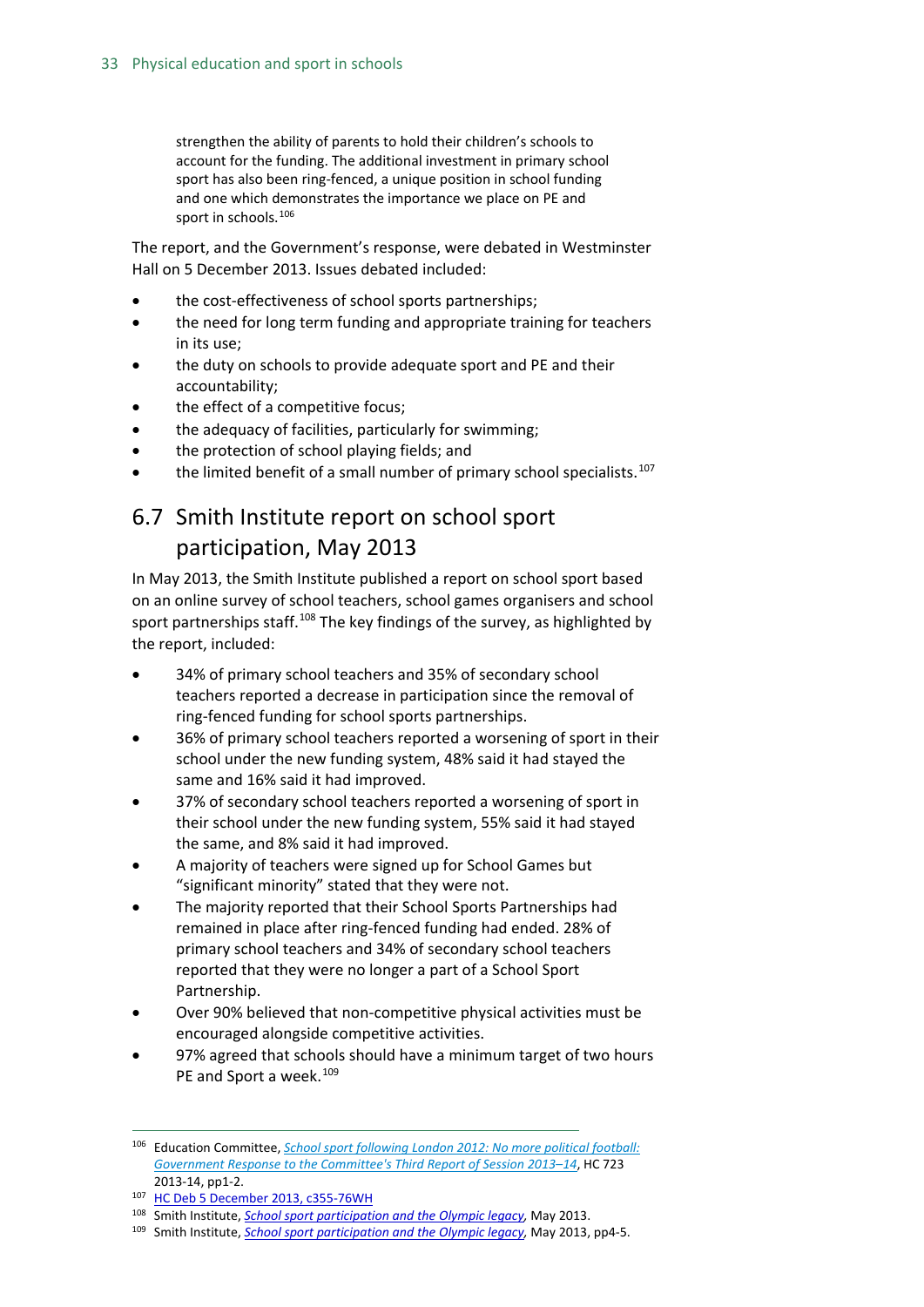### <span id="page-33-0"></span>6.8 Ofsted's Beyond 2012 report, February 2013

In February 2013, Ofsted published a report based on inspections of physical education in schools between September 2008 and July 2012.<sup>[110](#page-33-1)</sup> The report's introduction acknowledged improvements made to physical education and school sport, but stated that improvement was still needed:

This report…acknowledges the improvements made to PE and school sport over the last four years. However, inspectors found that despite significant investment during much of this time, not all pupils have a good physical education. In some schools, there is not enough physical education in PE. In other schools, PE is not taught in enough depth and there is only limited access to a high standard of competitive sport. PE requires further improvement in about one third of primary schools and one quarter of secondary schools.

In primary schools, some teachers lack the specialist knowledge needed to teach PE well and outcomes for pupils are not as good as they could be. More able pupils are not always challenged to achieve their very best, levels of personal fitness are not high enough and not all pupils are able to swim 25 metres before they leave school. PE in secondary schools does not always contribute to improving pupils' fitness. More able pupils do not have enough time to practise and achieve their very best. Only a minority of schools play competitive sport to a very high level. Only a few schools have achieved a balance between increasing participation and generating elite performance: in these schools sport was played to a very high standard.

Nevertheless, the report confirms there is more good and outstanding PE than at the time of the last Ofsted PE survey in 2008. Sustained government investment has enabled schools to make significant improvements in PE and school sport. However, continuing these improvements will present a formidable challenge for schools against a backdrop of greater expectations. Ofsted recommends that the Department for Education considers devising a new national strategy for PE and school sport that builds on the successes of school sport partnerships and enables schools to make a major contribution to the sporting legacy left by the 2012 Olympic Games.

The press release accompanying the report highlighted the following recommendations from the report:

The Department for Education should build on the improvements made to PE and harness the interest and momentum generated by the 2012 London Games by devising and implementing a new national strategy for PE and school sport.

The Department for Education should ensure that those responsible for the initial training of primary teachers should provide them with sufficient subject knowledge to enable them to teach PE well.

Teachers should improve pupils' fitness by keeping them physically active throughout all lessons and engaging them in regular, high intensity vigorous activity or sustained periods of time.

<span id="page-33-1"></span> <sup>110</sup> Ofsted, *Beyond 2012 – [outstanding physical education for all: Physical education in](http://www.ofsted.gov.uk/resources/beyond-2012-outstanding-physical-education-for-all)  [schools 2008–1](http://www.ofsted.gov.uk/resources/beyond-2012-outstanding-physical-education-for-all)*2, February 2013.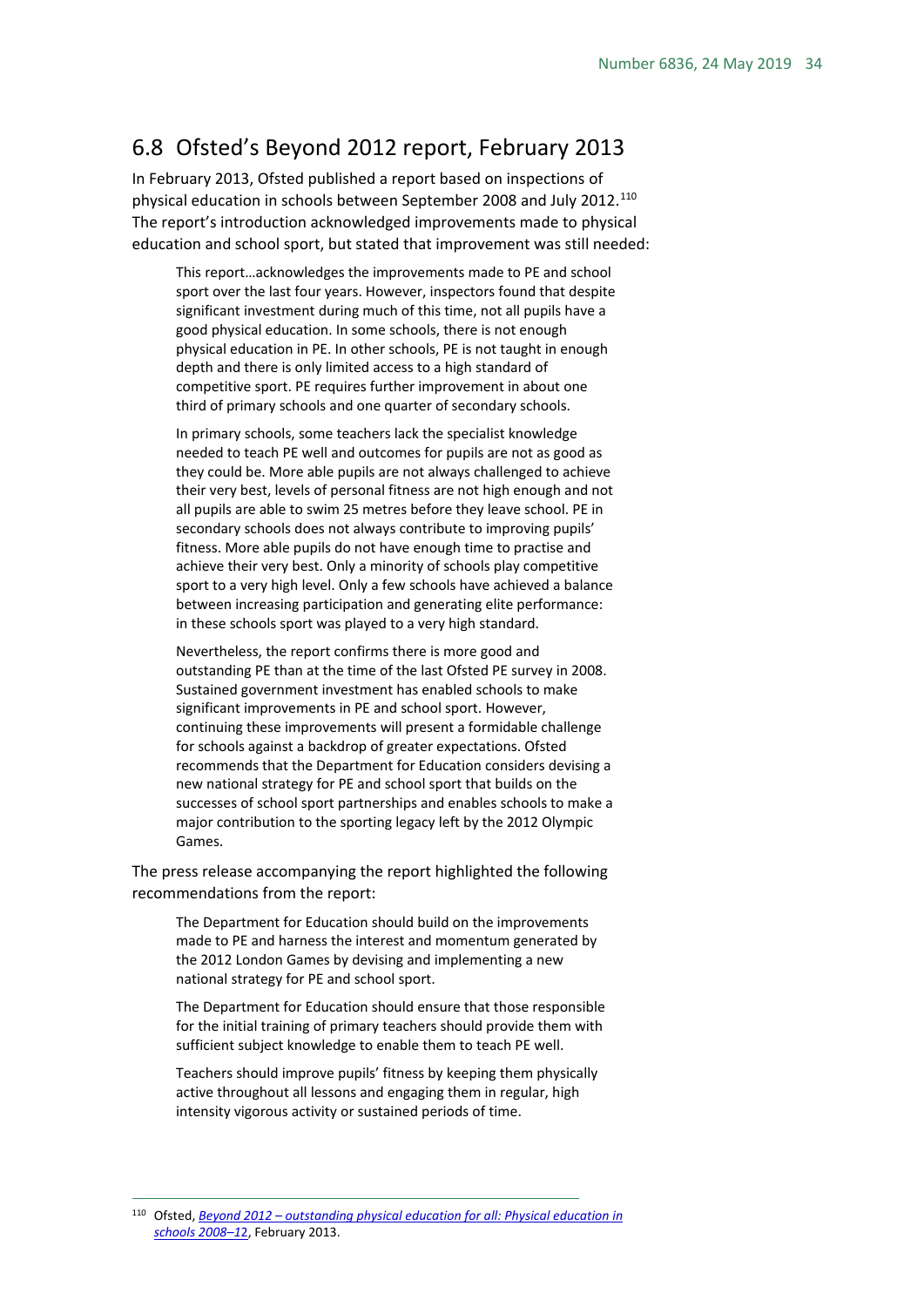Teachers should raise their expectations of where more able pupils are capable of achieving and provide them with challenging, competitive activities that lead to high standards of performance. $^{111}$  $^{111}$  $^{111}$ 

<span id="page-34-0"></span><sup>111</sup> ["Not enough physical in physical education"](https://www.gov.uk/government/news/not-enough-physical-in-physical-education), Ofsted, 14 February 2013.